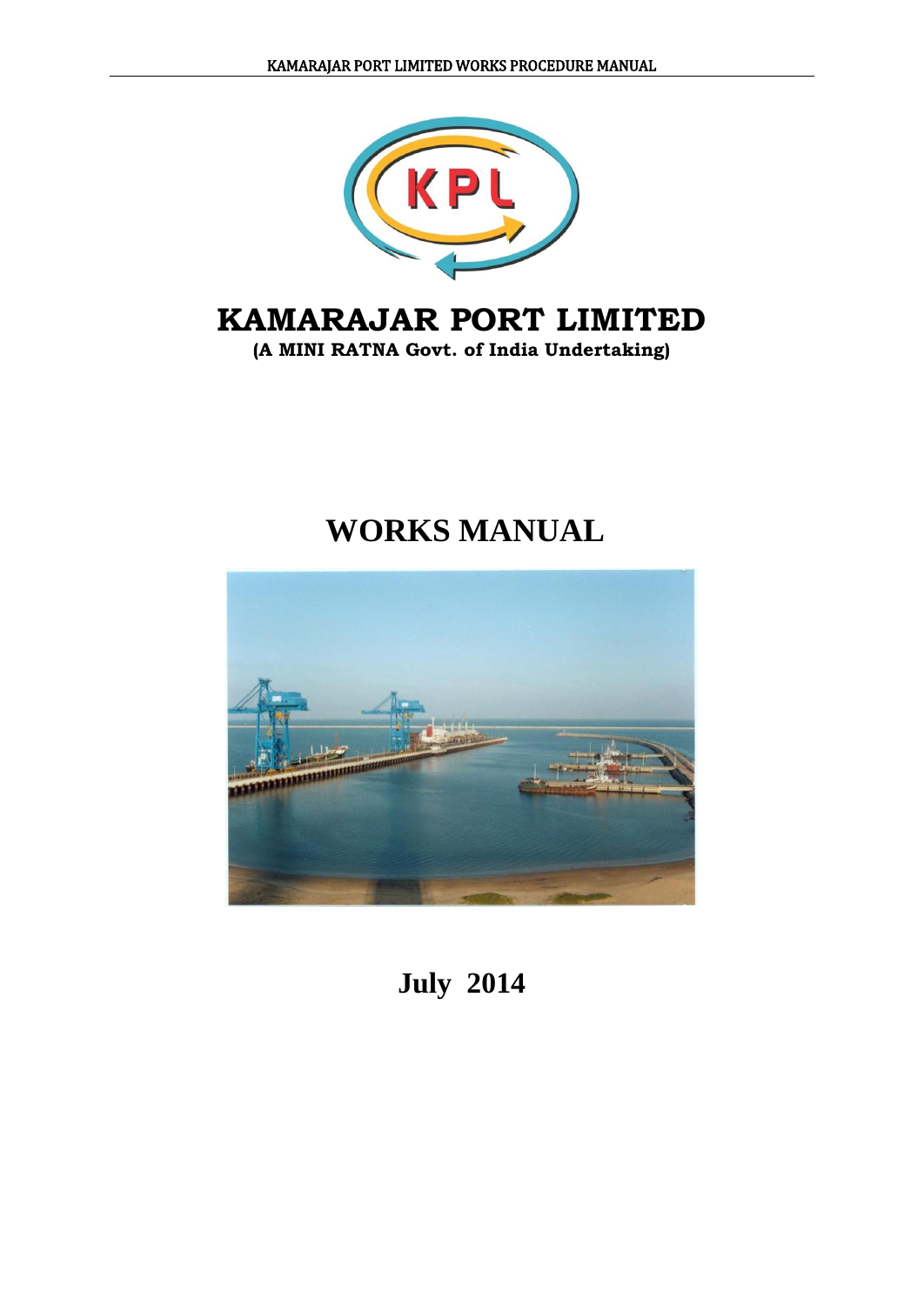## **CONTENTS**

| <b>CHAPTERS</b>    | <b>DESCRIPTIONS</b>                                                                        | PAGE NO                 |
|--------------------|--------------------------------------------------------------------------------------------|-------------------------|
| <b>CHAPTER - 1</b> | <b>Introduction</b>                                                                        | 1                       |
|                    |                                                                                            |                         |
| $CHAPTER-2$        | <b>Abbreviations</b>                                                                       | $\boldsymbol{2}$        |
|                    |                                                                                            |                         |
| $CHAPTER-3$        | <b>Approval of work</b>                                                                    | $\overline{\mathbf{3}}$ |
|                    |                                                                                            |                         |
| $CHAPTER-4$        | <b>Tendering</b>                                                                           | 5                       |
|                    |                                                                                            |                         |
| $CHAPTER - 5$      | <b>Engineer in Charge</b>                                                                  | 6                       |
|                    |                                                                                            |                         |
| $CHAPTER-6$        | Records to be maintained by Engineer in Charge                                             | 9                       |
|                    |                                                                                            |                         |
| <b>CHAPTER-7</b>   | Measurement of work and payment of bills                                                   | 12                      |
| 7.1                | Measurement book                                                                           | 12                      |
| 7.2                | <b>Recording of Measurement</b>                                                            | 13                      |
| 7.3                | Checking of measurements by superior officers                                              | 13                      |
| 7.4                | Contracts with consultants                                                                 | 14                      |
| 7.5                | Preparation of bills                                                                       | 14                      |
| 7.6                | Recoveries                                                                                 | 16                      |
| 7.7                | Pre-requisite slip                                                                         | 16                      |
| 7.8                | Verification by Engineer in charge                                                         | 16                      |
| 7.9                | Payment of bills                                                                           | 17                      |
| 7.10               | Final bill of the contractor                                                               | 18                      |
| 7.11               | Payment of final bills                                                                     | 19                      |
|                    |                                                                                            |                         |
| $CHAPTER-8$        | Advance payments and other aids to contractors                                             | 21                      |
|                    |                                                                                            |                         |
| $CHAPTER-9$        | <b>Provisions</b><br>contractual<br>conditions<br>relating<br>to<br>$\prime$<br>obligation | 24                      |
| 9.1                | General Conditions of contract                                                             | 24                      |
| 9.2                | <b>Post Contract Issues</b>                                                                | 24                      |
| 9.3                | Timeline for Placing / Termination of work orders /<br>Contracts                           | 24                      |
| 9.4                | Backing out by L-1 bidder                                                                  | 24                      |
| 9.5                | Extension of Time & Levy / Waiver of Liquidated                                            | 25                      |
|                    | Damages                                                                                    |                         |
| 9.6                | Liquidated Damages / Cancellation                                                          | 27                      |
| 9.7                | Liquidated Damages / Failure and Termination                                               | 27                      |
| 9.8                | Change orders                                                                              | 28                      |
| 9.9                | Price Variation (For item rate / Percentage rate contracts)                                | 29                      |
| 9.10               | Subsequent legislation applicable for all contracts                                        | 34                      |
| 9.11               | Disputes                                                                                   | 35                      |
| 9.12               | Settlement of Disputes                                                                     | 36                      |
| 9.13               | Outside Expert committee                                                                   | 38                      |
|                    |                                                                                            |                         |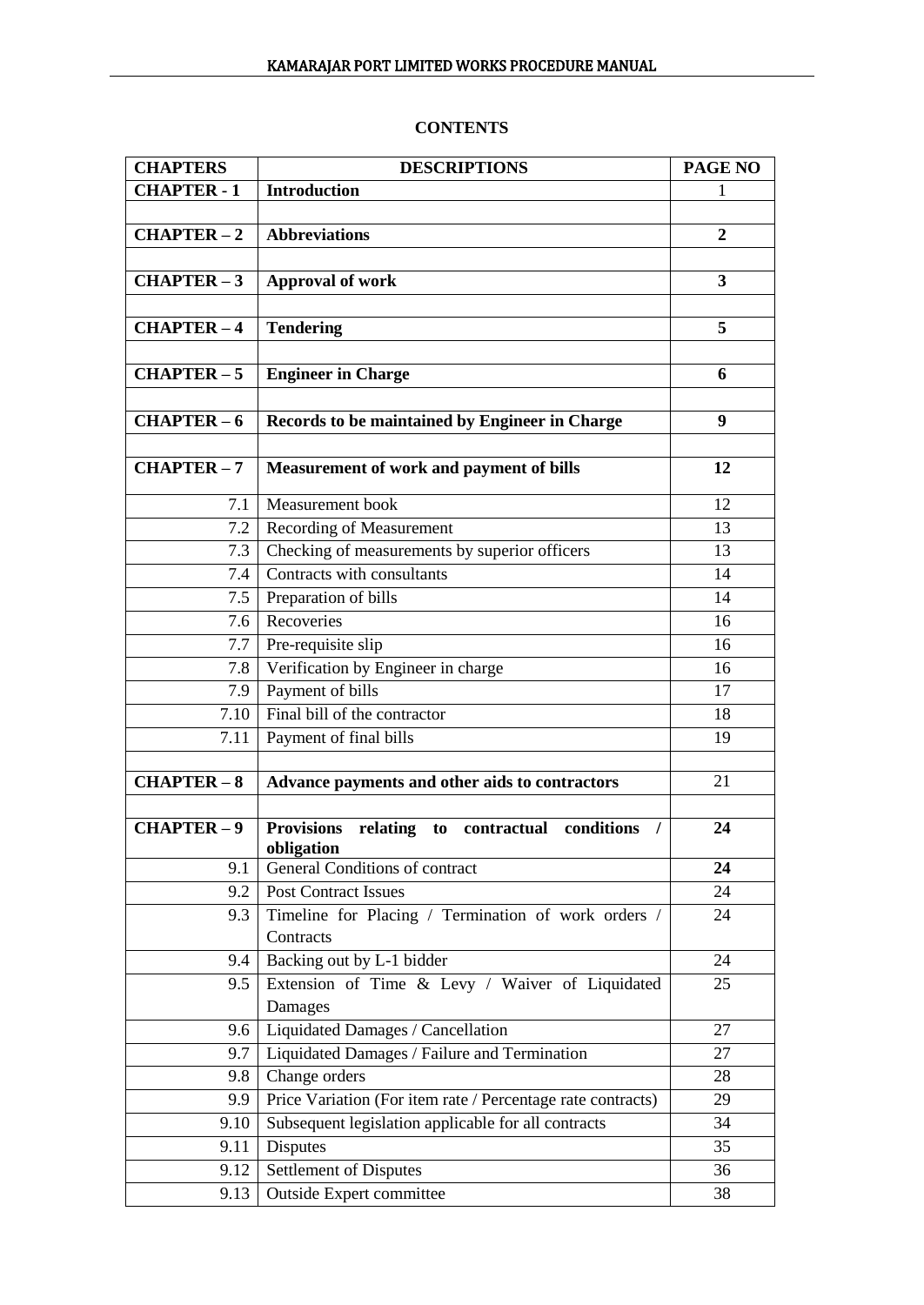| KAMARAJAR PORT LIMITED WORKS PROCEDURE MANUAL |
|-----------------------------------------------|
|-----------------------------------------------|

| <b>CHAPTERS</b>                                              | <b>DESCRIPTIONS</b>                                                 | <b>PAGE NO</b> |  |  |  |  |  |
|--------------------------------------------------------------|---------------------------------------------------------------------|----------------|--|--|--|--|--|
| 9.14                                                         | Performance appraisal of contractors                                | 38             |  |  |  |  |  |
| 9.15                                                         | <b>Files and Records</b>                                            |                |  |  |  |  |  |
| 9.16                                                         | Force majeure clause                                                | 39             |  |  |  |  |  |
| 9.17                                                         | Integrity pact                                                      | 40             |  |  |  |  |  |
| 9.18                                                         | Completion of works                                                 | 43             |  |  |  |  |  |
| 9.19                                                         | Rights of owner to get work done at contractor's risk and<br>Post   | 44             |  |  |  |  |  |
| 9.20                                                         | Meeting of Contractor's liability                                   | 45             |  |  |  |  |  |
| 9.21                                                         | Claims of contractor                                                | 45             |  |  |  |  |  |
| 9.22                                                         | General                                                             | 46             |  |  |  |  |  |
|                                                              |                                                                     |                |  |  |  |  |  |
| <b>CHAPTER 10</b>                                            | Other instructions and work procedures                              | 48             |  |  |  |  |  |
| 10.1                                                         | <b>Bank Guarantee</b>                                               | 48             |  |  |  |  |  |
| 10.2                                                         | Extra items                                                         | 49             |  |  |  |  |  |
| 10.3                                                         | Deposit works                                                       |                |  |  |  |  |  |
|                                                              | <b>ANNEXURES</b>                                                    |                |  |  |  |  |  |
|                                                              | Face sheet of Measurement book - Annexure WP 01.01                  | 51             |  |  |  |  |  |
|                                                              | Instructions for recording the measurements in MB -                 | 52             |  |  |  |  |  |
|                                                              | Abstract MB - Annexure - WP 01.03                                   | 54             |  |  |  |  |  |
|                                                              | Measurement book - Annexure WP 01.04                                | 55             |  |  |  |  |  |
| Annexure WP 01.05                                            | Loose - Leaf measurement sheet - Face sheet of Measurement book -   | 56             |  |  |  |  |  |
|                                                              | Register of issue of measurement books - Annexure WP 01.06          | 57             |  |  |  |  |  |
|                                                              | Instruction for recording the measurements in loose leaf MB Sheet - | 58             |  |  |  |  |  |
|                                                              | Annexure WP 01.07                                                   |                |  |  |  |  |  |
| Measurement book – Cum – Bill Form - Annexure WP 02.01       | 59                                                                  |                |  |  |  |  |  |
| First and final bill form $-$ Part $-$ I - Annexure WP 02.02 | 60                                                                  |                |  |  |  |  |  |
| R.A. Bill and Final bill - Annexure WP 02.03                 | 61                                                                  |                |  |  |  |  |  |
| Lump sum R A Bill - Annexure WP 02.04                        | 63                                                                  |                |  |  |  |  |  |
|                                                              | Lump sum Final Bill - Annexure WP 02.05                             | 65             |  |  |  |  |  |
|                                                              | Pre-requisite Slip - Annexure WP 02.06                              | 66             |  |  |  |  |  |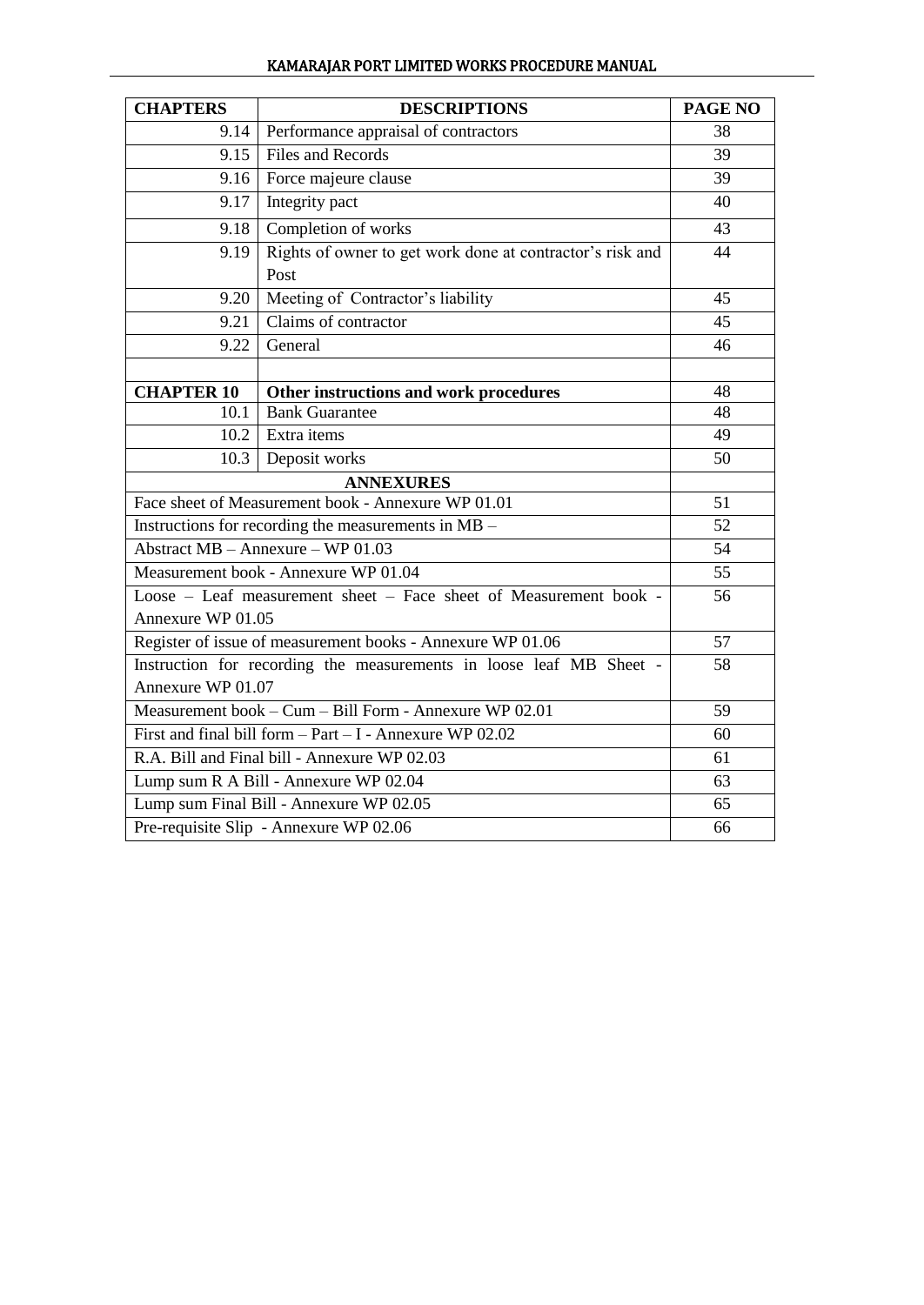#### **Introduction**

- 1.1 The scope of this manual is applicable to all the works executed by various departments of KPL
- 1.2 The procedure applies to all works executed through contractors where payment is made on the basis of measurement of work and/or on a lump sum basis as may be provided in the contract. All the works involving construction and maintenance of civil works, Marine services, Dredging, water supply, drainage,, electrical, house keeping, canteen, horticulture works, and other assets, are to be regulated in accordance with the procedure prescribed in this manual. This also covers contract for services, consultancies and other related works. The examples are only to mention a few and this manual covers all kind of works.
- 1.3 The power to sanction expenditure in respect of works is subject to a provision in the approved budget. The Delegation of Authority also provides for power of reappropriation from one head to another head, and power to incur expenditure in emergencies.
- 1.4 For various stages relating to the incurring of expenditure and dealing with matters arising out of works contracts, financial limits have been prescribed in the Delegation of Authority. Delegation of Authority also indicates the cases where Finance Concurrence is required.
- 1.5 Administrative Approval shall be obtained as per the Tender Procedure Manual and Delegation of Authority.
- 1.6 The procedure for initiation of contract is covered under Tender Procedure Manual.
- 1.7 All amendments to the contract such as variation in quantity, extra items, time extension, suspension and termination shall be as per DoP, Tender Procedure Manual and General Conditions of Contract.
- 1.8 The circulars issued by CVC / CVO from time to time shall form part of this manual.
- 1.9 Wherever this manual does not address, issues / situations / circumstances, CPWD works manuals will be perused / followed as the case may be.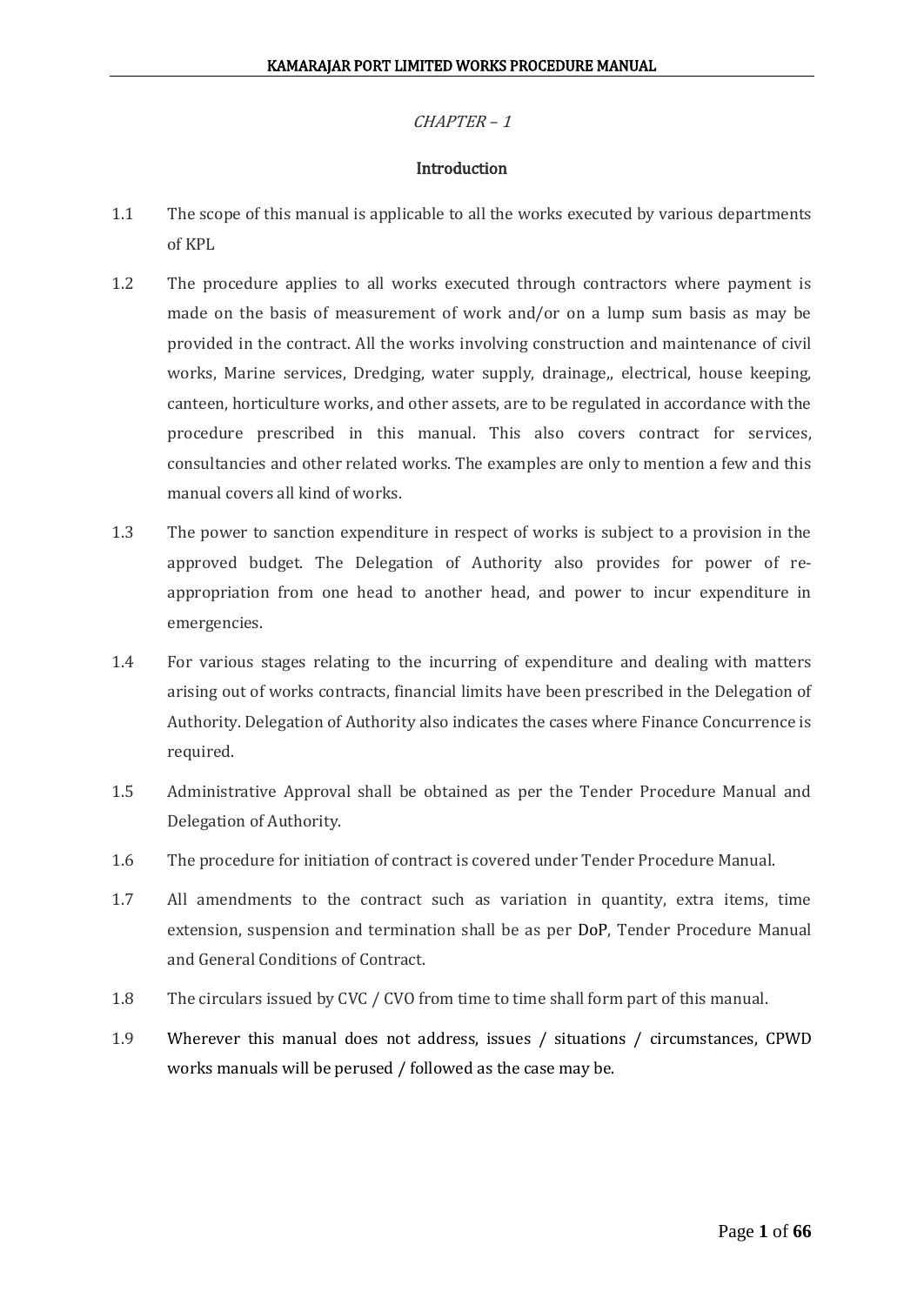## Abbreviations

| <b>KPL</b>     | Kamarajar Port Limited                          |
|----------------|-------------------------------------------------|
| <b>CMD</b>     | Chairman cum managing Director                  |
| <b>DOP</b>     | Delegation Of Power                             |
| GCC            | <b>General Conditions of Contract</b>           |
| SCC            | Special Conditions of contract                  |
| PQC            | Pre-Qualification Criteria                      |
| W <sub>0</sub> | Work Order                                      |
| <b>WR</b>      | Work request                                    |
| <b>IWL</b>     | <b>Inspection Work List</b>                     |
| FC             | <b>Finance Concurrence</b>                      |
| <b>EMD</b>     | <b>Earnest Money Deposit</b>                    |
| EPF            | <b>Employee Provident Fund</b>                  |
| <b>ESI</b>     | <b>Employee State Insurance</b>                 |
| <b>AHR</b>     | <b>Abnormally High Rate</b>                     |
| <b>ALR</b>     | Abnormally Low Rate                             |
| EIC            | Engineer In-Charge                              |
| MB             | <b>Measurement Books</b>                        |
| MIS            | <b>Management Information System</b>            |
| EPC            | <b>Engineering Procurement and Construction</b> |
| <b>NOA</b>     | Notice of Award                                 |
| LOI            | Letter of Indent                                |
| TC             | <b>Tender Committee</b>                         |
| <b>PMC</b>     | Project Management Consultant                   |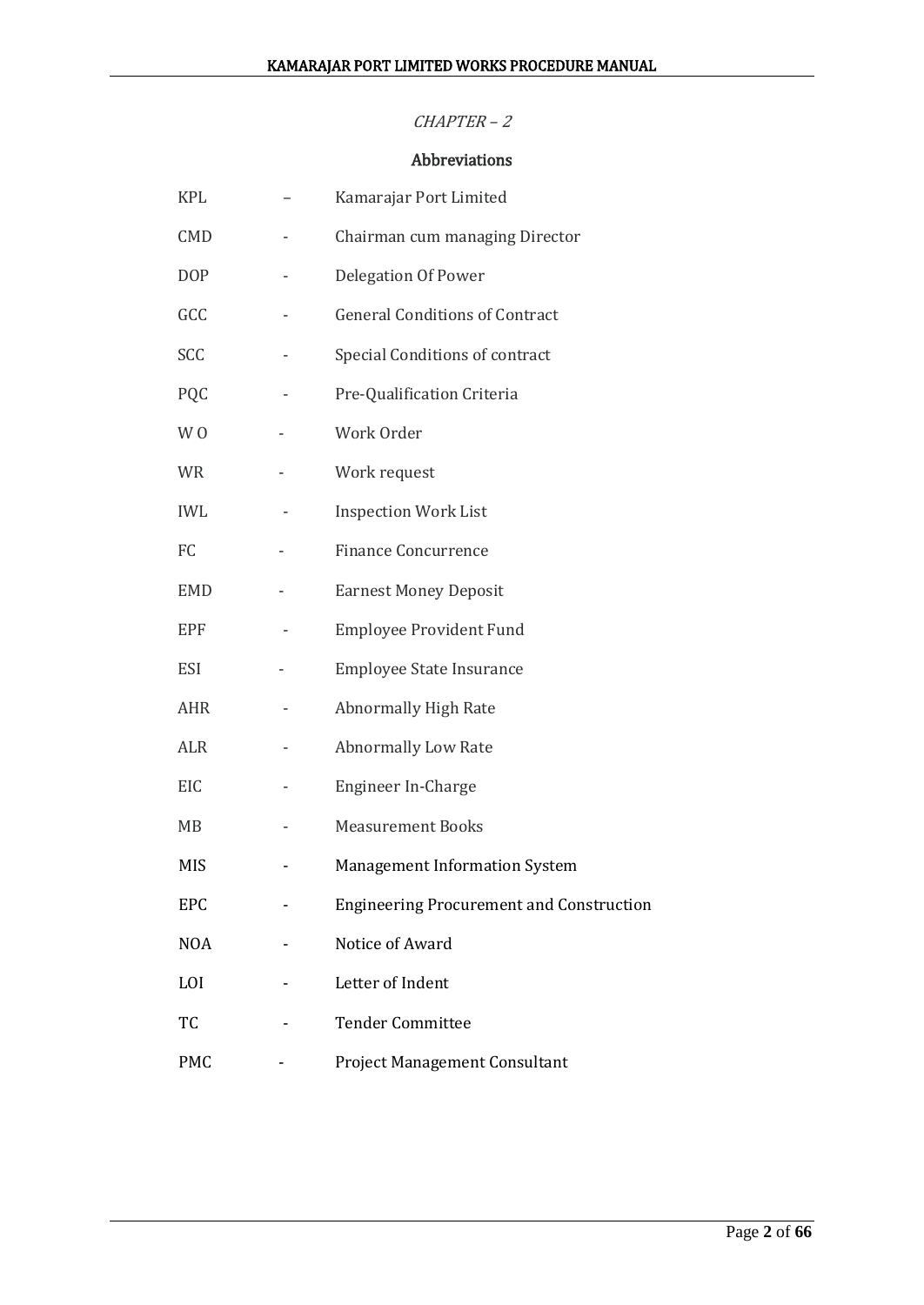## Approval of Work

The works are generally initiated based on the following

- a) Plan and Non-Plan projects
- b) Inspection Work Lists
- c) Work request from user Department
- d) Recommendations of Internal / External audits
- e) Work Identification through surveys / Port visit.
- f) Preventive Maintenance Schedule / Condition monitoring recommendations
- g) Statutory Requirement
- h) Departmental meetings
- i) Developmental and Asset Management initiatives

The executing department shall make the proposals for the implementation of work and the initiating Department shall provide the required details as and when required. The initiating department shall obtain the budget approval for the modification and new schemes. A work order shall be generated in the ERP system for individual work. Sub-Work orders shall be generated, if more than one Department/ Section is responsible for the execution.

The work order is generated with the following details Name of the work and Group Location. The budget approval for a scheme shall be made as per the Delegation of Authority. After obtaining the budget approval, the Technical sanction and estimate approval of individual works shall be obtained as per the Tender Procedure Manual and delegation of Authority.

The estimate approval note shall contain the following

- a) Name of the work
- b) Location / Cost Center
- c) Budget provision with reference to the number of the corresponding cost appearing in the budget and the amount provided in the approved budget estimates.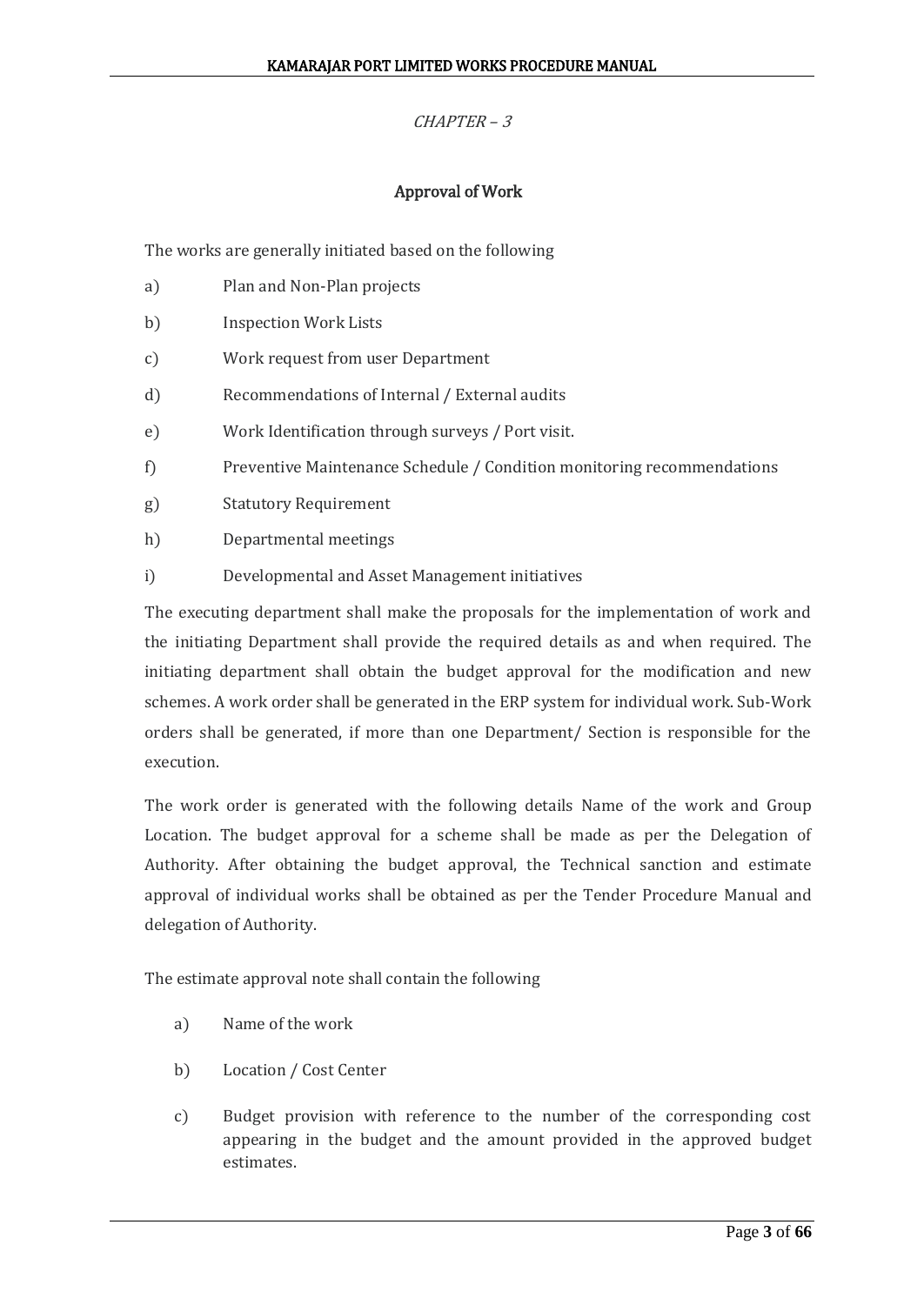- d) Back up details for the quantities with detailed estimate.
- e) Total amount of the estimate.
- f) Brief history and justification for the work to be taken up and financial viability of the proposal, wherever applicable.
- g) Scope defining clearly the details of the work to be undertaken as per the estimate.
- h) Basis for rates considered in the estimate.
- i) Time estimated for commencement and completion of work. In case of shutdown jobs with an estimated cost of Rs.1 crore and above, a BAR chart should be attached.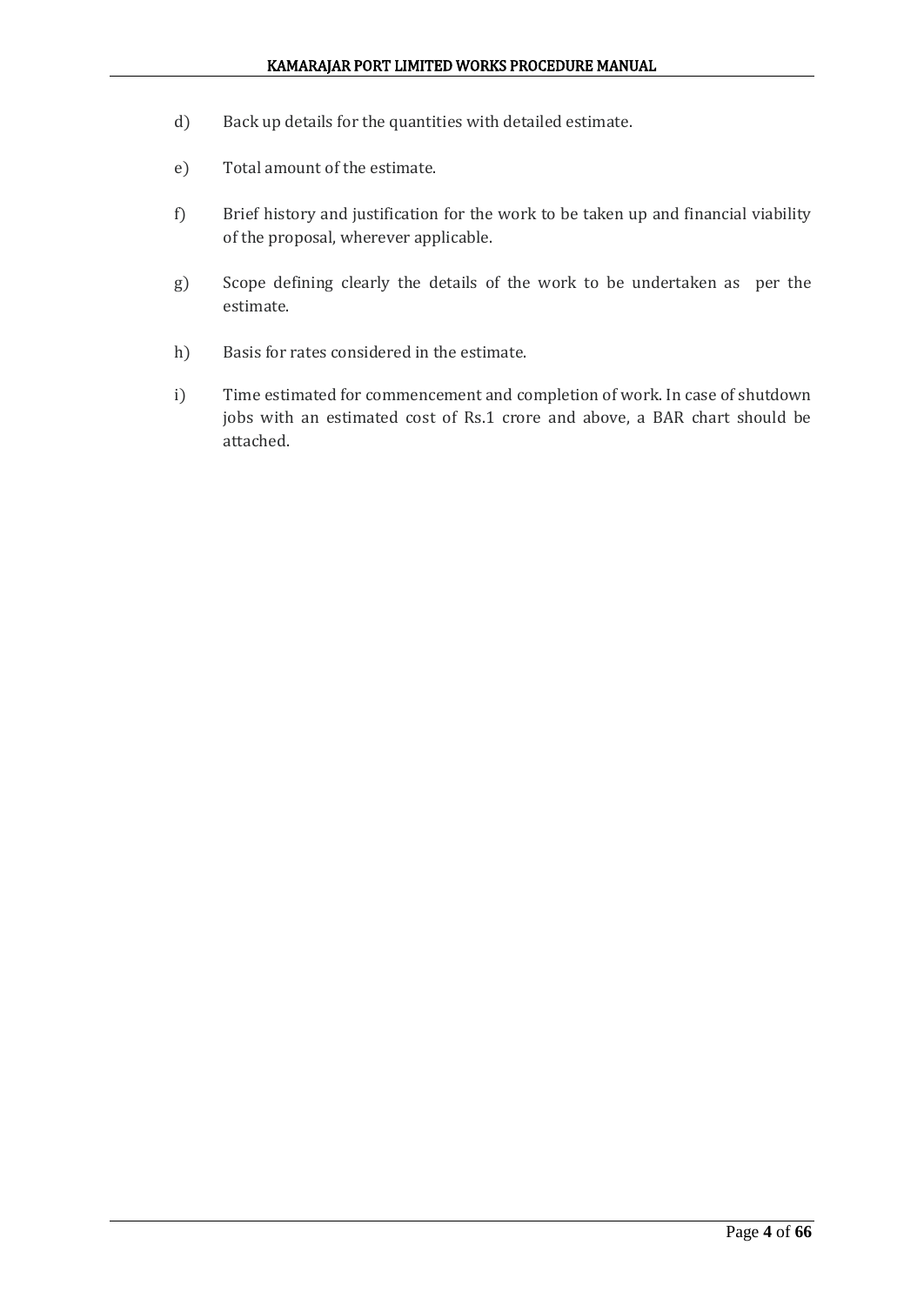## **Tendering**

Tendering and award of contract shall be done as per the Tender procedure Manual and Delegation of Authority (DoP).

## Normal & Routine Works

Concerned Executing Department/Indenting Department shall carry out the Tendering and award of contract for all works.

## Emergency Works

In case of emergency and non availability of rate contracts, the executing department/Indenting Department shall commence the work as per the Tender Procedure Manual and Delegation of Authority.

## Evaluation

Civil, Electrical, Mechanical, Marine and Project implementation works shall carry out the Technical Evaluation by respective Department as per DOP.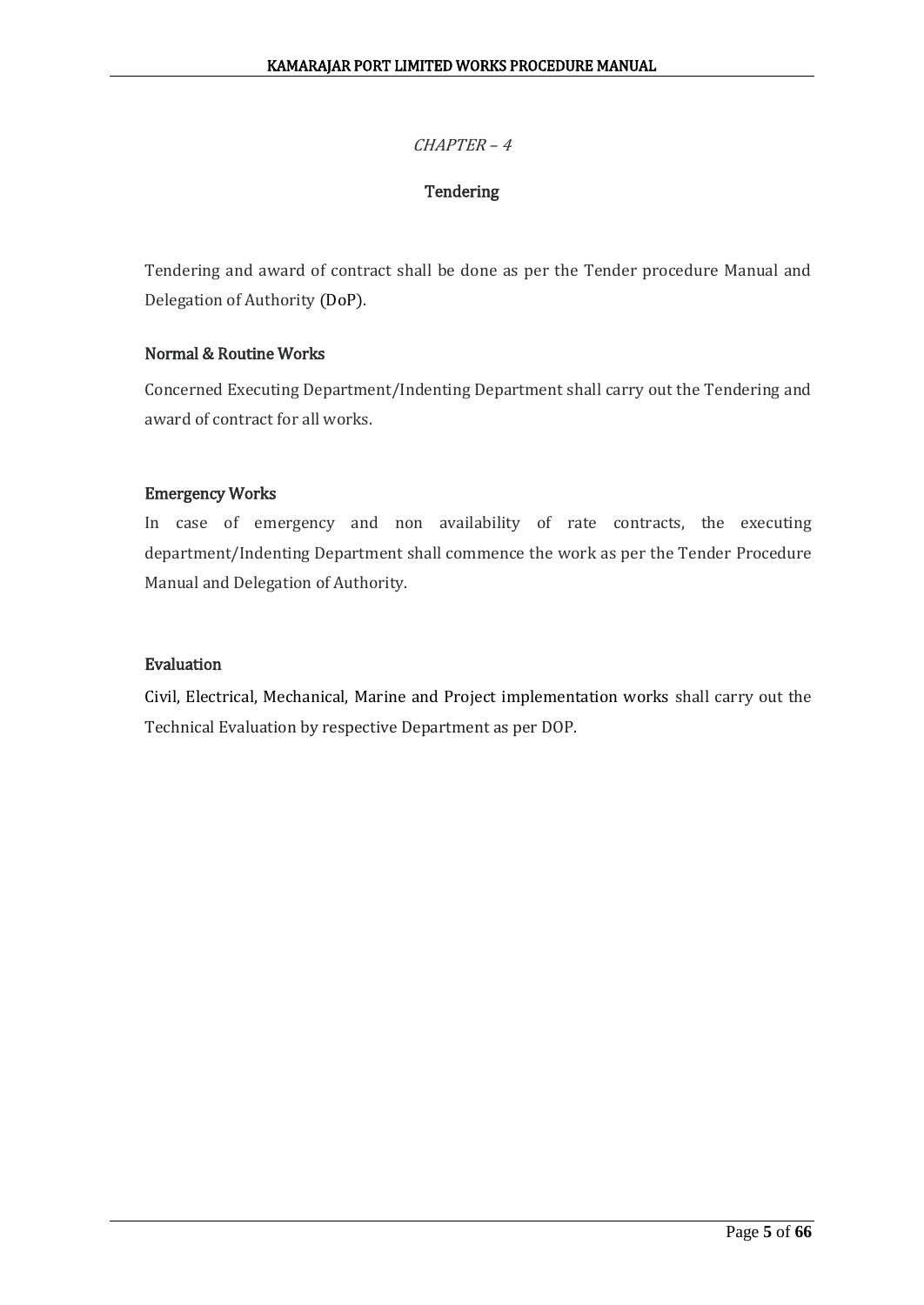## Engineer-In-Charge

- 5.1. As and when the Letter of Acceptance is issued by the authority accepting the tender, the work order shall also indicate the Engineer-in-charge for the work, who will perform the functions and exercise the powers of Engineer-in-charge as per the conditions of the contract.
- 5.2. The Engineer in charge shall be nominated as per the following criteria
	- a) Up to Rs.10 lakhs Asst .Manager
	- b) Upto Rs.50 lakhs Dy. Manager
	- c) Up to Rs. 100 lakhs Manager
	- d) Up to Rs. 500 lakhs Senior Manager / Chief Manager
	- e) Above Rs.500 lakhs Dy. General Manager

## However CMD shall nominate the Engineer-in-charge / Officer In-charge, based on the nature of work in the absence of positions as listed above.

- 5.3. The Engineer in charge shall appoint one or more site engineers
- 5.4. The Engineer-in-Charge on receipt of the copies of the Letter of Acceptance and the agreement will study the special conditions of the contract, specification and scope of the work to ensure that the work is executed strictly as per the tender conditions/ contract.
- 5.5. Engineer-in-Charge shall co-ordinate with the issue of materials under the scope of the owner's supply to the contractor in time.
- 5.6. The Engineer in charge shall plan the work in consultation with the contractor, to complete the same within the stipulated time and make available the work front to the contractor in time to enable him to execute the work without delay. A time schedule for completion of various stages of the work should be drawn up and got duly signed from the representative of the contractor.
- 5.7. As soon as the contractor or his authorized representative reports to Engineer-in-Charge for taking up the possession at the site, he shall explain to the contractor about the procedure for obtaining entry passes and about the following statutory & Safety requirements.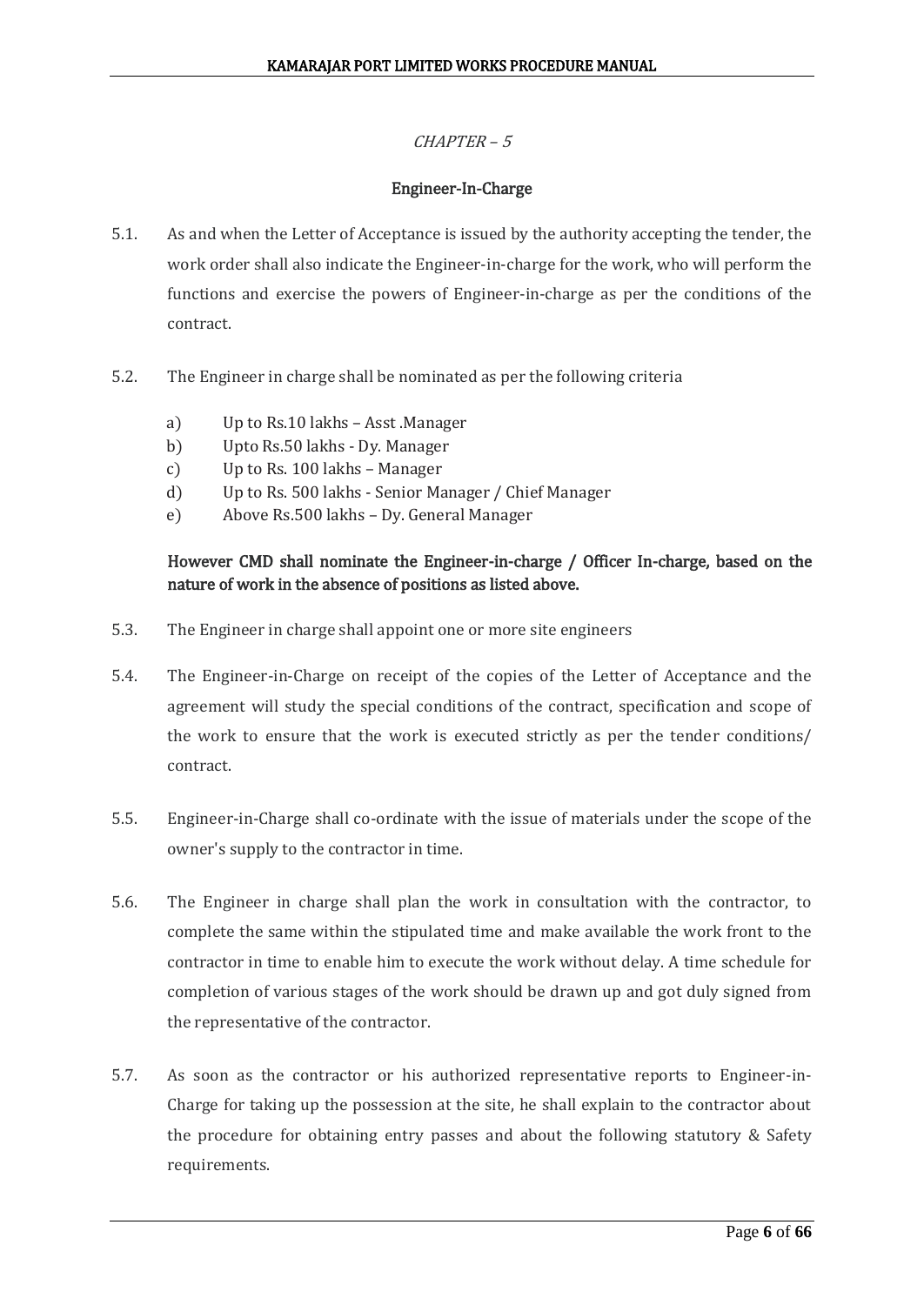- a) Statutory Provisions
- b) Obtaining of Licence under the Contract Labour (R&A) Act 1970
- c) Coverage of the contractors' labourers under ESI Act, 1948 and EPF Act, 1952.
- d) Maintenance of various records and registers under the above statutory provisions including of maintenance of Wage register.
- e) Safety Requirements
- 5.8. The Engineer-in-Charge shall also make arrangement for providing land for temporary office, store, etc to the contractor and specify the substation for obtaining power and point for tapping water supply if it is to be provided by the owner. The Engineer in charge shall ensure the installation of suitable meters to measure the power, utilities, water etc., wherever the same is in contractor's scope.
- 5.9. The Engineer-in-Charge shall forward the request of the contractor for issue of entry passes to the labourers to the concerned department after obtaining due authorization. The contractor may also be advised to approach the concerned department for obtaining necessary entry passes after adhering to the required procedures.
- 5.10 The Engineer in Charge shall ensure that the contractor complies with the following requirements, till the completion of the job.
	- (i) Possession of valid license issued by the competent authority under the Contract Labour (R&A) Act 1970 by the contractor (Including renewal of license).
	- (ii) Possession of separate EPF and ESI code number in the name of the contractor.
	- (iii) Timely remittance of ESI/EPF contributions by the contractor in respect of the labourers deployed by him.
	- (iv) Maintenance of the required records under the respective statutory provisions.
	- (v) Submissions of copies of ESI/EPF Challans every month by the contractor along with a statement showing the details of contributions remitted;
	- (vi) Registration under Sales Tax Act. / Service Tax Act.
	- (vii) Income Tax Permanent Account Number
	- (viii) Wage register / Attendance register.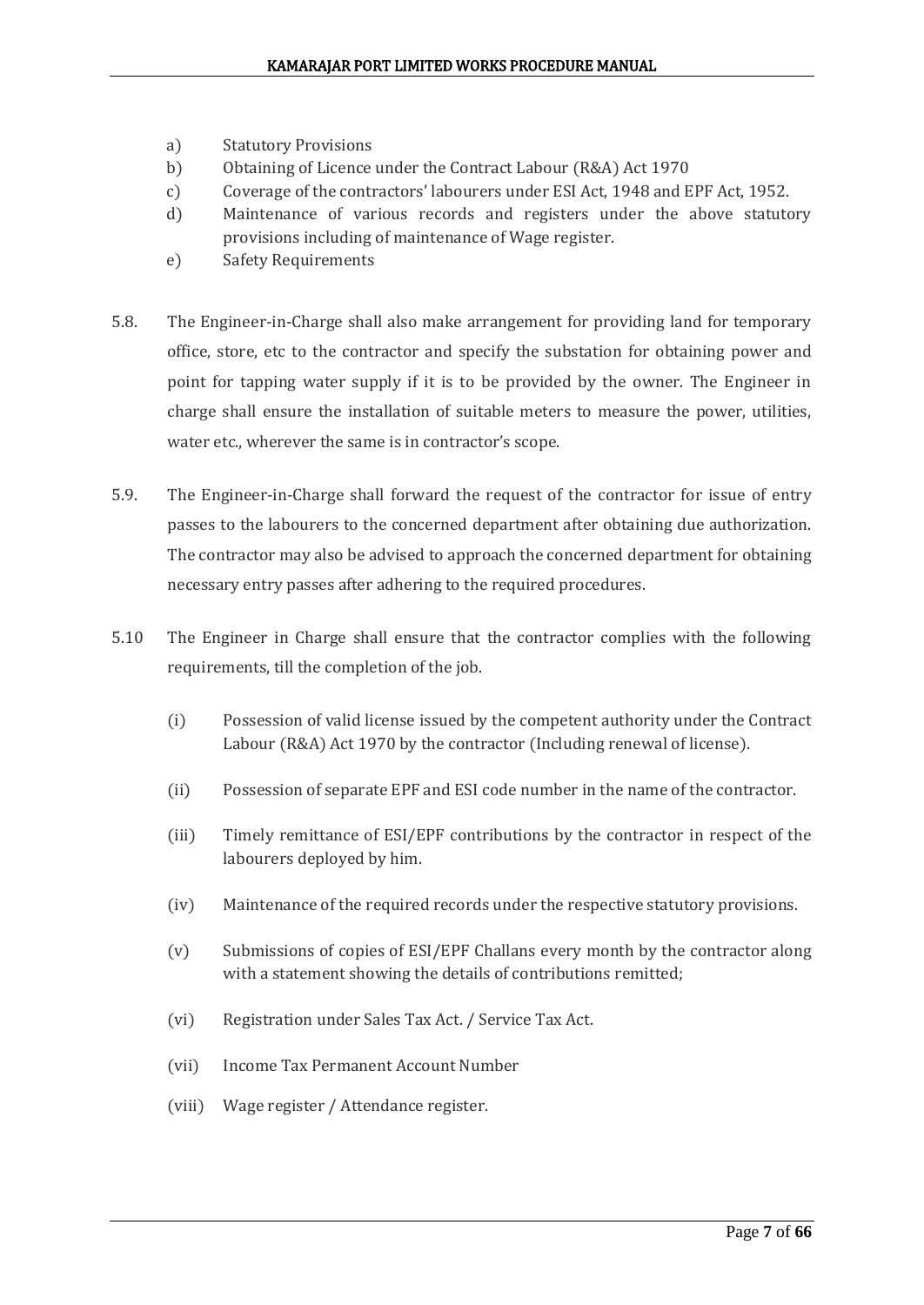- 5.11 The Engineer-in-Charge will also obtain from the contractor a list of equipment, which he is to deploy at the site and ensure that the equipment and manpower are sufficient for execution of the work as stipulated in the contract.
- 5.12 The Engineer-in-charge shall ensure the quality of materials and works as specified in the contract.
- 5.13 Engineer-in-Charge should not allow any variation in the terms and conditions of the contract at the time of execution of the contract. In case where deviations are required in the interests of the work, the same should be done with the approval of competent authority as per Delegation of Authority.
- 5.14 Engineer-in-Charge should also ensure that the quantum of work executed is as per Contract. No increase in the quantity / value of work done beyond the quantity and value mentioned in the contract should be allowed. In case, increase is unavoidable in the interest of the job to be executed, proper approval from competent authority is required to be obtained as per Tender Procedure Manual / DOP.
- 5.15 The Engineer in Charge shall forward the contractor's request for the issue of Form-V to the concerned authority to enable the contractor to apply for the license.
- 5.16 The Engineer in charge shall intimate the date of commencement and completion of the job by the contractor to the concerned authority in the prescribed forms.
- 5.17 The EIC will also obtain the list of equipment and its statutory compliance throughout the contract period from the contractor.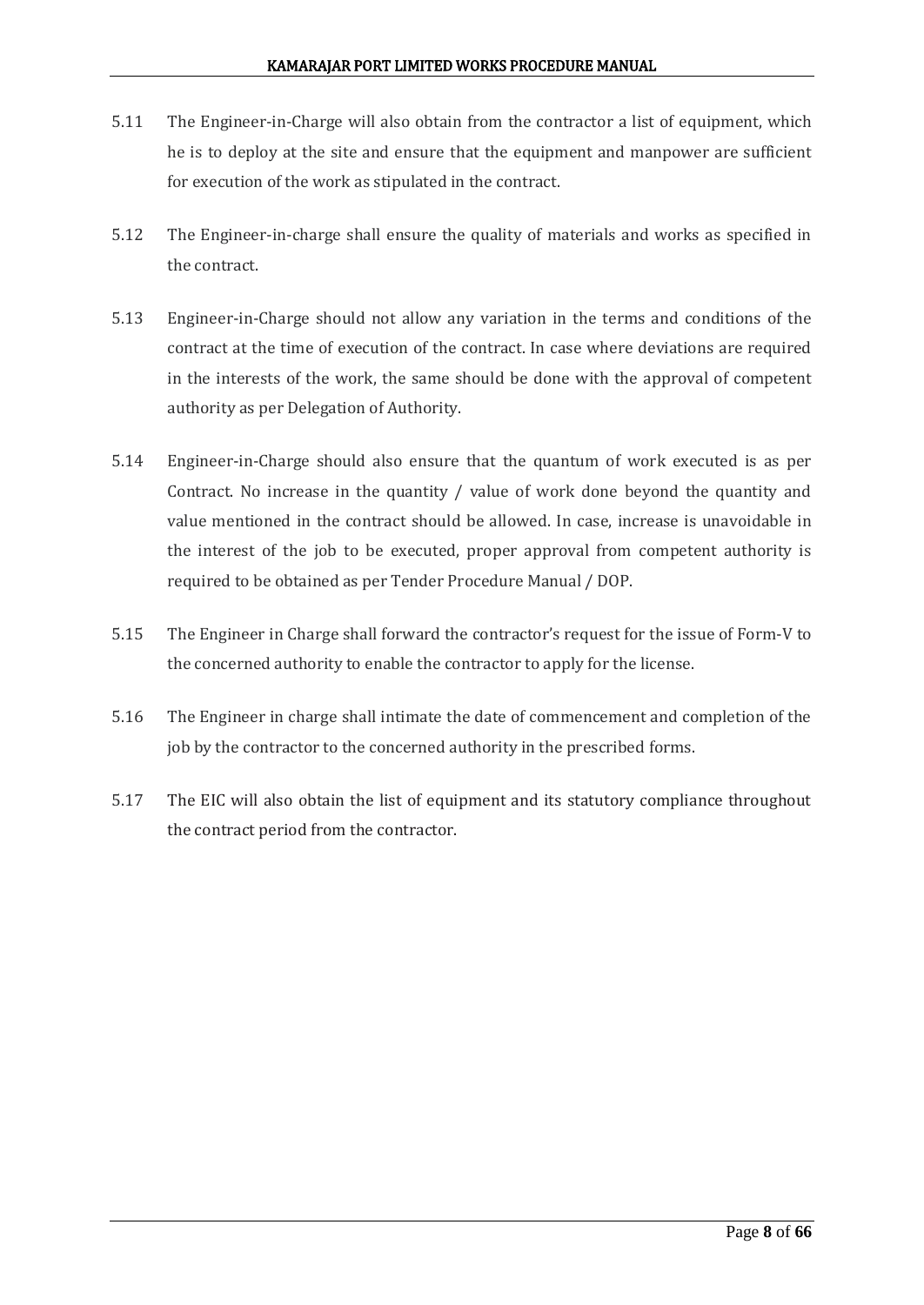## Records to be Maintained by Engineer-In-Charge

- 6.1 After all the formalities have been completed and the contractor is in a position to start the work, the Engineer-in-Charge will keep a register (Work Progress Register, Hindrance Register ) in which the date of start of the work should be noted and all remarks regarding the progress of the works are recorded therein. (This is applicable for all contracts more than Rupees Ten Lakhs)
- 6.2 The Engineer-in-Charge will also maintain a register of the material issued to the contractor if any. All the material requisition signed by him should be entered serially and this register should be utilized for preparation of the material consumption statement for submission with the final bill by the contractor. Wherever the material issues are through ERP system, separate register is not required.
- 6.3 Engineer-in-Charge will also ensure that the required tests are carried out at regular interval to ensure the quality of work. The information regarding this shall be mentioned in the work progress register.
- 6.4 The Engineer-in-Charge shall monitor all the recoveries due from the contractor either for the cost of material supplied, equipment given on hire, land rent, recoveries charges for electricity and water supply, telephone, transport or any other recoveries. Remarks for deduction made in each Running Accounts Bill should be noted.
- 6.5 Finance Department shall generate a MIS on a monthly basis to monitor the Performance Bank Guarantees submitted by the contractor and wherever required Bank Guarantees is to be got extended by the contractor well in time. Wherever extension / encashment in BG is required, advance intimation shall be given to the contractor through EIC before the expiry of BG. In case any BG is to be encashed, intimation should be given by the Engineer in charge to Finance for necessary action.
- 6.6 The Engineer-in-Charge should also monitor the extra items ordered to the contractor by giving details of justification for it and the basis of fixation of rates should be noted before it is sent to Finance for concurrence and for obtaining approval of the competent authority.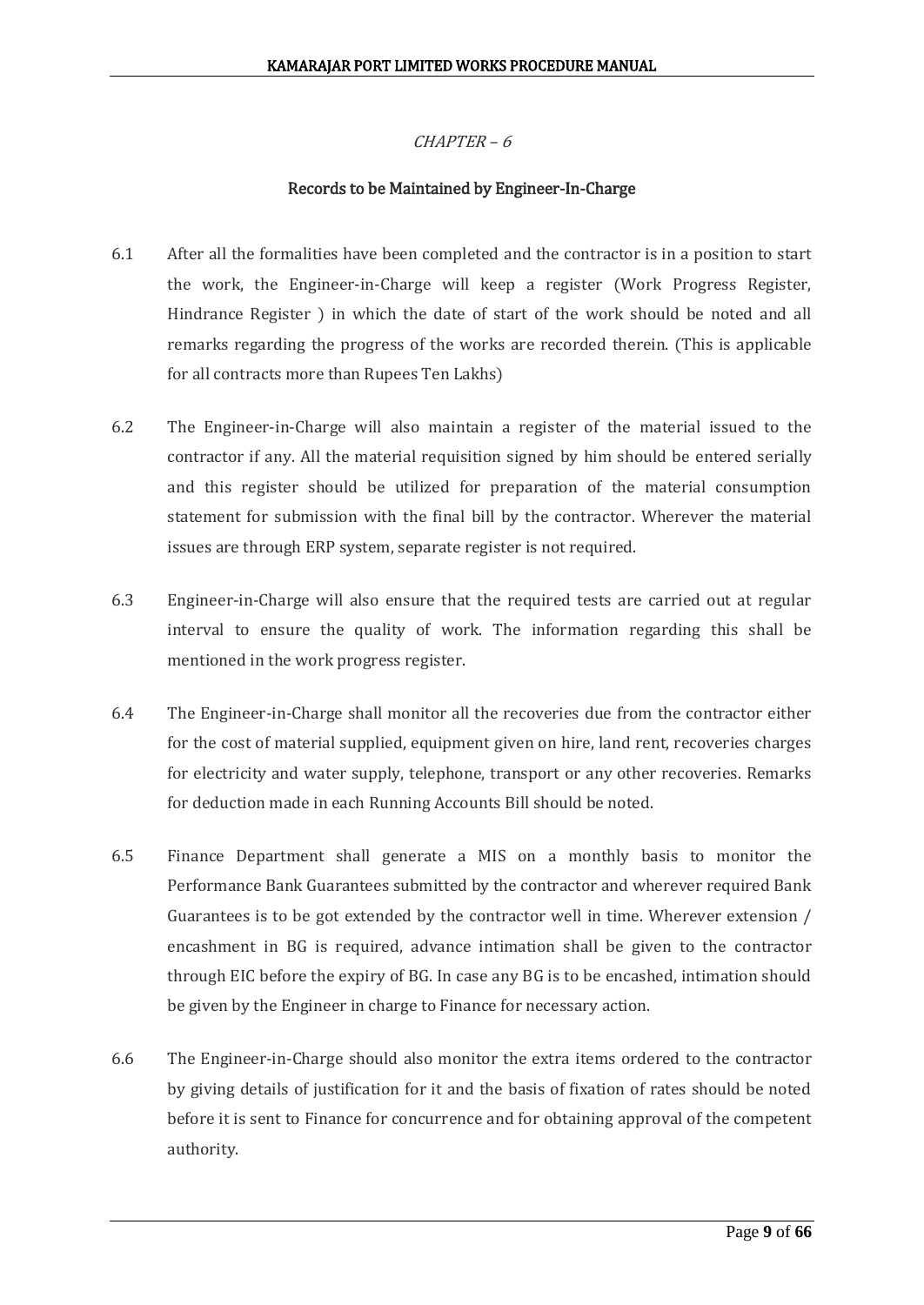- 6.7 If the contractor executes any sub-standard / incomplete work, which is otherwise acceptable, the Engineer-in-Charge shall suggest reduction in the rates as penalty. An analysis for reduced rates should be sent to the Finance Department along with running account bill of the contractor. The acceptance for such works shall be obtained from a competent authority.
- 6.8 The Engineer-in-Charge shall also keep records of any extra claim made by the contractor in respect of: any changes or modifications in the design or specification of the work. The details of such claim should be obtained from the contractor and sent to Finance Department for concurrence (if required under DOP) with his comments.
- 6.9 In case the contractor's work is delayed due to any reason beyond the control of the contractor, his request for extension of time should be processed and submitted to the competent authority for the approval as per Tender Procedure Manual and DoA. The delays are to be recorded in the hindrance register along with reasons. On receipt of approval, the Engineer in Charge may forward the request of the contractor for extension of the entry passes already issued.
- 6.10 At the close of the month or on any agreed date, the work done by the contractor should be measured and R.A bill in the prescribed form should be submitted after the contractor has accepted the measurements. The bills should be submitted along with recovery statement and all necessary certificates regarding quantity and quality of work done.
- 6.11 The final bill should be completed with all the certificates and statements such as completion certificate, material reconciliation statement, excess and saving statement, list of the extra items, extra claims, recovery statement and a certificate that the contractor has returned all the passes / Access control cards issued to the labour along with an undertaking that the contractor has complied with various statutory provisions should also be sent.
- 6.12 The contractor should also sign a certificate that after the payment of final bill, he has no other claim and he accepts the bill as full and final settlement of all his claims.
- 6.13 After the work has been completed and accepted, the same should be taken over and entered in the register of fixed assets, wherever applicable and handed over to the concerned Department for its future operation / maintenance.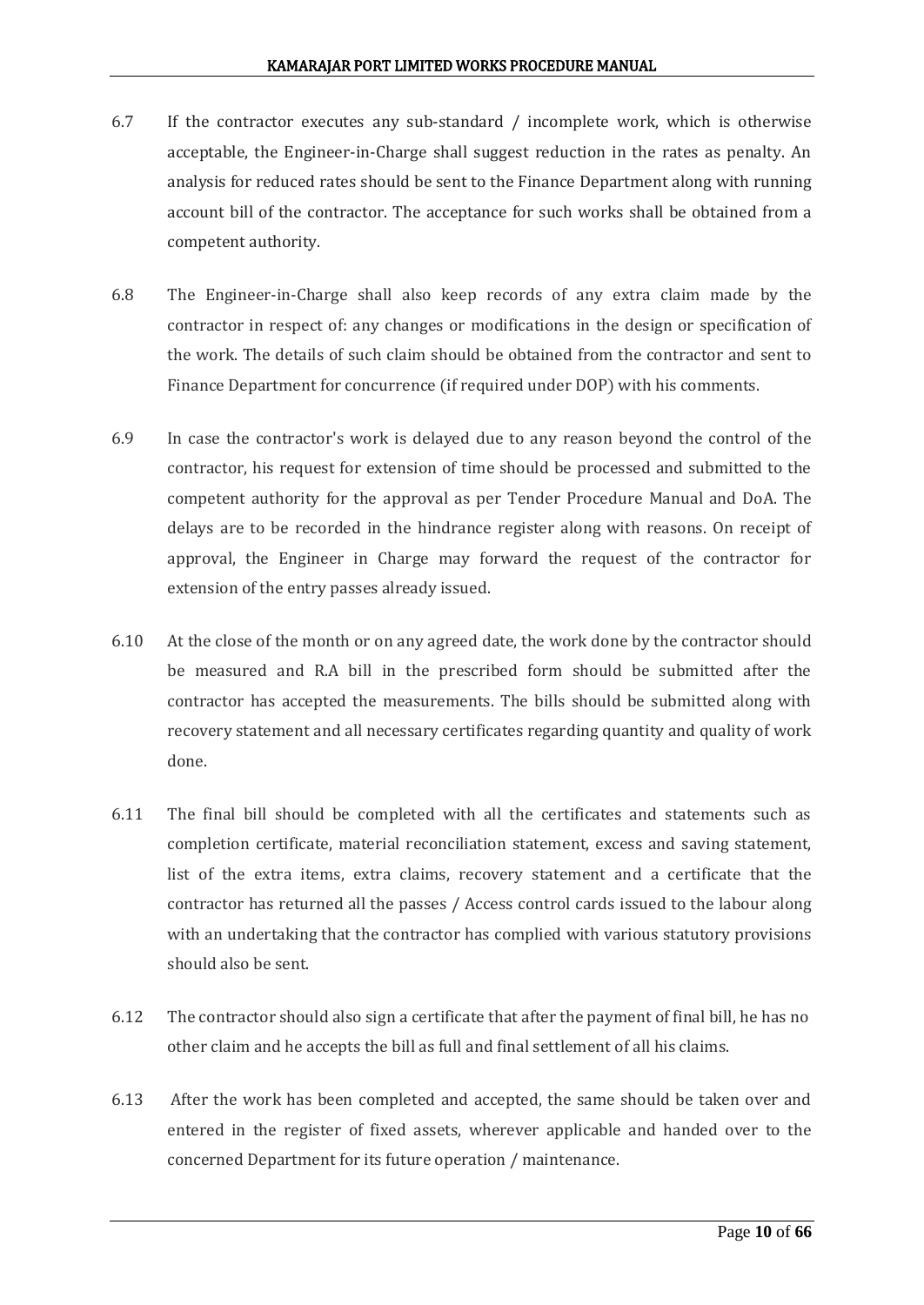- 6.14 The above provisions shall also be applicable to and complied with by the Resident Construction Manager/ by the consultants wherever the work of construction supervision has been entrusted to an outside agency. A copy of these paras should form part tender document / contracts entered into with the consultant.
- 6.15 Engineer-in-charge shall ensure strict compliance of safety norms by the contractor. Engineer-in-charge shall also maintain a record of penalties / rewards awarded to the contractor and ensure its implementation.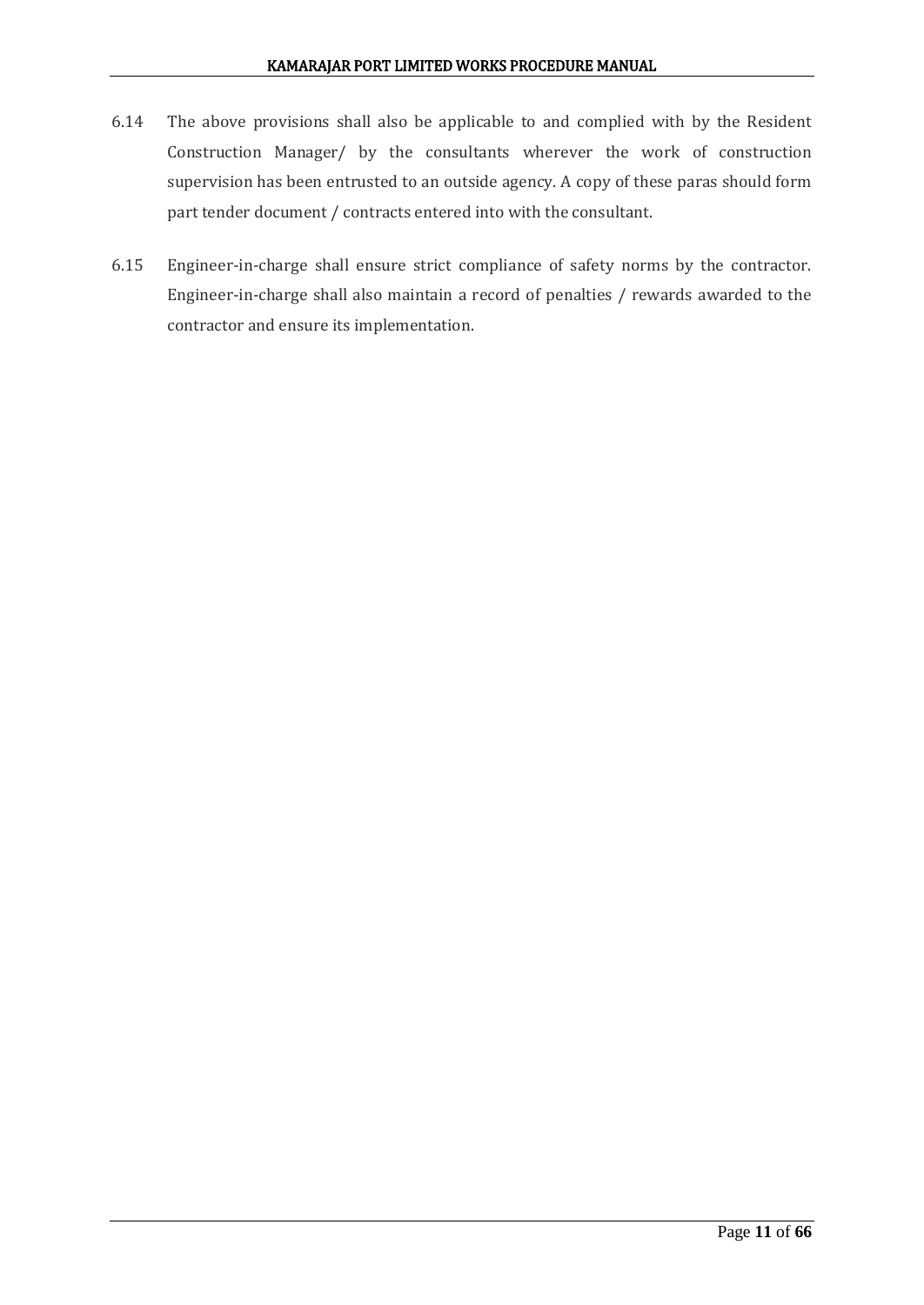## CHAPTER - 7

## Measurement of Work & Payment of Bills

## 7.1 Measurement Book / Sheets

- 7.1.1 All payments to contractors whether for work measured, advance payment or secured advance shall be made only after recording the entries in the measurement book / measurement sheet.
- 7.1.2 Measurement books can be any of the following:
	- a) Bound Measurement Books
	- b) Loose-leaves Measurement Books
	- c) Measurement Sheets-cum-Bill Form.
	- d) Computerized MB
- 7.1.3 Bound MBs shall be maintained in the form as per Annexure (WP01.01 to WP01.04)
- 7.1.4 Loose-leaves Measurement Books shall be maintained in form as per Annexure (WP01.05, WP01.06)
- 7.1.5 The Bound MBs shall be printed and kept in the custody of Execution Department. All these books shall be numbered and all the pages of the MBs shall be serially numbered. The MBs when received from the Press shall be entered in the MB register to be kept as per form in Annexure (WP01.06).
- 7.1.6 The Department concerned shall also maintain a register indicating Sl.No.of MBs issued to the concerned engineers showing the Sl. No. of each MB, the name of the work for which it is issued, date of issue and date of return from the engineer and date of submission to Finance Department for record. A separate MB to be issued for measurement of each job wherever more than one RA bill is envisaged.
- 7.1.7 The Loose-leaves measurement book shall be maintained as per the instructions given in Annexure (WP01.07). All the copies of the Measurement Books serially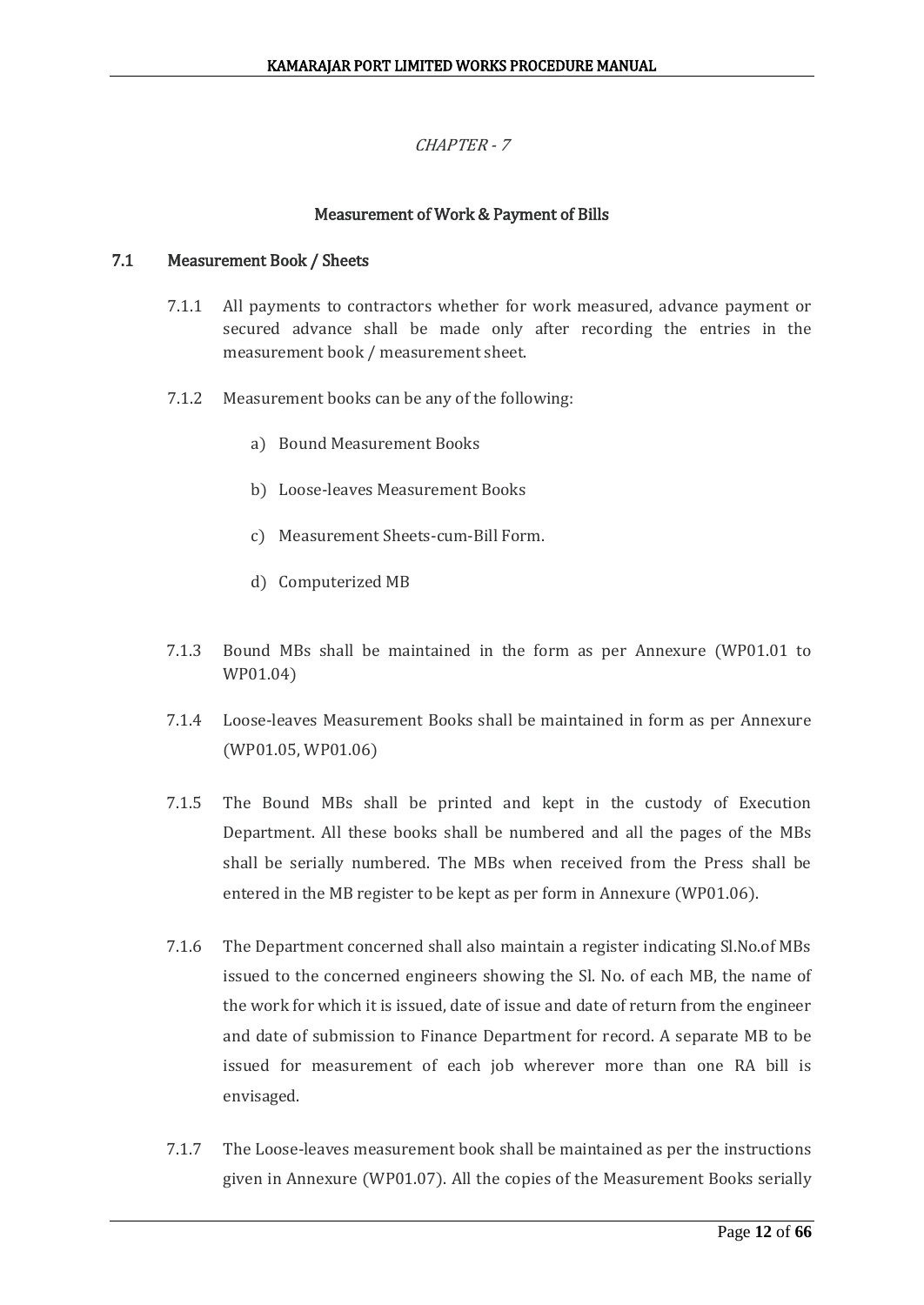numbered and after completion of the work shall be got bound serially. Other records shall be maintained in the same manner as for the Bound Measurement Books.

## 7.2 Recording of Measurement

- 7.2.1 While recording the measurements, following instructions shall be observed:
	- (i) The persons authorized by the Engineer in Charge shall record the measurement
	- (ii) Before recording the measurements, name of the work given in the work order, location of work, the name of the contractor, the number and date of agreement, the date of actual commencement of work, date of completion and the date of measurements shall be written in the measurement books.
	- (iii) Entries shall be recorded continuously. No blank pages shall be left or torn out. Any pages left blank while recording the measurements shall be cancelled and the cancellation shall be attested by the officer not below the rank of Manager.
	- (iv) All entries shall be made in ink. No entries shall be erased. In case a mistake is made in writing down the measurement, it shall be corrected by crossing out the incorrect words and figures and writing the correct figures in words duly attested and initialed by the person taking the measurement. Cancellations shall be signed by the officer ordering such cancellation or a reference of his orders in writing shall be recorded on the measurement books. Use of white fluid is prohibited.
	- (v) Each measurement book shall give an index in the beginning indicating the name of the work and its pages wherein measurements for various work components have been recorded and the index shall be kept up-to-date.
	- (vi) The quantities shall be indicated clearly and accurately. The measurements shall show the quantities executed by the contractor after the last measurement along with the cumulative quantities executed for the work. When the work is completed the date of completion shall be clearly indicated.
	- (vii) With the Competent Authority's Approval, the persons authorized by the Engineer in Charge shall record the measurement other than the Measurement Books for specialized works in Marine Department.

## 7.3 Checking of measurement by superior officers

7.3.1 All measurement records by a subordinate officer in-charge of the work shall be test checked by a superior officer according to the percentage decided at the unit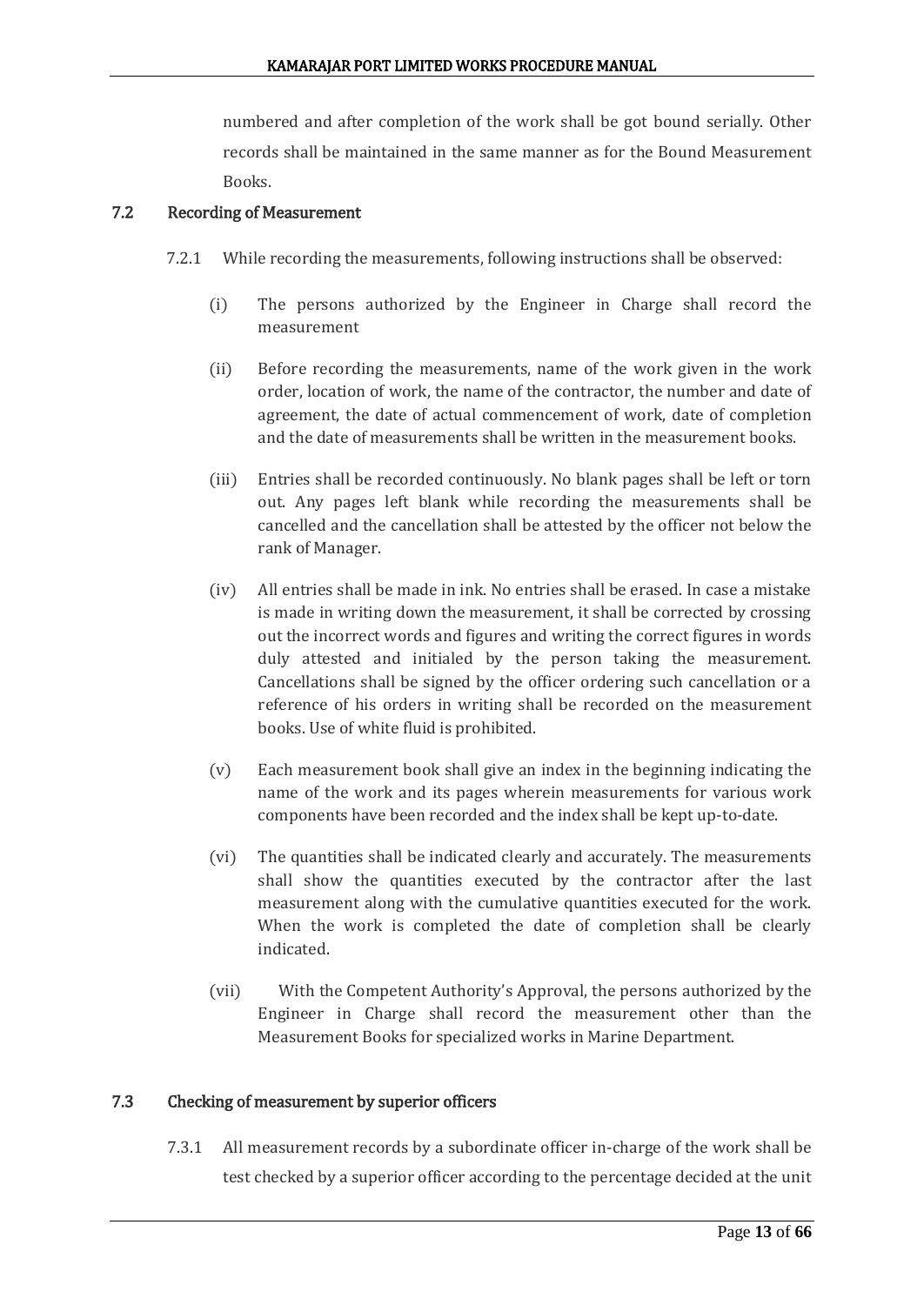level with the approval of the competent authority. Check measurement is applicable for single bill above Rs. 10 lakhs. The check measurements shall be as follows

- a) 50% of the value by immediate superior officer of the person who has taken initial measurement.
- b) 10% of the value shall be by next superior officer.

It shall be the responsibility of the Engineer-in-Charge / Departmental Head to ensure that the percentage of checking prescribed has been followed by the Engineer/staff. Under no circumstances, the checking by superior officers is dispensed with.

Checking officers should indicate the percentage of check made by them in words "checked and found correct" in the measurement book / sheet.

- 7.3.2 Following principles shall be kept in view while conducting test checks of measurements recorded by subordinate officers:
	- a) Concealed items shall be subjected to a higher percentage of check as may be considered adequate by the Engineer-in-charge.
	- b) Items to be selected for checked by the superior officers shall be those where the item rates are high and/or AHR items.
	- c) The superior officer shall also ensure that the subordinate officer / officers have exercised the requisite percentage check envisaged.

## 7.4 Contracts with Consultants:

Generally, contract with consultant stipulates that consultant shall certify quality and quantity of work, performed by contractors and perform all duties of Engineers-Incharge as per respective contracts. However, KPL officials should also exercise control with respect to BOQ, cost and time over run and countersign the bills certified by the consultants.

## 7.5 Preparation of Bills

7.5.1 All payments for work done shall be made on bills prepared on the printed bill forms to be provided by the KPL. Following forms of bills shall be used for various payments against work measured.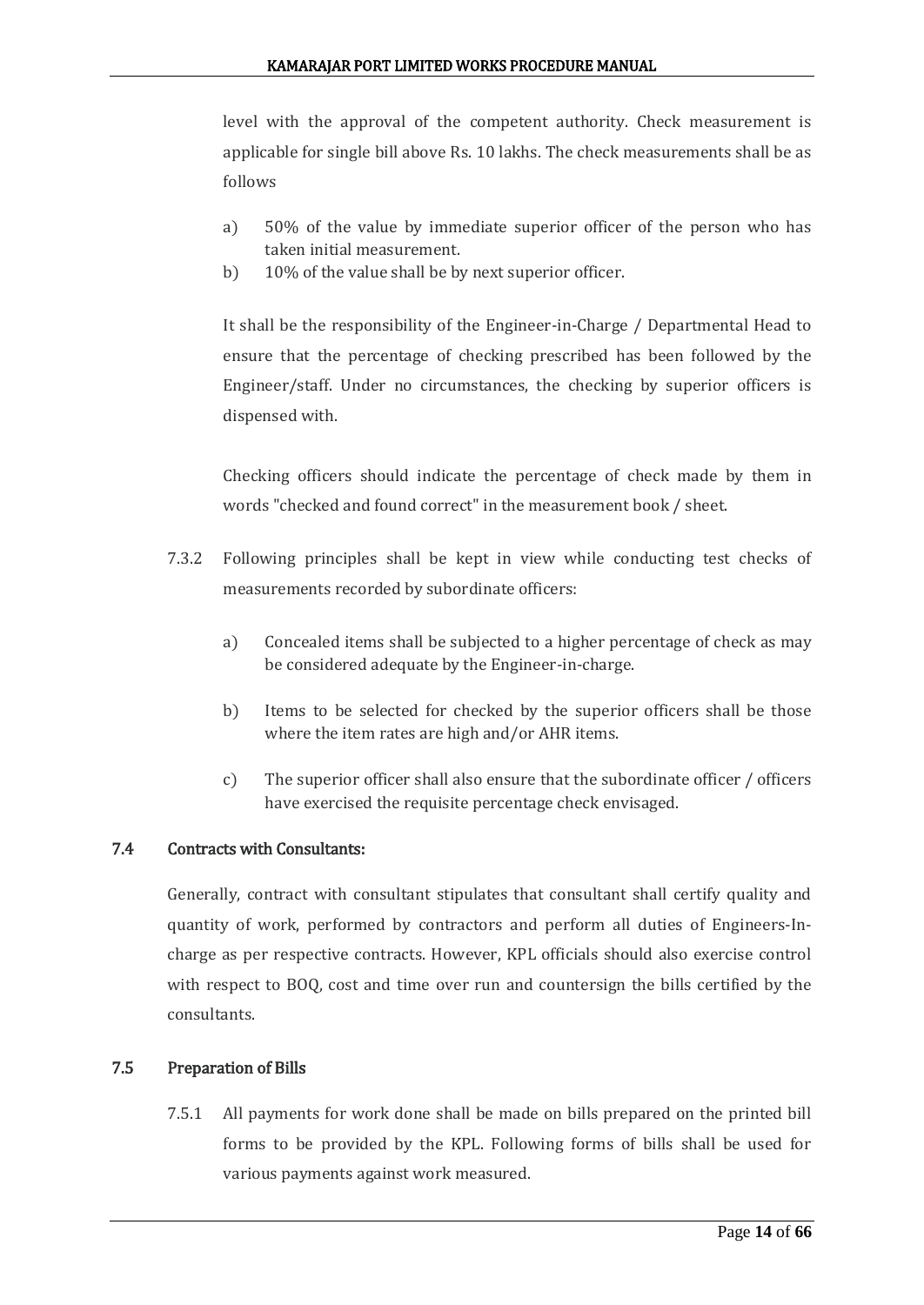(i) Measurement-cum-Bill Form (Annexure) (WP02.01):

This form shall be used in respect of contracts (costing less than Rs. 5,00,000) where the measurements are very few. This form provides both for recording of measurement as well as certificate of payment. In such cases no separate measurement book is required.

(ii) First and Final Bill Form (Annexure (WP02.02)):

This form shall be used for making payment to the contractor when a single payment is made for the work done.

(iii)Running Account Bill and Final Bill Form (Annexure (WP02.03)):

This form shall be used for making Running Account payments and Final payments to the contractor against work done and measured including those relating to lump sum contracts.

- 7.5.2 Before a bill of a contractor is prepared, entries in the measurement books / sheets relating to the description and quantities of work executed shall be scrutinized by the executing Department and their arithmetical calculations shall be checked. Thereafter an abstract of all measurements shall be prepared giving executed quantities against each item of work mentioned in the contract. The abstract shall contain a reference to the page number of Measurement Books / sheets. Thereafter the entries in the abstract shall be transcribed on the bill. While giving the rate it should be kept in view that the rates should match with those given in the contract and the reasons for variations if any shall be recorded. If an item executed in part for reasons not attributable to the contractor, part payment can be paid for the same after establishing reasonability and getting the same approved by authority as per DoP.
- 7.5.3 In case of the lump sum contracts or turn-key contract where terms and conditions provide for intermediate payments based on completion of milestone as defined in the payment terms / billing schedule, such intermediate payments shall be made on the basis of the certificate of the Engineer-in-Charge that such percentage of work has been completed. The form of the bills is given in Annexure (WP02.04).
- 7.5.4 The bill shall be signed and certified by the Engineer-in-charge specifying the amount both in figures and words which is payable to the contractor in the prescribed format / rubber stamp.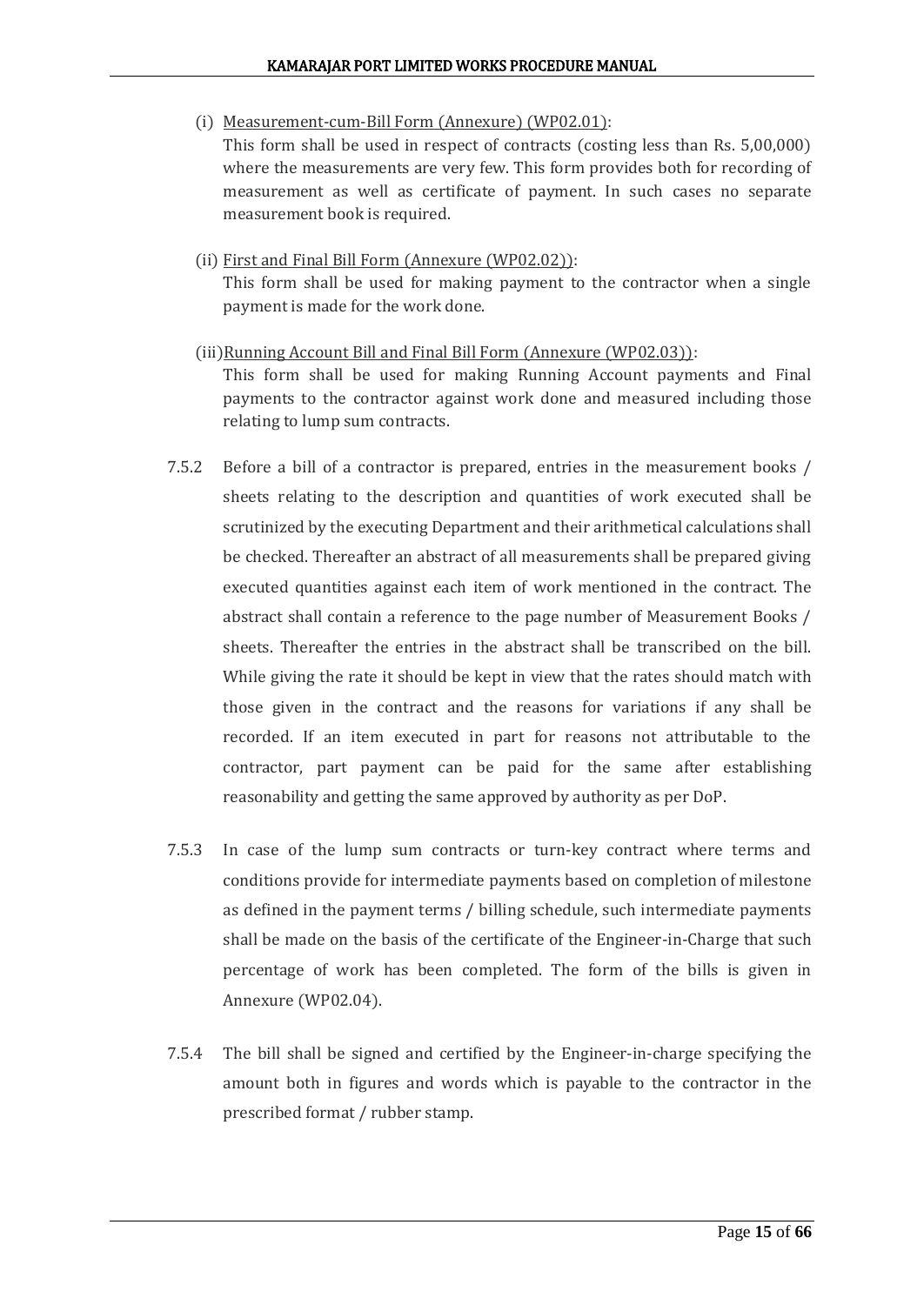## 7.6 Recoveries

Following are the types of recoveries, which are normally required to be made from the bills of the contractors:

- a) Chargeable material if any issued to the contractors.
- b) Recoveries on account of water supply, electricity, land rent, etc. whichever applicable.
- c) Hire charges of equipments provided by the KPL.
- d) Recoveries on account of telephone charges, transport charges etc.
- e) Recoveries on account of advance payments.
- f) Recoveries towards interest on advance payment, if any, as per the contract
- g) Recoveries on account of security deposit.
- h) Recoveries on account of penalty.
- i) Recovery of Income Tax at source / works contract tax / any other applicable tax.
- j) Recoveries on account of price reduction clause towards delay in execution.
- k) Any other miscellaneous recoveries required to be made shall also be effected from the bills of the contractor.
- l) Any other recoveries as advised by other departments.

## 7.7 Pre-requisite slip

7.7.1 A "Pre-requisite slip" (Annexure (WP02.06)) indicating the name of the work, contractor, sanction number and date, percentage of check measurements exercised by various officers, date of commencement, date of completion wherever applicable, extension granted if any, shall be attached with each Running Account Bill. The pre-requisite slip shall be signed by Engineer-incharge.

## 7.8 Verification by Engineer-in-Charge

- 7.8.1 The bill shall be forwarded to the Finance Department through the Engineer-in-Charge.
	- (i) In case any extra item is included in the bill, it shall be ensured that the same has been approved by the competent authority as per the provisions of the Delegation of Authority/Power.
	- (ii) Variation in the quantities: Approval of the competent authority shall be obtained before submitting the bill to the Finance Department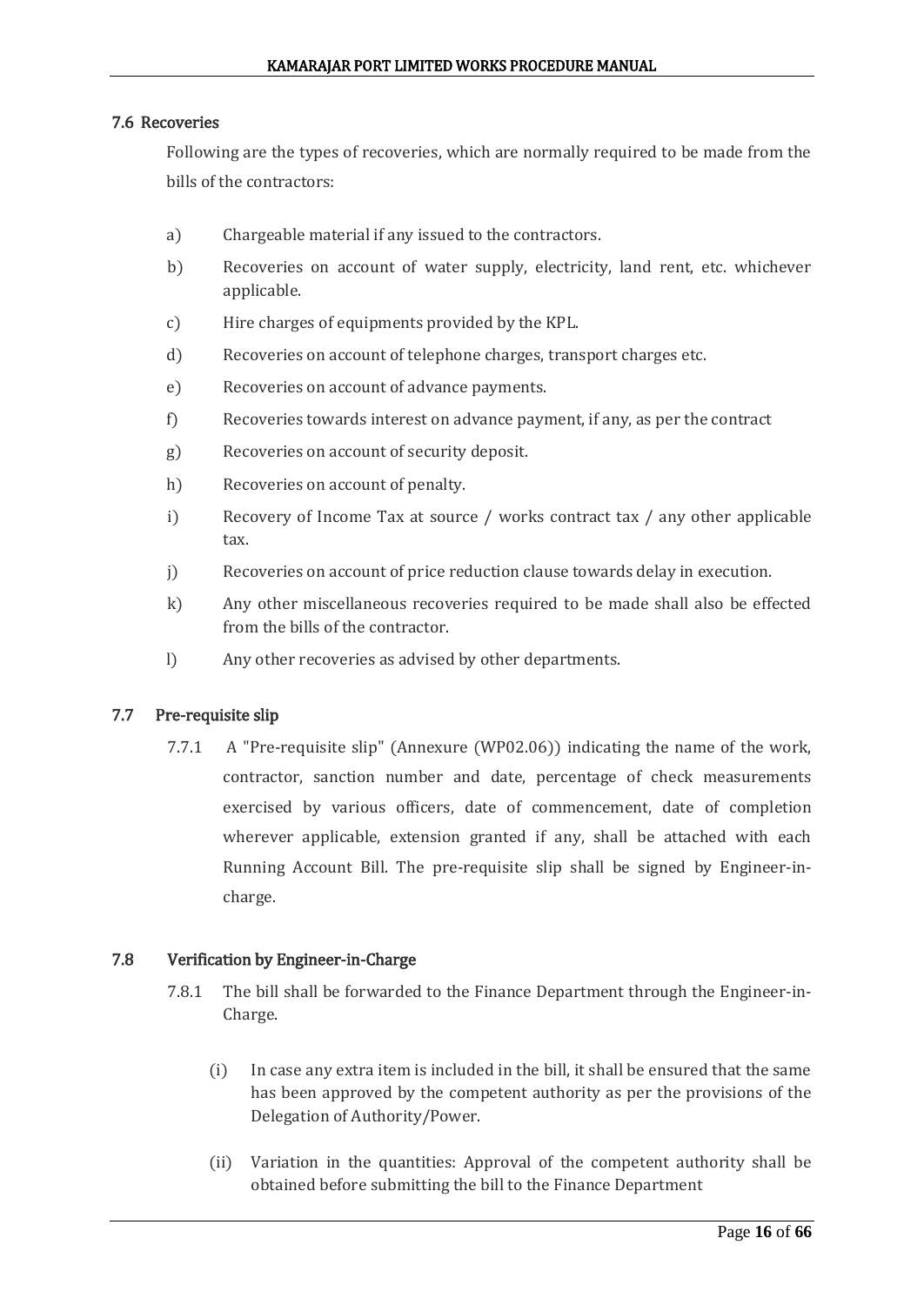- (iii) It shall be ensured that the representative of the contractor signing the bill and MB has the requisite Power of Attorney.
- (iv) Judicious restraint needs to be exercised in respect of AHR (Abnormally High Rate) and ALR (Abnormally Low Rate) items.
- (iii) Proof of remittance of ESI/EPF contributions by the contractor (Copies of Challans) along with statement of the contractor.

## 7.9 Payment of bills

- 7.9.1 Bills received in Finance Department shall be properly scrutinized and checked before payment is released. Besides the general check on procedural matters, following points shall be kept in view while checking the bills:
	- a) Description of the item of work and the rates will be the same as given in the work order.
	- b) The quantity of work executed shall not exceed the estimated quantity of the work as per contract. However, wherever exceeded approval for excess quantities shall be obtained.
	- c) The work should have been taken up and completed within the period stipulated in the contract subject to the extension granted by Engineer-In-Charge. In caseextension has not been granted, a letter should be issued to the contractor by Engineer-In-charge that the release of Running Account payment does not mean that extension has been granted and contractor is permitted to perform the job without prejudice to the rights of the owner under the contract. In such cases, payment is released after retaining price reduction amount for the quantum of the work done in the subject RA bill.
	- d) If there are any extra items executed by the contractors, the rates for such extra items and amount shall be duly approved by the competent authority.
	- e) The contractor or his authorized representative shall sign the measurement book / sheets and the bill in token of acceptance of the measurement and payment.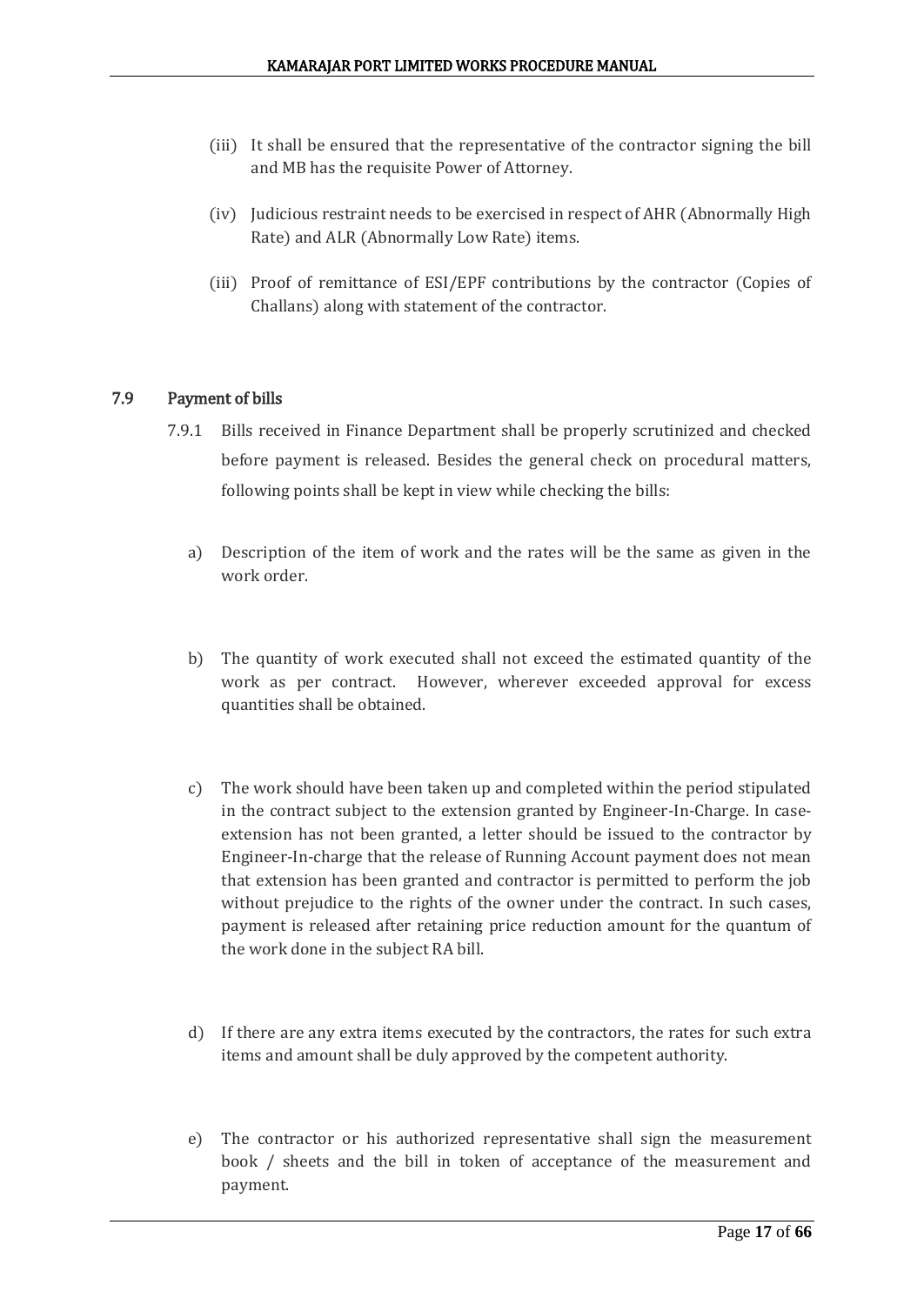- f) All the recoveries, which are due from the contractor, shall be made from the bill as indicated by the Executing Department or as are required to be made as per records in the Finance Department.
- g) In case of running account bills, the same shall be compared with the previous bills to ensure that up-to-date quantity and payment particulars are correctly recorded in the bill.
- h) To check that the prescribed certificates, wherever applicable as per DoP, have been given by the concerned Department.
- i) If any rebate is deductible on account of prompt payment, the same shall be adjusted before the bill is passed for payment.
- j) Bills shall be checked for its arithmetical accuracy.
- k) Before passing the bill, it is to be ensured that all the bank guarantees submitted by the party are valid and whenever required advance action to be taken for obtaining extension of bank guarantees, if any, by Engineer-in-Charge. Finance shall advice the EIC in advance about the extension of BG.
- l) Disbursement of payment to the contractor shall be made as per the Contract Agreement.
- m) Whenever the payment is made on the basis of labour hours, the bill should be supported by attendance-cum-payment roll of the contractors' labor duly certified by KPL representative alongwith compliance certificate to statutory requirements.

## 7.10 Final bill of the Contractor

- 7.10.1 When a final bill of the contractor is submitted, the following requirements shall be complied in addition to the requirements applicable to the running account bills.
	- a) A deviation statement shall be prepared by the Execution Department showing the quantity and cost of each item of work executed as compared to the estimated quantities and amount of the contract giving reasons for excesses and savings.
	- b) A completion certificate stating that the work has been completed in all respects strictly according to the specifications given in the tender documents.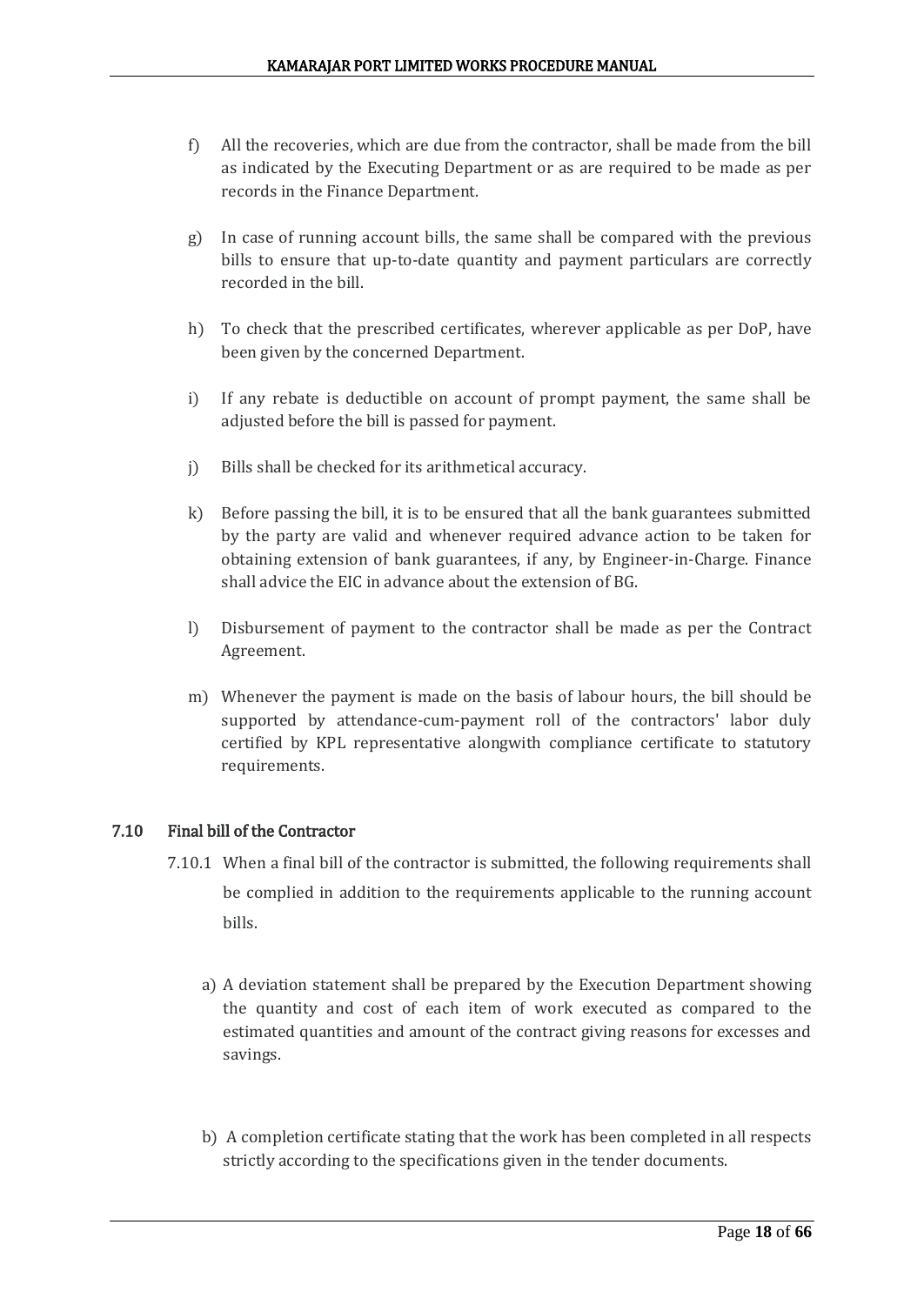- c) A final statement of recoveries along with a certificate that no other amount is recoverable from the contractor on any account.
- d) A certificate from the contractor shall be recorded on the abstract measurement book / sheets and on the final bill that he has no further claims than those given in the final bill and that he accepts the payment in full and final settlement of all his claims.
- e) A material reconciliation statement if any shall be given by the executing Department indicating the details of issue voucher reference numbers, quantity issued, quantity utilized and returned along with material return voucher number and the amount chargeable to the contractor for non-return/ excess consumption of materials in accordance with the terms of the contract. The quantity of theoretical consumption as indicated by the Engineer in- Charge in the material reconciliation shall be accepted and need not further be verified in Finance Department.
- f) An undertaking from the contractor that he has discharged all his statutory obligations like ESI/EPF and Contract Labour (R&A) Act 1970 and he would indemnify the owner if there is any demand against KPL on this account.

## 7.11 Payment of final bills

- 7.11.1 Following additional checks shall be exercised by Finance Department in respect of final bills:
	- a) That the certificates and statements required to be submitted by the Execution Department along with the final bill have been submitted.
	- b) The material reconciliation statement shall be checked with reference to the records available in the Finance Department.
	- c) It shall be seen that the work has been completed by the contractor within the stipulated period or within such extended time as granted.
	- d) In case of time over-run in the execution, Finance Department has to check whether extension of time has been granted by the competent authority. If not, an amount equivalent to price reduction should not be released till the receipt of approval of extension of time from competent authority.
	- e) To see that the total cost of completed work is within the sanctioned amount for the work and in case if there is execeeding the work order value, then the approval from Competent Authority as per Delegation of Authorities/Power is to be obtained.
	- f) To see that the rates for all extra items included in the bill have been duly approved with the concurrence of the Finance Department.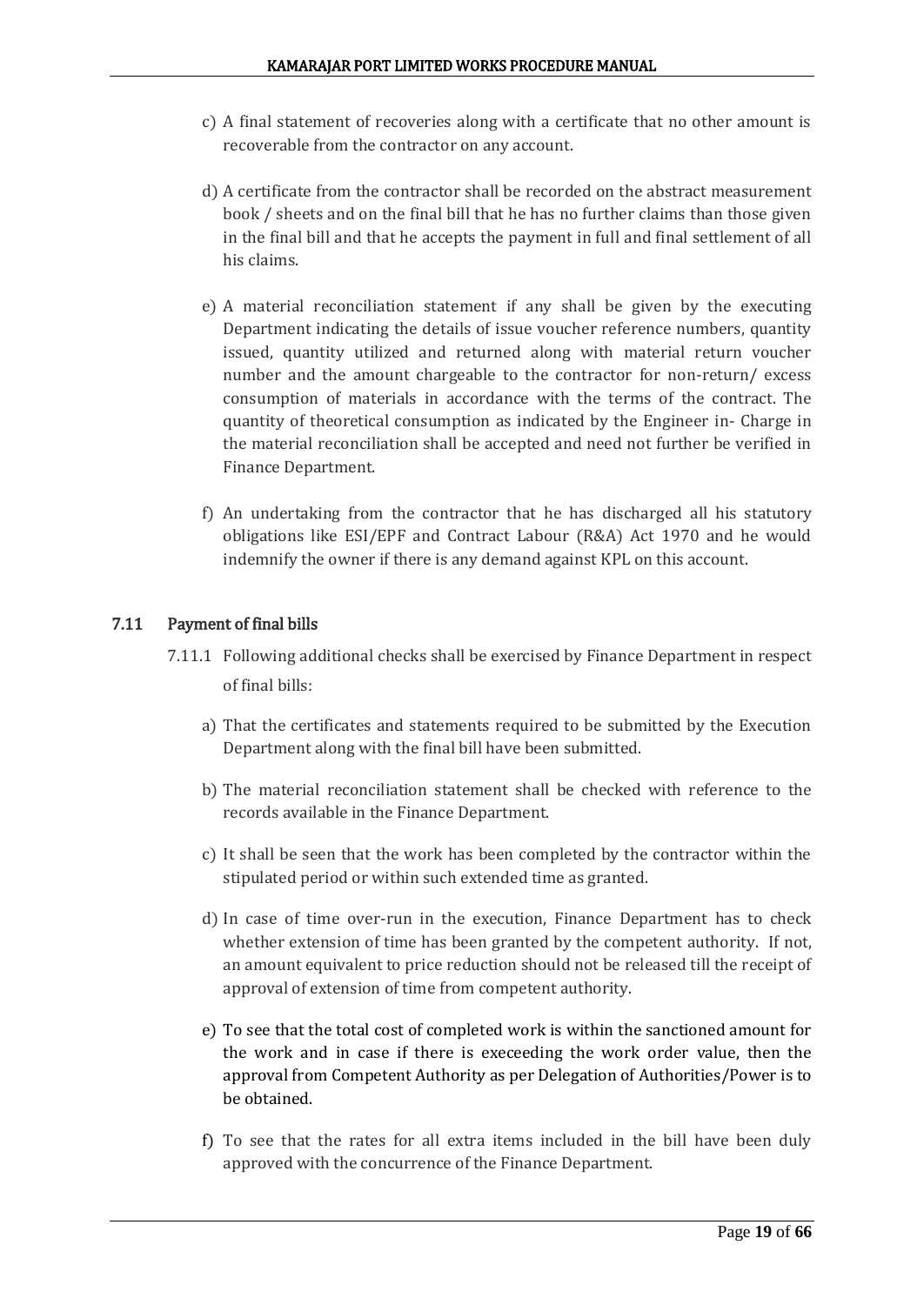- g) To see that if any special certificates are required from any statutory authorities as per contract the same have been received and attached or a certificate thereof has been given by the Execution Department.
- h) To see that the party has given the Performance Guarantee if required as per the terms of the contract and its validity.
- i) To see Bank Guarantees submitted for Security Deposit is valid upto defect liability period and all statutory deductions are made.
- 7.11.2 The following timeline in passing and payment of Running Account (RA) bills will generally be adopted unless the Contract Agreement otherwise provides

| (a) Engineer / PMC       |             | within 7 working days                 |
|--------------------------|-------------|---------------------------------------|
| (b) Indenting Department | in the con- | 7 working days                        |
| (c) Finance Department   | ÷.          | 7 working days (For adhoc payment)    |
|                          |             | 14 working days (for balance payment) |

For final bill, reasonable timeliness is to be adhered.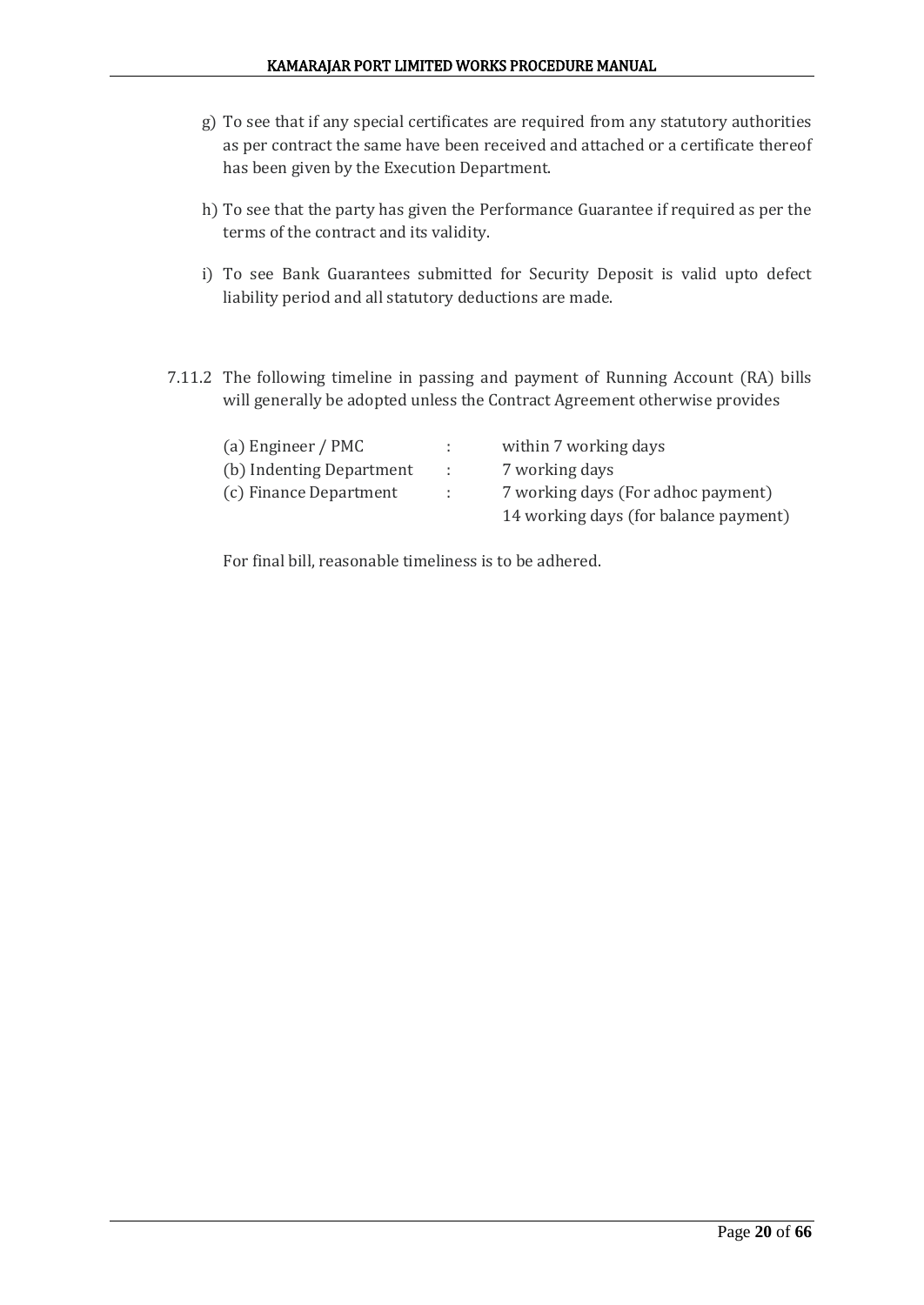## Advance / Adhoc Payments and Other Aid to Contractors

- 8.1 Advance payments to the contractors as a rule are discouraged and every effort shall be made to maintain a system under which payments are made only for the work actually done, measured and verified for payment by the Engineer-In-charge. However, in certain cases where it becomes necessary in the interest of work to make advance payments or to give other financial aids to the contractors, the same shall be regulated in the manner prescribed hereinafter.
- 8.2 When Running Account bill is received in the Finance Department duly verified for payment by the Engineer -in- Charge and passed by the competent authority and there is likely to be some delay in authorizing the payment for some special reasons, adhoc payments can be made on the recommendation of the bill passing authority on receipt of an application from the contractor for part payment. Such advances shall be paid on prescribed form of bill subject to the following conditions:
	- (i) The bill must be received in Finance Department and should be under checking after it has been duly verified by the Engineer-Incharge and passed by the competent authority.
	- (ii) The contractor should apply for such part payment in writing giving an undertaking that if the amount of advance paid to him is subsequently found to be more than the amount of running account bill in respect of which the advance is paid, he will refund the overpaid amount to the Company forthwith.
	- (iii) The amount of such advance shall be limited to 75% of the net amount payable of the running account bill under checking and no interest will be charged for such advance payment paid.
	- (iv) The payment shall be suitably endorsed on the running account bill as well as on the measurement book and the prescribed certificate of the Engineer-in-charge as applicable in the case of adhoc payments is required.
- 8.3 In case there is likely to be delay in recording the measurement for the work done, adhoc payment restricted to 75% of the value of work done but not measured can be made on the recommendations of the Engineer in- charge. Such adhoc payment shall be made in the prescribed form of the bill after obtaining a certificate of the Engineer-incharge as prescribed in the Bill Form and recorded in the measurement book / sheets.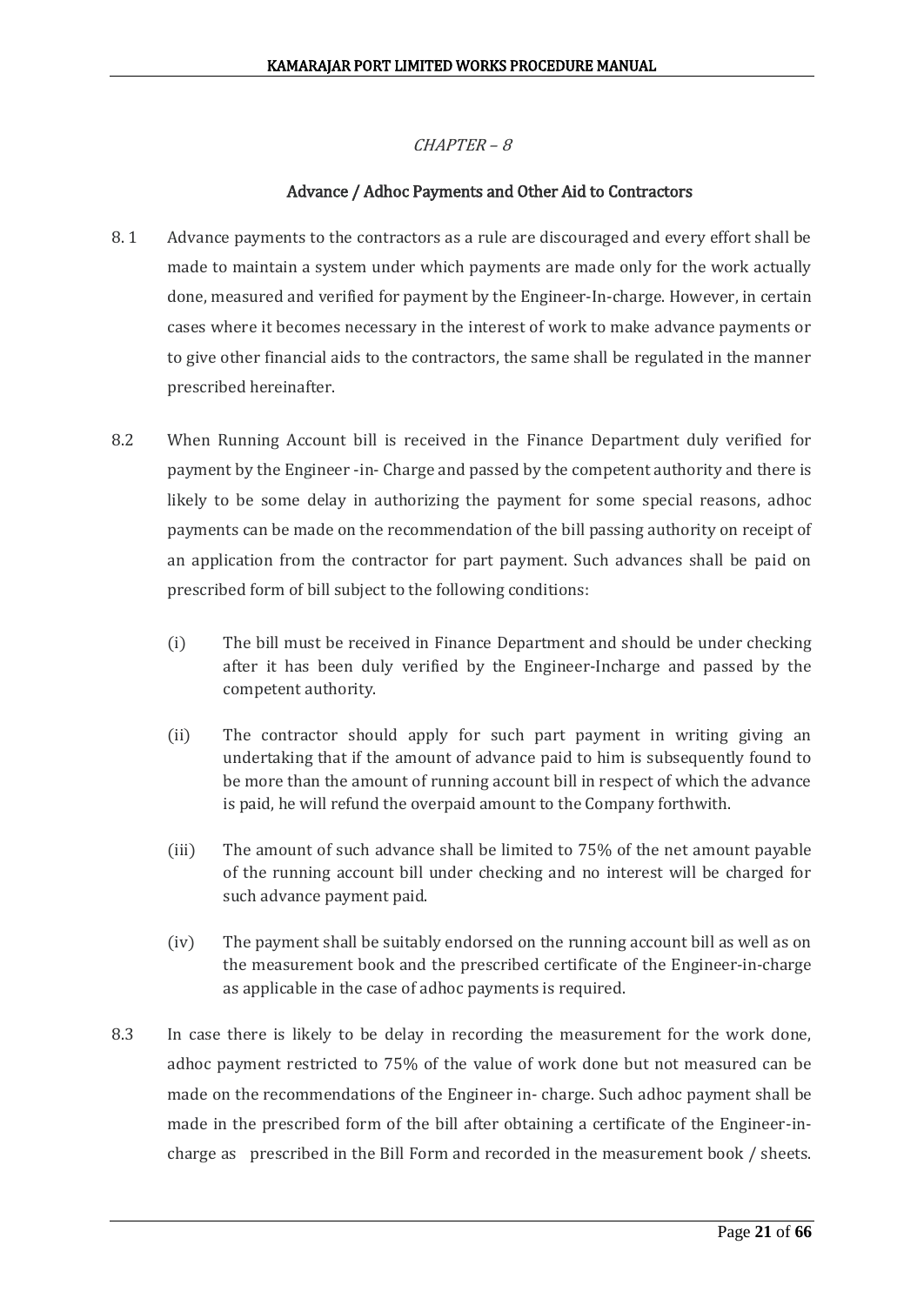If possible such adhoc payment shall be made against specific items of the work as given in the contract.

- 8.4 In case where there is a contract for complete item of work including supply of material by the contractor and the provision in contract for advance payment, the EIC can sanction advance on the security of material brought to the site provided the same are of imperishable nature. Secured advance for materials shall be paid only in those contracts in which such a clause, specifying list of materials for which secured advance is payable, has been provided for in the contract. Such advance can be paid only on such materials which are required to be used in the work as such or after conversion and brought to site by the contractor, provided the contract is for finished work and the items are of imperishable nature. However, for materials not covered in the Annexure (Category A & B) and for which it may be necessary to include the same for payment of, secured advance, specific approval of competent authority is to be obtained while preparing tender documents before inclusion in the relevant clause of SCC. The amount of such advance shall not exceed 75% of the value of material as assessed by the Engineer-incharge. Such advance shall be paid after hypothecation bond is executed by the contractor in the prescribed form on stamp paper of appropriate value.
- 8.5 Payments of advance against materials brought to site shall be made only on a certificate that the quantity of materials against which the advance is paid have been actually brought to site and that the contractor has not received any advance previously on the security of the same materials and all materials are required by the contractor for use in the work for which finished work rates have been agreed to in the contract. The Engineer-in-Charge granting such certificate shall be held responsible for any over payments. Such advances shall be recovered as soon as the material is consumed in the work.
- 8.6 In such works where heavy investment is involved on the part of the contractor for purchase of equipment, materials or construction of office and staff quarters, payment of recoverable mobilization advance against the security of Bank Guarantee/ Insurance Guarantee upto a certain percentage of total value of work can be agreed to after obtaining the approval of the competent authority as per Delegation of Authority/Power Such advances can only be made if it is expressly provided in the contract. Recovery of mobilization advance shall be made in the manner provided in the contract from each running account bill. In case where mobilization has been agreed to in the contracts clause shall be provided in the contract stating that KPL reserves the right to recover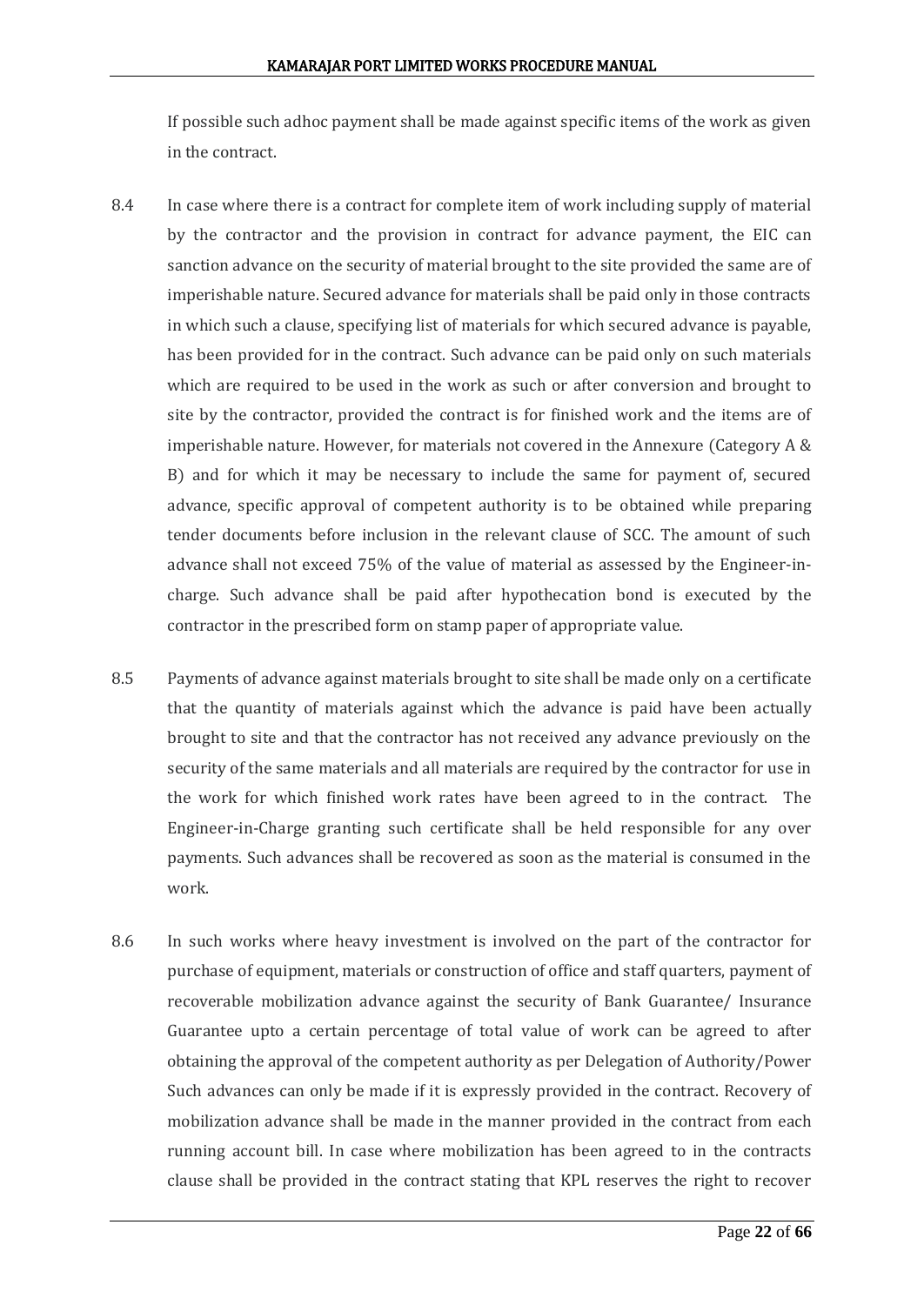mobilization from the bill in full or by a higher percentage if the progress of the work is not according to the terms and conditions of the agreement. Income tax under Section  $194(C)$  shall be deducted from the mobilization advance. Interest, if any, to be recovered on the mobilization advance shall be calculated till the date of passing of bill and not with reference to the date of submission of the bill to Engineer-in-Charge. The recovery of interest shall continue till full recovery of the advance is made.

- 8.6.1 However, if the submission of bill to Finance delayed by Engineer-in- Charge due to any reason not attributable to contractor, interest for mobilization or other advance to be calculated in the following manner:
	- RA Bill : Upto the date of submission of RA bill plus notional 15 days for passing of bill
	- Final Bill: Upto the date of submission of final bill plus notional three months for passing of final bill.

Approval of competent authority is required to be obtained for such relaxation.

- 8.6.2 The mobilization advance shall be paid only if the contractor signs the contract agreement, furnishes the initial security deposit and the necessary bank guarantee, if any.
- 8.6.3 In exceptional cases in the interest of the work, materials & consumables can be supplied to the contractor even though it is not required to be supplied in accordance with the terms and conditions of the contract. In such cases, recoveries shall be made from the bills of the contractor, at the cost thereof to the owner plus 15% (30 % in case of other than contractors) of such cost to cover the owner's overheads or at the market price thereof at location of supply by the owner as determined by the Engineer-in-Charge, whichever is higher. Reasons for supply of material in special cases shall be recorded in writing and rates to be arrived with finance concurrence.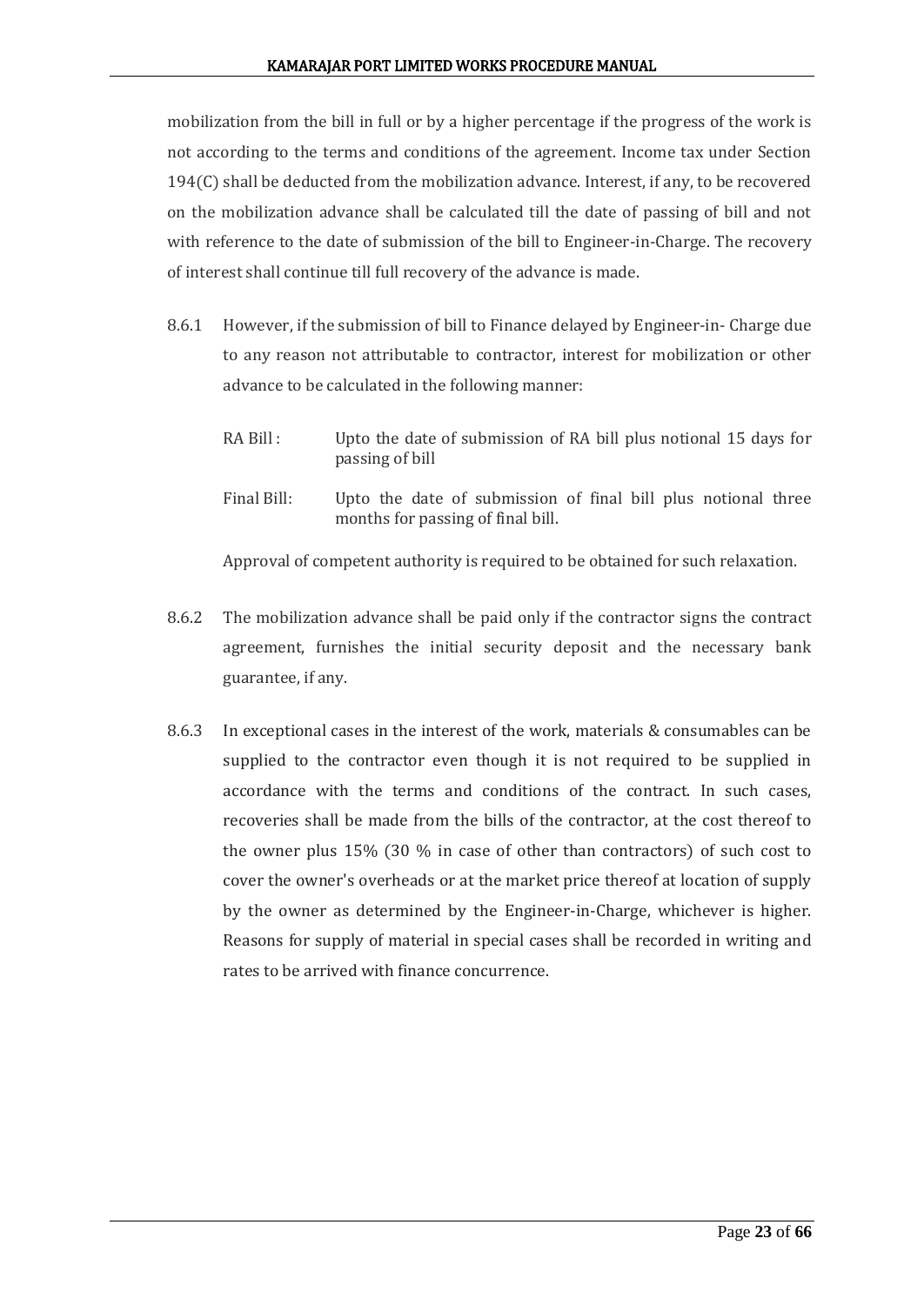## CHAPTER - 9

## Provisions Relating to Contractual Conditions/ Obligations

## 9.1 General Conditions of Contract (GCC)

The General Conditions of Contract shall form part of the Tender Documents. Explanatory notes on certain salient conditions are dealt as envisaged in the particular contract.

## 9.2 Post Contract Issues

Post contract issues where ever unconditional LOI is placed in line with the agreed tender / bid conditions will require deliberation by the tender committee and submitted for approval of the competent authority as per DoP.

The post contract issues will be governed by the individual actual order / contract value and not on the basis of original tender value. Thus, in other words CTAA in whose powers the individual actual order value falls would be empowered to decide on the post contract issues. However, it shall be ensured that the decision of the authority with whose approval the original contract was awarded is not undone.

## 9.3 Timeline for Placing/Termination of Work Orders / Contracts

## 9.3.1 Placing of Work Orders / Contracts

LOIs /orders shall be placed within 45 days from bid (techno-commercial in case of two-bid system) opening.

9.3.2 Closing of contract / Termination of Work Order / Contract shall be as per the contract provisions and approval of competent authority as per DoP.

## 9.4 Backing Out By L-1 Bidder

In case LOI/NOA placed is not accepted by the L1 bidder or the Performance Bond is not submitted as per the terms of the contract within the time specified in the bid document, the bid bond shall then be forfeited and the firm shall be put on holiday for two years depending on the merit of the case and the case shall be processed as per guidelines in vogue. In such an eventuality, competent authority may decide with the recommendation of constituted committee if any, for re-tendering in a fair and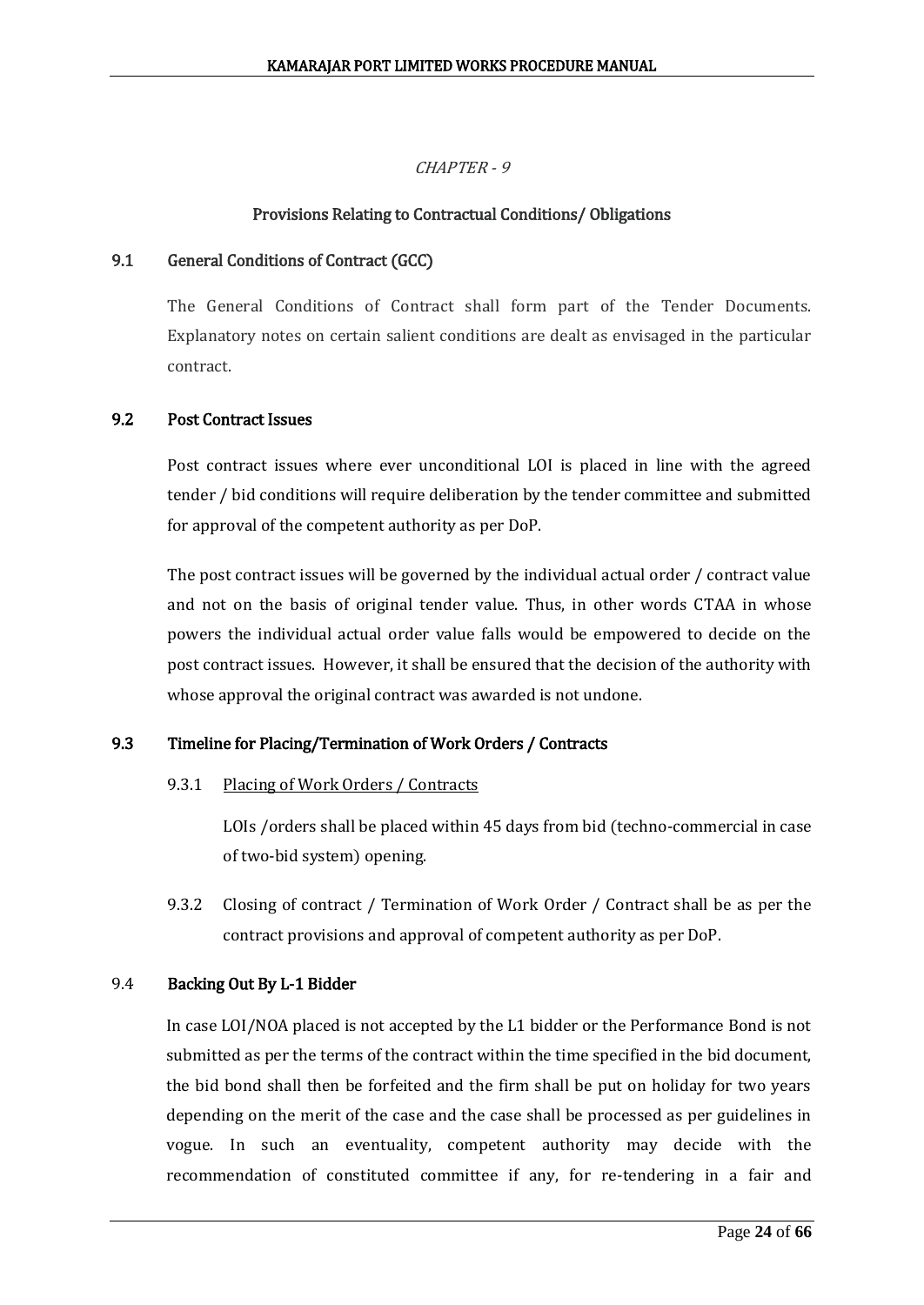transparent manner in the interest of work.

#### 9.5. Extension in Time & Levy / Waiver of Liquidated Damage

- 9.5.1 Extension in mobilization/Completion Period, while granting extension in date, the following points should be taken into consideration:
	- i. Has user / indenter specifically stated that no extension of time should be allowed or that he should be consulted before such an extension is allowed?
	- ii. If the contract has been entered into at higher prices because of the assurance of earlier completion, but the contractor has failed to complete the work within the agreed schedule, in such cases the amount paid by way of such price preference should be recovered from the contractor.
	- iii. Whether contract / services can be arranged easily at cheaper rates from an alternative source and in this case whether the user / indenter can reasonably wait to take advantage of this or of any downward trend in prices generally.
	- iv. All extensions are to be granted subject to the right of KPL to claim a reduction in prices on account of reduction in statutory duties/taxes etc. which may take place during the extended period of delivery. However, increase in prices during extended delivery period on account of increase in statutory duties/taxes etc. admissible under change in law clause shall be granted, only if extension is due to delay on the part of KPL.
- 9.5.2 When it is decided to extend the completion period subject to the recovery of liquidated damages for delay in contract, the contractor must be warned in writing. Merely stating that extension is granted without prejudice to the rights of KPL under the terms and conditions of contract, is not enough. Normally, extension in delivery period will be communicated to the firms.

Following procedure shall be followed for grant of extension of Delivery / Mobilization / Completion date

- i. In cases where the delivery/work is not likely to be completed within the contracted schedule and cancellation/termination of contract is not contemplated, the time of delivery/completion should be suitably extended as per instructions given hereunder, before the expiry date of mobilization/delivery/completion, in order that the contract shall continue to be in force and the contractor remains liable to execute the contract.
- ii. Any extension due to entire delay being solely on account of contractor / supplier will be decided by competent authority, on recommendation by the indentor. This extension will be with levy of LD as per the terms of contract,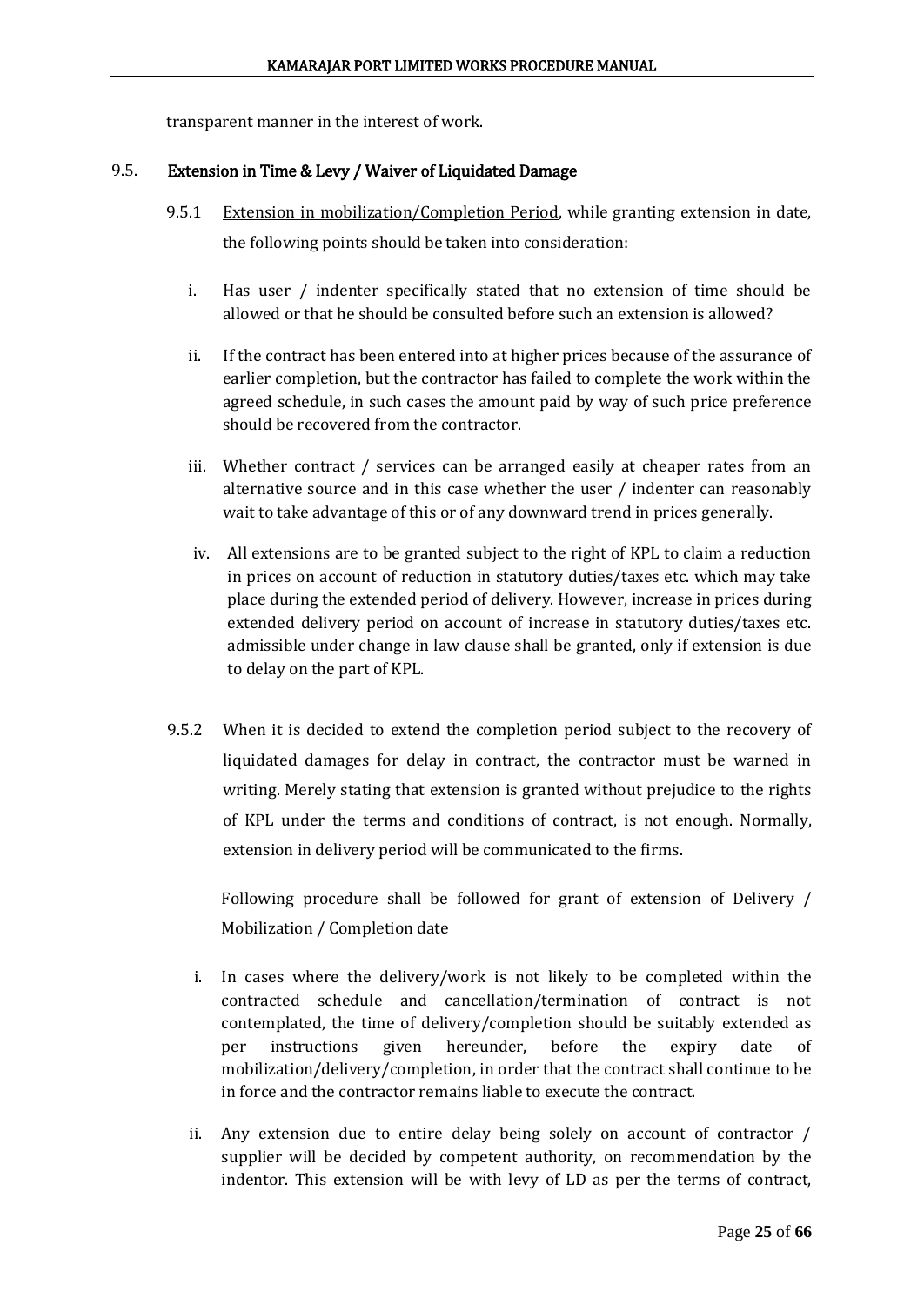provided the indentor confirms continued existence of the requirement. No tender committee is required in this case. No financial concurrence is required. Normally, such extension will be communicated to the contractor in the format given at Annexure-I.

iii. Any extension, where delay either in part or full may be on account of KPL, will be granted by the Competent Tender Accepting Authority, on recommendation by the indentor with KPL reserving right to levy LD, provided the indentor confirms continued existence of the requirement. No tender committee is required for such decision. No financial concurrence is required. Normally, such extension will be communicated to the contractor.

The amount of LD shall be withheld on the proportionate basis, by finance, from the bills of supplier/contractor, while releasing payments.

On completion of delivery/work, a joint statement duly signed by both KPL and Contractor will be prepared (User at one level below competent authority shall be competent to sign such statement). However, the concerned Officer of indenting/executing department shall have full powers and shall be competent to sign such statement for all cases where competent authority and above), clearly indicating the extent of delay, the reasons there for and the party accountable for the delay. Proposal for time extensions shall be considered and approved by the Competent Authority as per DoP.

Time extensions shall be granted at LD rate as per the provisions of Work order/Contract and delay attributed to the contractor is not condoned either in part or full. LD if applicable or imposed / levied on completion of contract, the contract value shall be considered as completed contract price.

- iv. Notwithstanding anything stated in the foregoing paras, as a rule, no extension should be given for a period of more than one year beyond the originally scheduled date of delivery/mobilization/completion date. In case the extension of more than one year is unavoidable, the approval of competent authority must be obtained.
- v. Normally the cases involving extension due to delay on account of contractor/supplier shall be considered with levy of LD at the rate as per contract terms and without condoning any delay attributed to the contractor. However, in compelling circumstances beyond the control of supplier/contractor or where the past record of contractor/supplier is excellent in terms of meeting their commitments, a holistic view may be taken for considering waiver of Liquidated Damages. Any proposal, with full justifications, for waiver of LD rate in such cases, and/or condone the delays attributed to contractor shall require the approval of Competent Authority, on the recommendations by the committee constituted by the competent authority.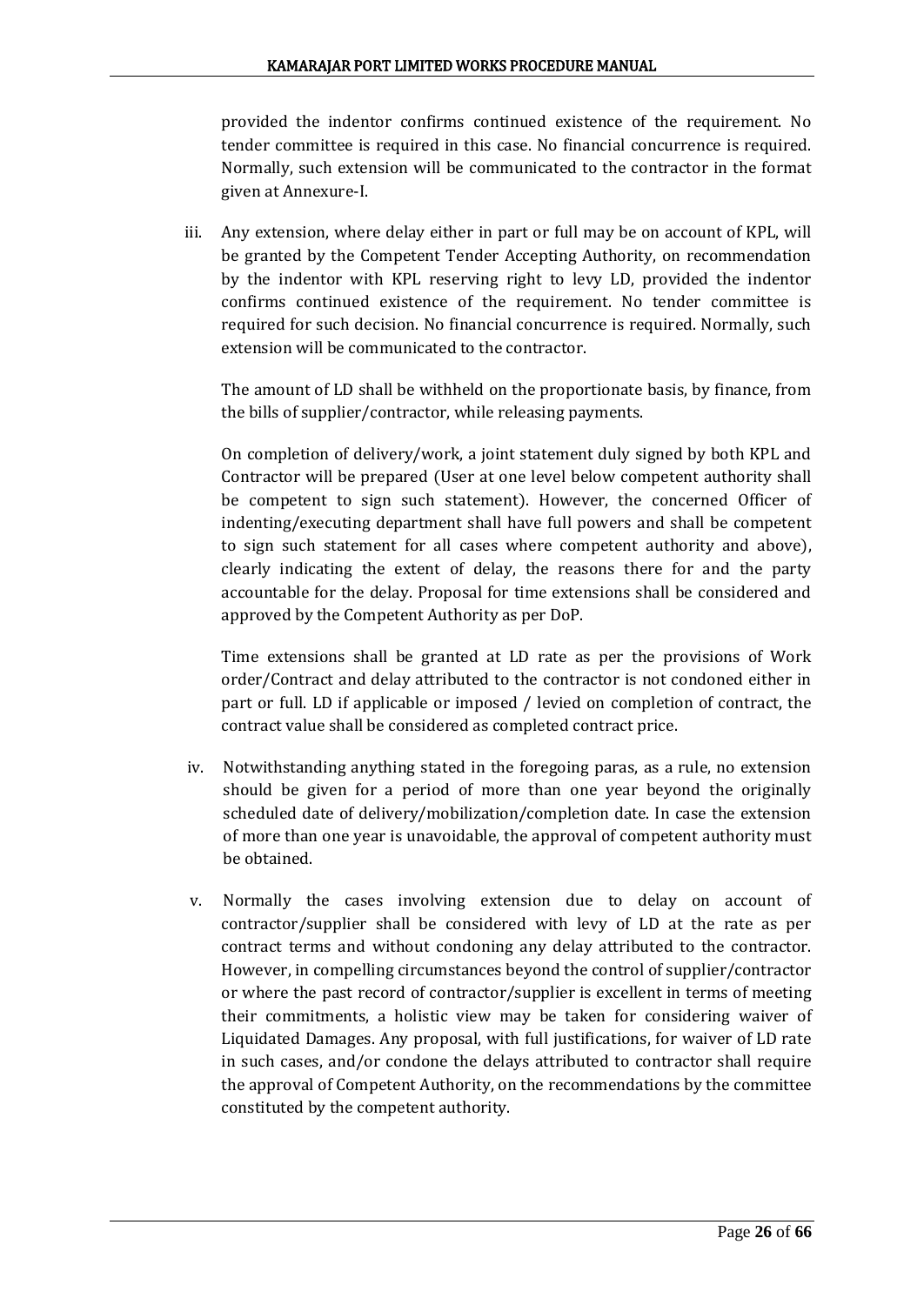## 9.5.3 Construction / Turnkey Project

In case where company (KPL) takes over certain facilities for the envisaged objectives, which can be commissioned and can function independently irrespective of the availability of balance work of the project, KPL may issue part completion certificate by taking over such facilities without imposing LD. Where such facilities cannot be commissioned and cannot function independently, LD in that event will be levied on full value of the project.

## 9.5.4 Review of earlier decision

In case any Tender Accepting Authority finds it necessary to revise his own earlier decision of imposing liquidated damages and to waive recovery thereof, he should obtain the approval of the next higher Authority for doing so.

## 9.6 Liquidated Damages / Cancellation

- 9.6.1 No liquidated damages clause will be inserted in the contracts upto Rs. 1.00 lakh and in the contracts dealing with Consultancy Services and such contract should provide for cancellation clause.
- 9.6.2 In case of works/materials/service contracts exceeding Rs. 1.00 lakh, liquidated damages will be applicable @ 0.5% of the contract order value per week or part thereof, for delay in contract completion date subject to a maximum ceiling of 10% of contract order value.

## 9.7 Liquidated Damages / Failure and Termination

- 9.7.1 Time and date of completion shall be essence of the contract. If the contractor fails to complete the contract or any part thereof within the period fixed for such completion in the schedule or at any time repudiates the contract before the expiry of such period, KPL may, without prejudice to any other right or remedy available to him, recover damages for breach of the contract.
- 9.7.2 Recover from the Contractor / Supplier as agreed liquidated damages and not by way of penalty, a sum equivalent to:
- 9.7.3 KPL may cancel the contract / order or a portion thereof, by serving prior notice of 14 days to the contractor, unless during these 14 days notice period the contractor initiates remedial actions acceptable to KPL and recover LD and forfeit security deposit made by contractor besides getting the work completed by other means at the cost and risk of the contractor.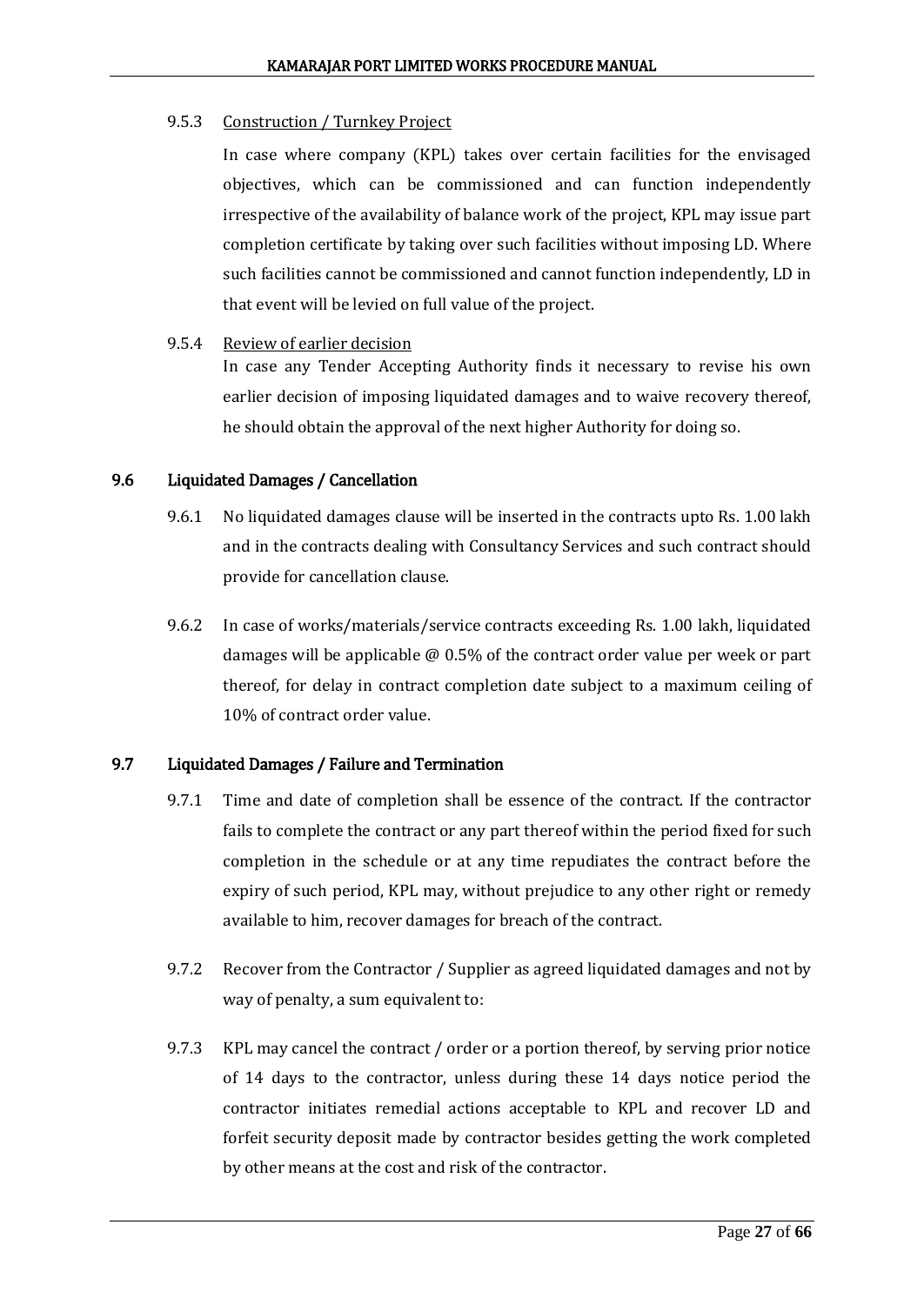- 9.7.4 It may further be noted that clause above provides for recovery of liquidated damages (and not by way of penalty) on the contract price of delayed completion (whole unit). Liquidated damages for delay in contract thus accrued will be recovered by the paying authorities of the contractor specified in the contract order, from the bill for payment of the cost of contract / milestone payments submitted by the contractor or his foreign principal in accordance with the terms of contract or otherwise.
- 9.7.5 The Company may without prejudice to its right to effect recovery by any other method, deduct the amount of liquidated damages from any money belonging to the Contract in its hands (which includes the company's right to claim such amount against Contractor's Bank Guarantee) or which may become due to the Contractor. Any such recovery of liquidated damages shall not in any way relieve the Contractor from any of its obligations to complete the works or from any other obligations and liabilities under the Contract.
- 9.7.6 Notwithstanding anything stated above, works will be deemed to have been completed only when all its components and parts are also completed. If certain components of works are not completed in time, the works will be considered as delayed until such time all the balance jobs are also completed.

## 9.8 Change Orders

9.8.1 Item Rate/Percentage Rate Contracts.

In the case of Item Rate/Percentage Rate tenders, the following procedures will be adopted in the finalization of rates for Variation, Extra and Substituted items.

## 9.8.2 Variation

- i. Variation means variation in quantities of items, i.e. where there is increase or decrease in the quantities of items of work in the agreement. In other words, the nomenclature remains the same but the quantities vary with those provided in the agreement.
- ii. Variation beyond  $\pm 10\%$  of the stipulated quantities of individual items in the contract shall require the approval of Competent Authority.
- iii. The rates payable for the variations up to 25% in respect of individual items in the contract shall be as per the contract rates.
- iv. The rates payable for variations in quantities in excess of 25% in respect of individual items shall be worked out at market rates prevailing at the time of commencement of execution of these items.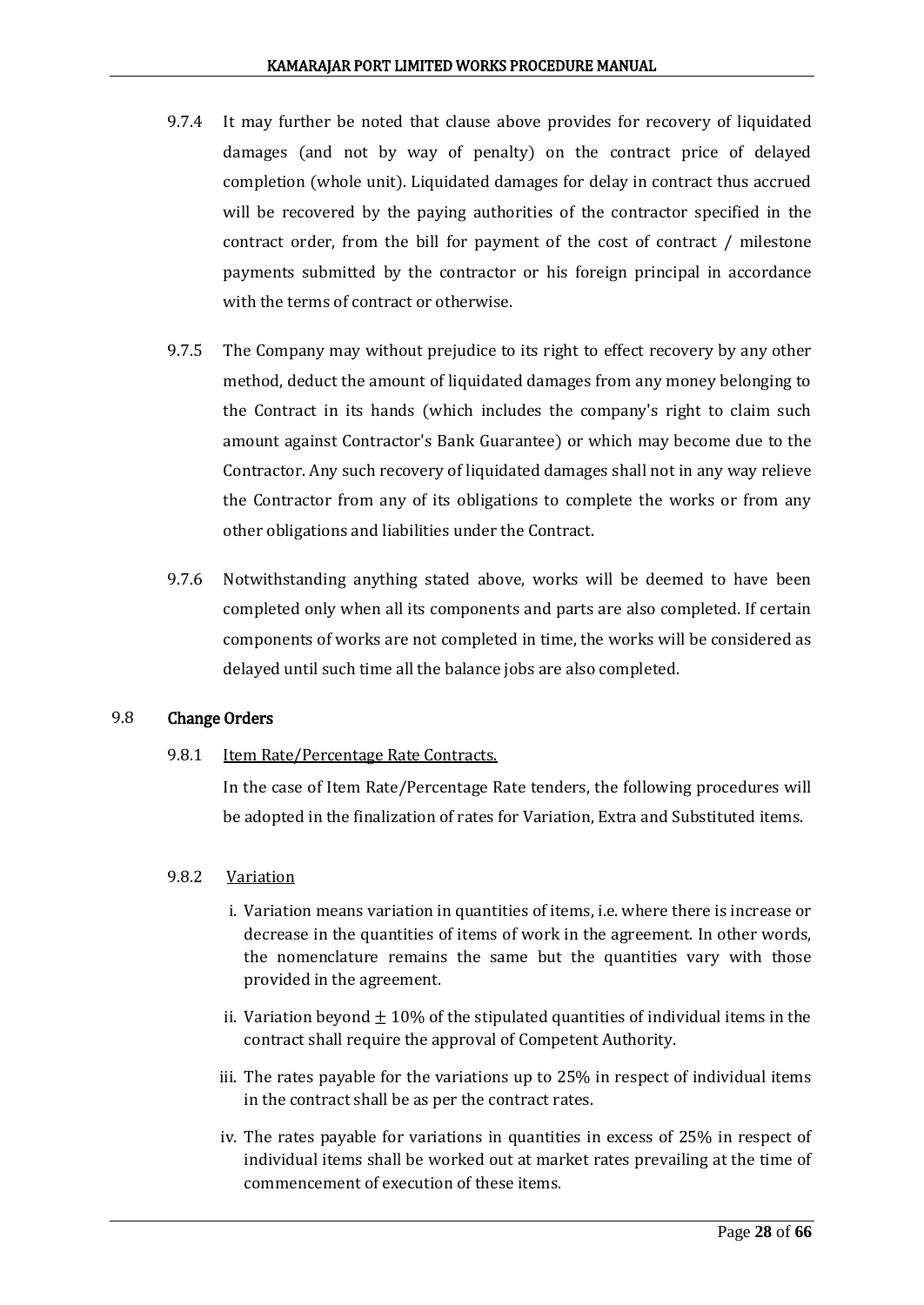## 9.8.3 Extra /Substituted Items

- i. Extra items of work are items, which are completely new and in addition to the items in the contract.
- ii. Substituted items are items which are taken up in lieu of those already provided in the contract.
- iii. The powers to accord Technical sanction for extra and substituted items shall be as per DOP. The officers while exercising these powers shall obtain the Administrative approval from the Competent Authority as per DoP. Where the excess is due to substituted items, the algebraic difference between the agreement and substituted item shall only be considered for the excess amount.
- iv. The rates for the extra items shall be worked out at market rates prevailing at the time of commencement of execution of these items.
- v. For substituted items, the agreement rate of the original item will be adjusted for the difference in market rates (prevailing at the time of commencement of execution of these items) of original and substituted items.

## 9.9 Price Variation (For item Rate / Percentage Rate Contracts)

- i. All short duration contracts up to 12 months and of value Rs.500 lakhs shall be awarded on fixed price basis and are not subject to any price variation what so ever. However, only statutory variation limited to duties and taxes are considered for adjustment in contract price.
- ii. For calculating price variation, base prices should be taken as on the date of opening of the Bids.
- iii. Contract Price shall be adjusted for increase or decrease in rates and price of labour, materials, fuels and lubricants in accordance with the following principles and procedures as per formula given below. The amount certified in each payment factor to the payment amounts due:
- iv. To the extent that full compensation for any rise or fall in costs to the contractor is not covered by the provisions of this or other clauses in the contract, the unit rates and prices included in the contract shall be deemed to include amounts to cover the contingency of such other rise or fall in costs.
- v. Price adjustment shall apply only for work carried out within the stipulated time or extensions granted by the Employer and shall not apply to work carried out beyond the stipulated time; price adjustment for extensions for reasons attributable to the Contractor, shall be paid in accordance ;

Price adjustment shall be calculated as per the formula given below: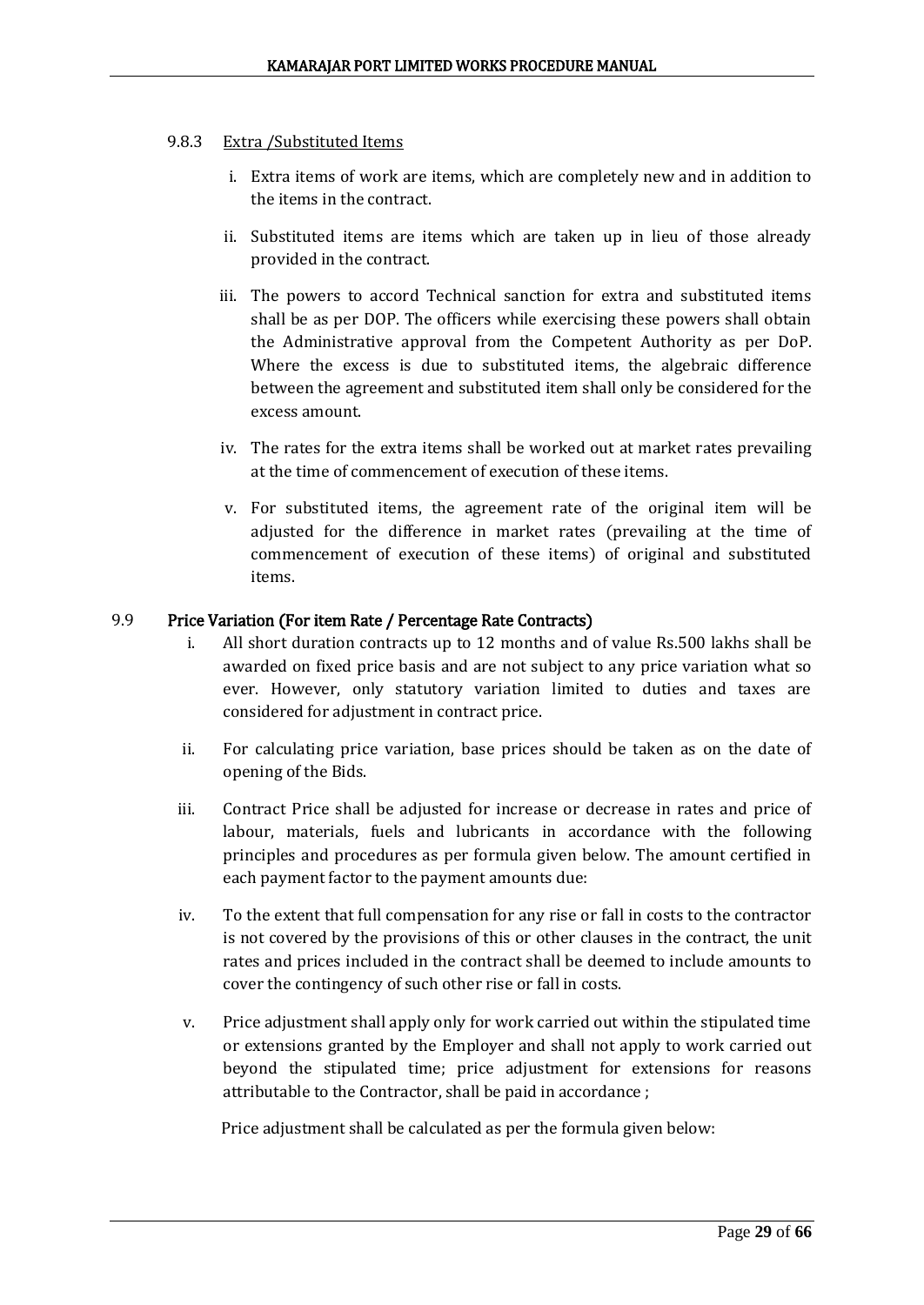Following expressions and meanings are assigned to the value of the work done during each month:

 $R =$  Total value of work done during the month. It would include the value of materials during the month less the value of materials during the month. This will exclude cost of work on items for which rates were fixed under variations for which the price variation will be regulated as mutually agreed at the time of fixation of rate.

## (i) Adjustment for Labour Component

Price adjustment for increase or decrease in the cost due to labour shall be paid in accordance with the following formula:

 $VL = 0.85 \times P1/100 \times R \times (Li - L0)/L0$ 

 $VL$  = increase or decrease in the cost of work during the month under consideration due to changes in rates for local labour.

 $L0 =$  the average consumer price index for industrial workers for the place as defined in the Appendix to Bid, in the previous month prior to the closing date of submission of bids as published by Government.

 $Li = The average consumer price index for industrial workers for the$ place as defined in the Appendix to Bid, in the previous month prior to the last day of the period to which a particular Interim Payment Certificate is related as published by Government .

P1 = Percentage of labour component of the work.

Note: For the application of this Clause, index of Industrial Workers has been chosen to represent the labour component.

## (ii) Adjustment of Cement Component

Price adjustment for increase or decrease in the cost of cement procured by the Contractor shall be paid in accordance with the following formula.

 $V_c = 0.85$  x Pc/100 x R x (Ci-C0)/C0

 $Vc$  = increase or decrease in the cost of work during the month under consideration due to changes in rates for cement.

 $CO =$  The all India average RBI Index for cement in the previous month prior to the closing date of submission of bids as published by the Government.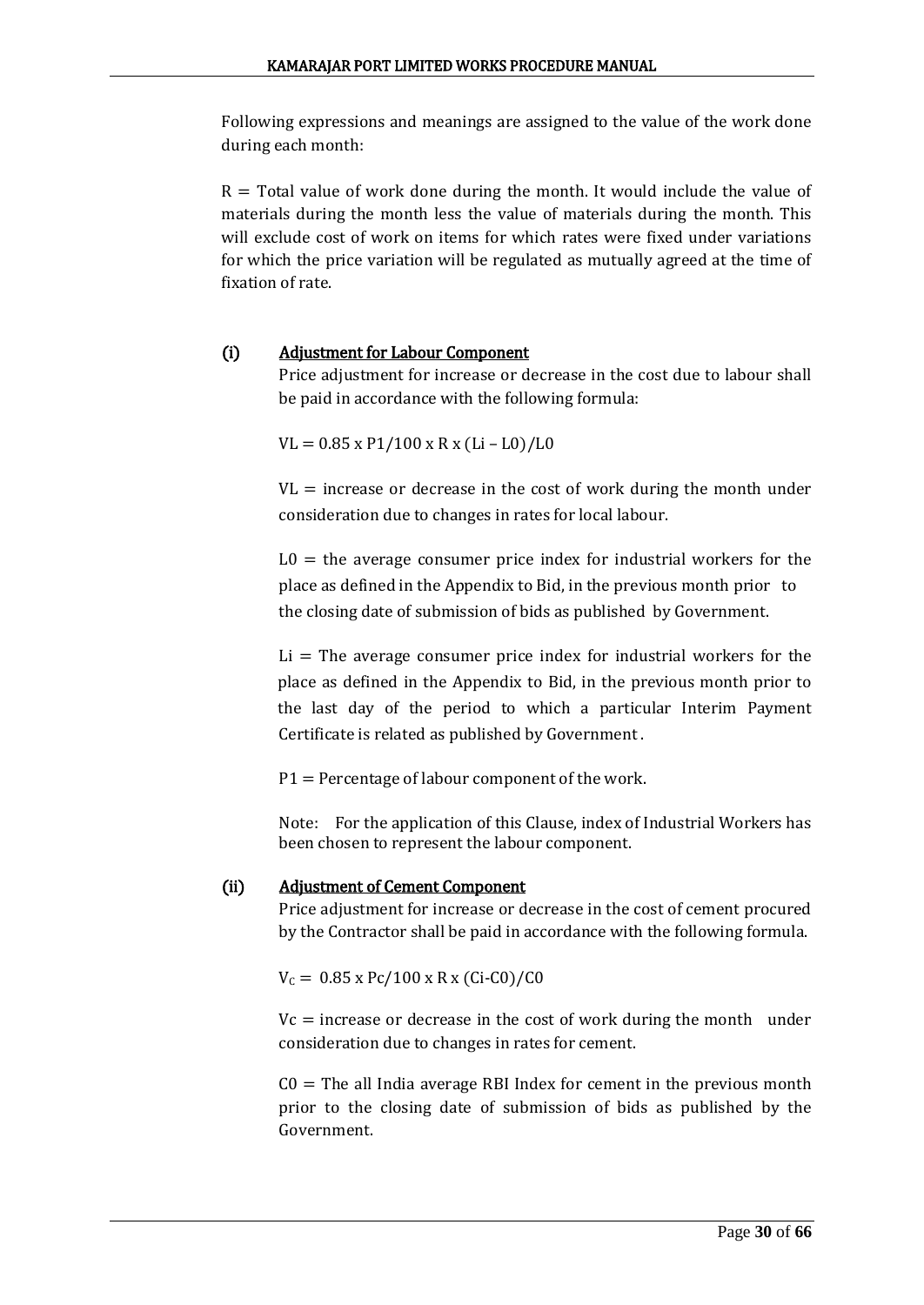$Ci =$  The all India average RBI Index for cement in the previous month prior to the last day of the period to which a particular Interim Payment Certificate is related, as published by Government .

Pc = Percentage of Cement component of the work.

## (iii) Adjustment for Steel Component.

Price adjustment for increase or decrease in the cost of Steel procured by the Contractor shall be paid in accordance with the following formula.

 $Vs = 0.85 \times Ps/100 \times Rx (Si-S0)/S0$ 

 $Vs =$  increase or decrease in the cost of work during the month under consideration due to changes in rates for steel.

 $S0 =$  The all India average RBI Index for Steel (Bars & Rods) in the previous month prior to the closing date of submission of bids as published by the Government

 $Ci =$  The all India average RBI Index for Steel (Bars & Rods) in the previous month prior to the last day of the period to which a particular Interim Payment Certificate is related, as published by the Government.

Ps = Percentage of Steel component of the work.

Note: For the application of this Clause, index of Bars & Rods has been chosen to represent the Steel component.

## (iv) Adjustment for Plant and machinery and spares component.

Price adjustment for increase or decrease in the cost of Plant and machinery spares procured by the Contractor shall be paid in accordance with the following formula.

 $Vp = 0.85 \times Pp/100 \times R \times (Pi-P0)/P$ 

 $Vp =$  increase or decrease in the cost of work during the month under consideration due to changes in rates for Plant and machinery Spares

 $P0 =$  The all India average RBI Index for Plant and machinery Spares in the previous month prior to the closing date of submission of bids as published by the Government.

 $Pi =$  The all India average RBI Index for Plant and machinery Spares in the previous month prior to the last day of the period to which a particular Interim Payment Certificate is related, as published by the Government.

Ps = Percentage of Plant and machinery Spares component of the work.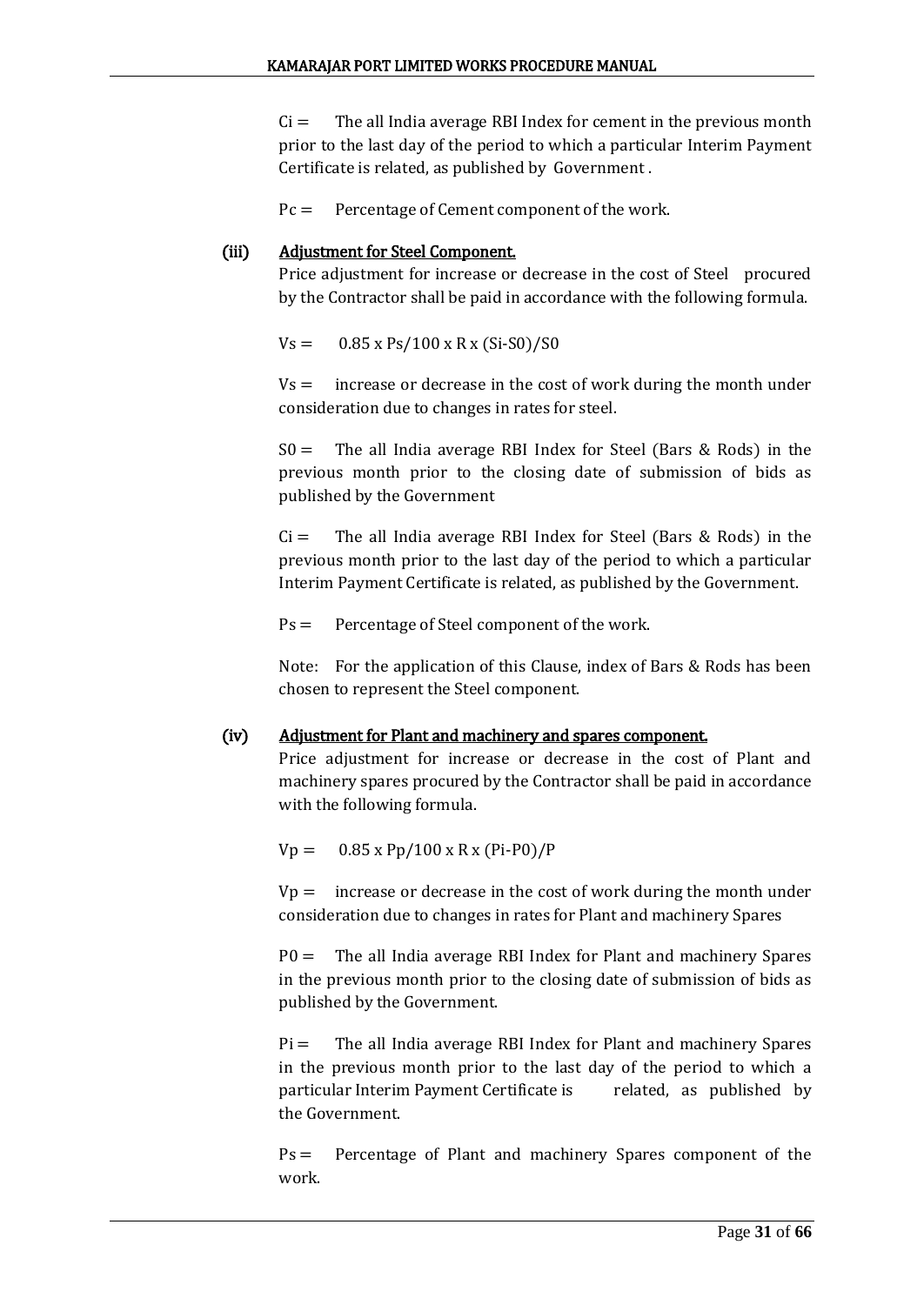Note: For the application of this Clause, index of heavy machinery and parts has been chosen to represent the Plant and machinery component.

## (v) Adjustment for Bitumen Component

Price adjustment for increase or decrease in the cost of Bitumen procured by the Contractor shall be paid in accordance with the following formula.

 $V_b = 0.85 \times Pb/100 \times R \times (Bi-B_0)/B_0$ 

 $V_b$  = increase or decrease in the cost of work during the month under consideration due to changes in rates for Bitumen

 $B_0 =$  The average official retail price of bitumen at the nearest refinery for the place as defined in Appendix to Bid, in the previous month prior to the date of submission of Bids.

 $Bi =$  The average official retail price of bitumen at the nearest refinery for the place as defined in Appendix to Bid, in the previous month prior to the last day of the period to which a particular Interim Payment Certificate is related.

Pb = Percentage of Bitumen component of the work.

## (vi) Adjustment for Fuel and Lubricants (POL)

Price adjustment for increase or decrease in the cost of POL (fuel and lubricant) procured by the Contractor shall be paid in accordance with the following formula.

 $Vf = 0.85 \times Pf/100 \times R \times (Fi-F0)/F0$ 

 $Vf =$  increase or decrease in the cost of work during the month under consideration due to changes in rates for fuel and lubricants.

 $F0 =$  The average official retail price of High Speed Diesel (HSD) oil at the existing consumer pumps of IOC for the place as defined in Appendix to Bid, in the previous month prior to date of submission of Bids.

 $Fi =$  The average official retail price of High Speed Diesel (HSD) oil at the existing consumer pumps of IOC for the place as defined in Appendix to Bid, in the previous month prior to the last day of the period to which a particular Interim Payment Certificate is related.

 $Pf =$  Percentage of fuel and lubricants component of the work.

Note: For the application of this Clause, the price of High Speed Diesel oil at the IOC pumps has been chosen to represent fuel and lubricant component.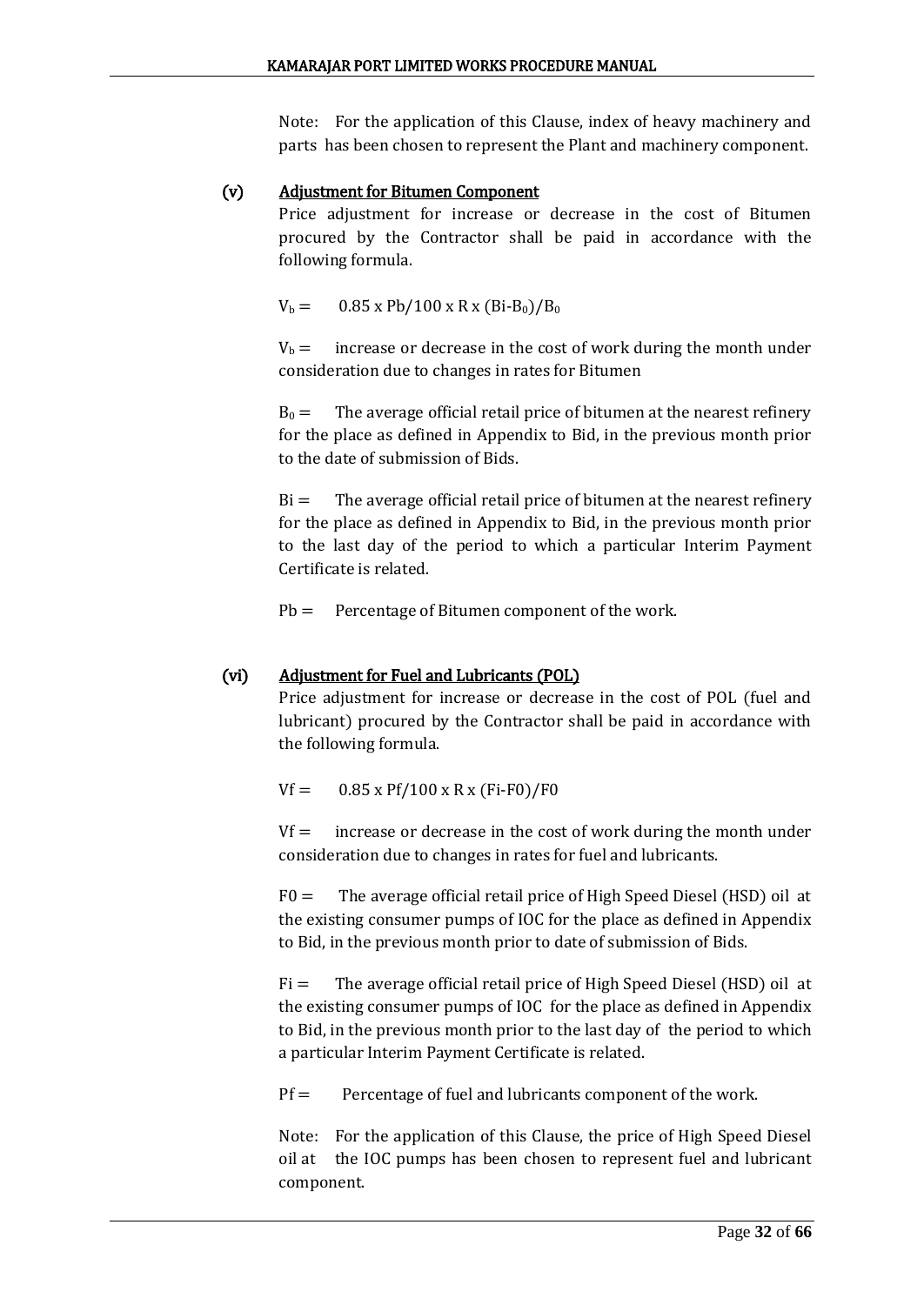## (vii) Adjustment for Other Local Materials

Price adjustment for increase or decrease in the cost of local materials other than cement, steel, bitumen, plant spares and POL procured by the Contractor shall be paid in accordance with the following formula.

 $Vm = 0.85 \times Pm/100 \times R \times (Mi-M0)/M0$ 

 $Vm =$  increase or decrease in the cost of work during the month under consideration due to changes in rates of local materials other than cement, steel, bitumen, plant spares and POL.

 $MO =$  The all India average RBI Index (all commodities) in the previous month prior to the closing date of submission of bids as published by the Government.

 $Mi =$  The all India average RBI Index (all commodities) in the previous month prior to which a particular Interim Payment Certificate is related as published by the Government .

Pm = Percentage of local material component (other than cement, steel, bitumen, plant spares and POL) of the work.

(viii) The following percentages will be govern the price adjustment of the contract:

| 1. Labour – Pl                       | 20%             |
|--------------------------------------|-----------------|
| 2. Plant and Machinery and spares-Pp | 20%             |
| 3. POL-Pf                            | 10%             |
| 4. Bitumen- Pb                       | $X\%$           |
| 5. Cement Pc                         | $V\%$           |
| 6. Steel-Ps                          | $z\%$           |
| 7. Other materials-Pm                | 50- $(x+y+z)$ % |
|                                      | 100%            |

(Note:  $x, y, z$  are the actual percentage of material of bitumen, cement and steel respectively used for execution of work as per the Interim Payment Certificate for the month)

- vi. Construction Cost Index.
	- a. For calculating price variation, base (Construction Cost Index) should be taken as on the date of opening of the bids.
	- b. The Construction Cost Indices shall be those determined and published by the recognized bodies in the relevant Sector
	- c. The methodology to work out the price price variation shall be deliberated by the TC and incorporated in the tender document.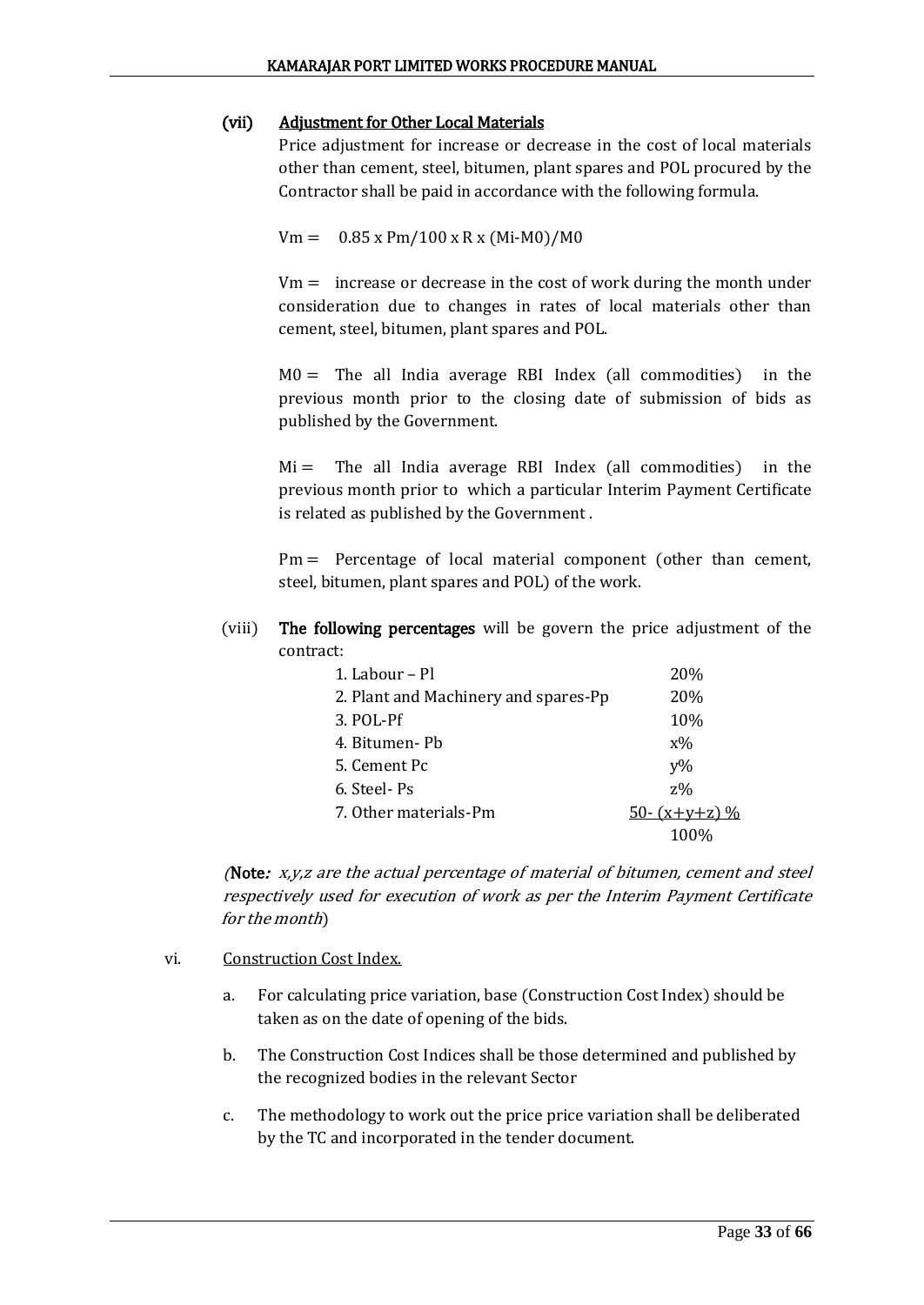#### 9.10 Subsequent Legislation (applicable for all contracts)

- 9.10.1 In the event of introduction of new legislation or any change or amendment or enforcement of any Act or Law, rules or regulations of Government of India or Public Body or any change in the interpretation by the Supreme Court of India of any said Act or law, rules or regulations which becomes effective after the date of submission of Price Bid or revised price bid, if any, which results in increased cost of the Works under the Contract through increased liability of taxes (other than personnel taxes), duties, fees the Contractor shall be indemnified for any such increased cost by the Company subject to production of documentary proof to, the satisfaction of the Company, to the extent which is directly attributable to such introduction of new legislation or change or amendment as mentioned above.
- 9.10.2 Similarly, if introduction of new legislation or any change or amendment or enforcement of any Act or Law, Rules or Regulations of Government of India or Public Body or any change in the interpretation by the Supreme Court of India of any said Act or Law, rules or regulations which becomes effective after the date of submission of Price Bid or revised price bid, if any, which results in decreased cost of works through reduced liability of taxes (other than personnel taxes), duties fees, the Contractor shall pass on the benefits of such reduced taxes, duties or fees to the Company to the extent, which is directly attributable to such introduction of new legislation or change or amendment as mentioned above.
- 9.10.3 All duties, taxes, fees, charges, expenses, etc. (except where otherwise expressly provided in the Contract) as may be levied/ imposed in consequence of execution of the Works or in relation thereto or in connection therewith as per the Acts, Laws, Rules, Regulations in force on the date of submission of Price Bid or revised price bid, if any, for the Contract shall be to Contractor's account. Any increase/decrease in such duties, taxes, fees, charges, expenses etc. after the date of submission of price bid or revised price bid, if any, but within the Scheduled Completion Date or the extended date of completion of Works (for reasons not attributable to the contractor) will be to the account of the Company.
- 9.10.4 Any increase in the duties, taxes, fees, after the aforesaid Scheduled Completion Date or the extended date of completion of Works will be to Contractor's account. However, any decrease of duties, taxes, fees after the date of completion of Works will be to Company's account.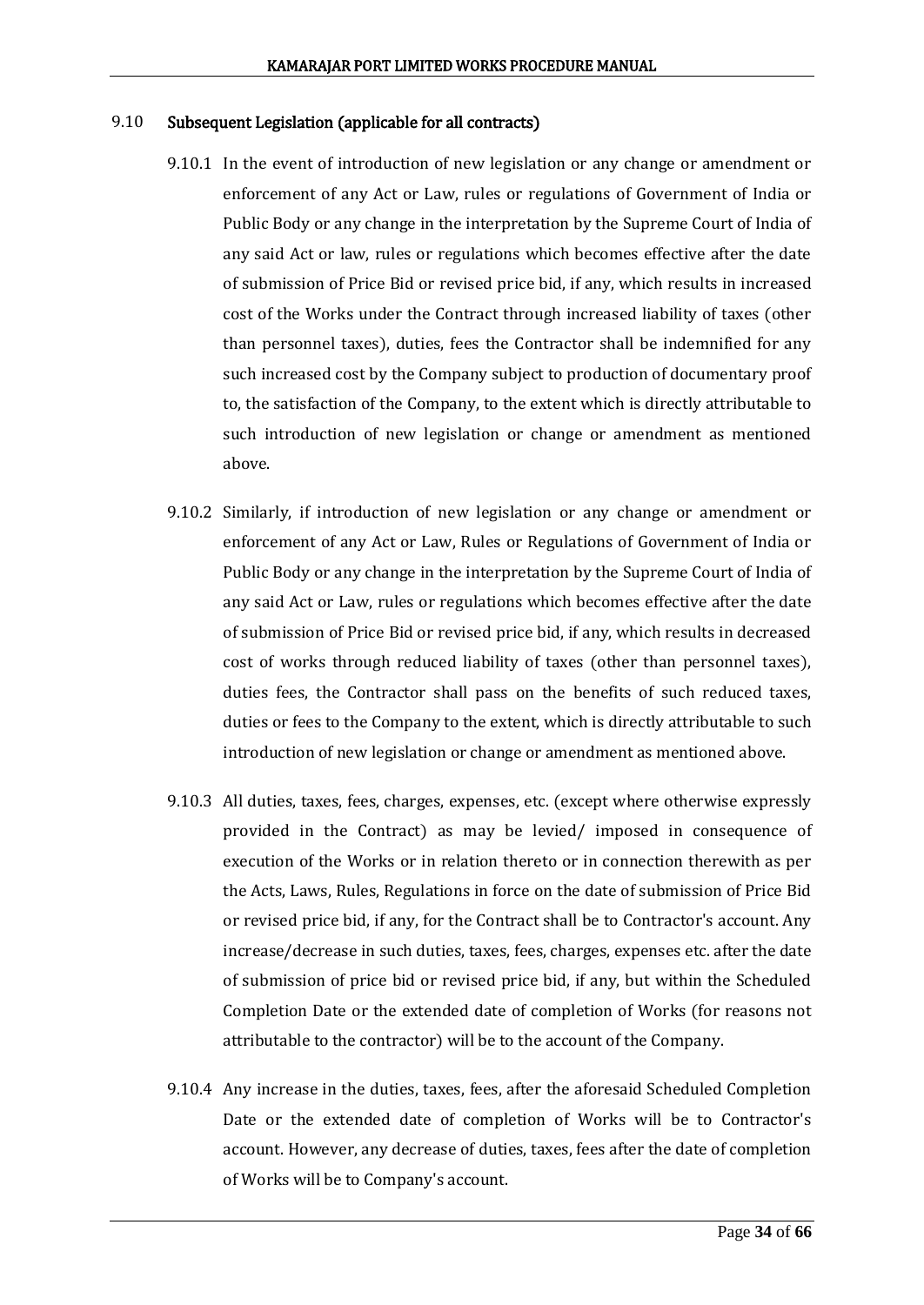- 9.10.5 In case of introduction of new legislation or change or amendment in any act or law after the Scheduled/extended Completion Date (extended in accordance with the provisions of the Contract), but which comes into force or becomes effect retrospectively from a date on or before the Scheduled/extended Completion Date and which results in any increase/decrease in the duties, taxes and fees under the Contract, then such increase/decrease, subject to the conditions stipulated in respective clause shall be to the Company's account.
- 9.10.6 The Contract Price and other prices given in the Schedule of Prices are based on the applicable tariff as indicated by the Contractor in the Schedule of Prices. In case this information subsequently proves to be wrong, incorrect or misleading, the Company will have no liability to reimburse/pay to the Contractor the excess duties, taxes, fees, if any finally levied/imposed by the concerned authorities.
- 9.10.7 Notwithstanding the provision contained in the above clauses, the Company shall not bear any liability in respect of:
	- i. Personal taxes on the personnel deployed by Contractor, his subcontractors/sub-subcontractors and Agents etc.
	- ii. Corporate taxes in respect of contractors and all of their sub-contractors, agents etc.

## 9.11 Disputes

9.11.1 If the Contractor believes that a decision taken by the Nodal Officer or his nominee was either outside the authority given to the Nodal Officer or his nominee by the Contract or that the decision was wrongly taken, the decision shall be referred to the Conciliator within 28 days of the notification of the Nodal Officer or his nominee's decision. Employer's decision will be final and binding on the contract.

## 9.11.2 Replacement of Conciliator

(i) Should the Conciliator resign or die, or should the Employer and the Contractor agree that the Conciliator is not fulfilling his functions in accordance with the provisions of the Contract, a new Conciliator will be jointly appointed by the Employer and the Contractor. In case of disagreement between the Employer and the Contractor, within 30 days the Conciliator shall be appointed by the Appointing Authorities designated in the Contract Data at the request of either party within 14 days of receipt of such request.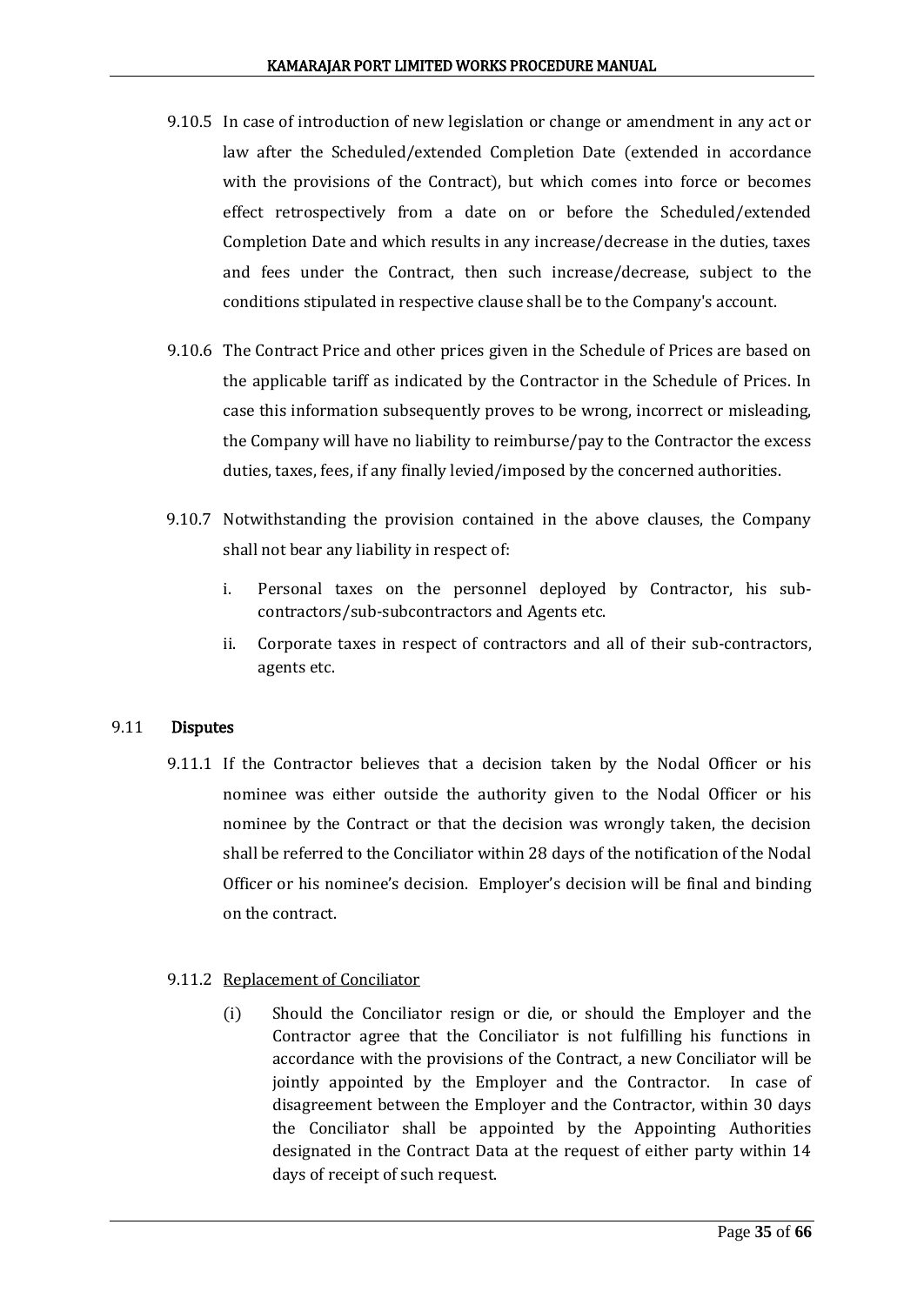- (ii) If a Compensation Event would cause additional cost or would prevent the work being completed before the Intended Completion Date, the Contract Price shall be increased and / or the Intended Completion Date shall be extended. The Nodal Officer or his nominee shall decide whether and by how much the Contract Price shall be increased and whether and by how much the Intended Completion Date shall be extended.
- (iii) As soon as information demonstrating the effect of each Compensation Event upon the Contractor's forecast has been provided by the Contractor, it is to be assessed by the Nodal Officer of his nominee and the Contract price shall be adjusted accordingly. If the Contractor's forecast is deemed unreasonable the Nodal Officer or his nominee shall adjust the Contract Price based on Nodal Officer or his nominee's own forecast. The Nodal Officer or his nominee will assume that the Contractor will react competently and promptly to the event.

## 9.12 Settlement of Disputes

9.12.1 If a dispute of any kind whatsoever arises between the Employer and the Contractor in connection with, or arising out of, the Contract or the execution of the Works, whether during the execution of the Works or after their completion and whether before or after repudiation or after termination of the Contract, including any disagreement by either party with any action, inaction, opinion, instruction, determination, certificate or valuation of the Nodal Officer or his nominee, the disputes will firstly be settled by the Conciliator, failing which any party may invoke arbitration clause.

## 9.12.2 Decision by Conciliator:

- (i) The Conciliator shall give a decision in writing within 28 days of receipt of a notification of a dispute.
- (ii) Conciliator shall be paid daily at the rate specified in the Contract Data together with reimbursable expenses of the types specified in the Contract Data and the cost shall be divided equally between the Employer and the Contractor, whatever decision is reached by the conciliator. Either party may refer a decision of the conciliator within 28 days of the conciliator's written decision. If neither party refers the disputes to arbitration within 28 days, the conciliator's decision will be final and binding.

## 9.12.3 Arbitration:

Any dispute in respect of contracts where party is dissatisfied by the Conciliator's decision shall be decided by arbitration as set forth below: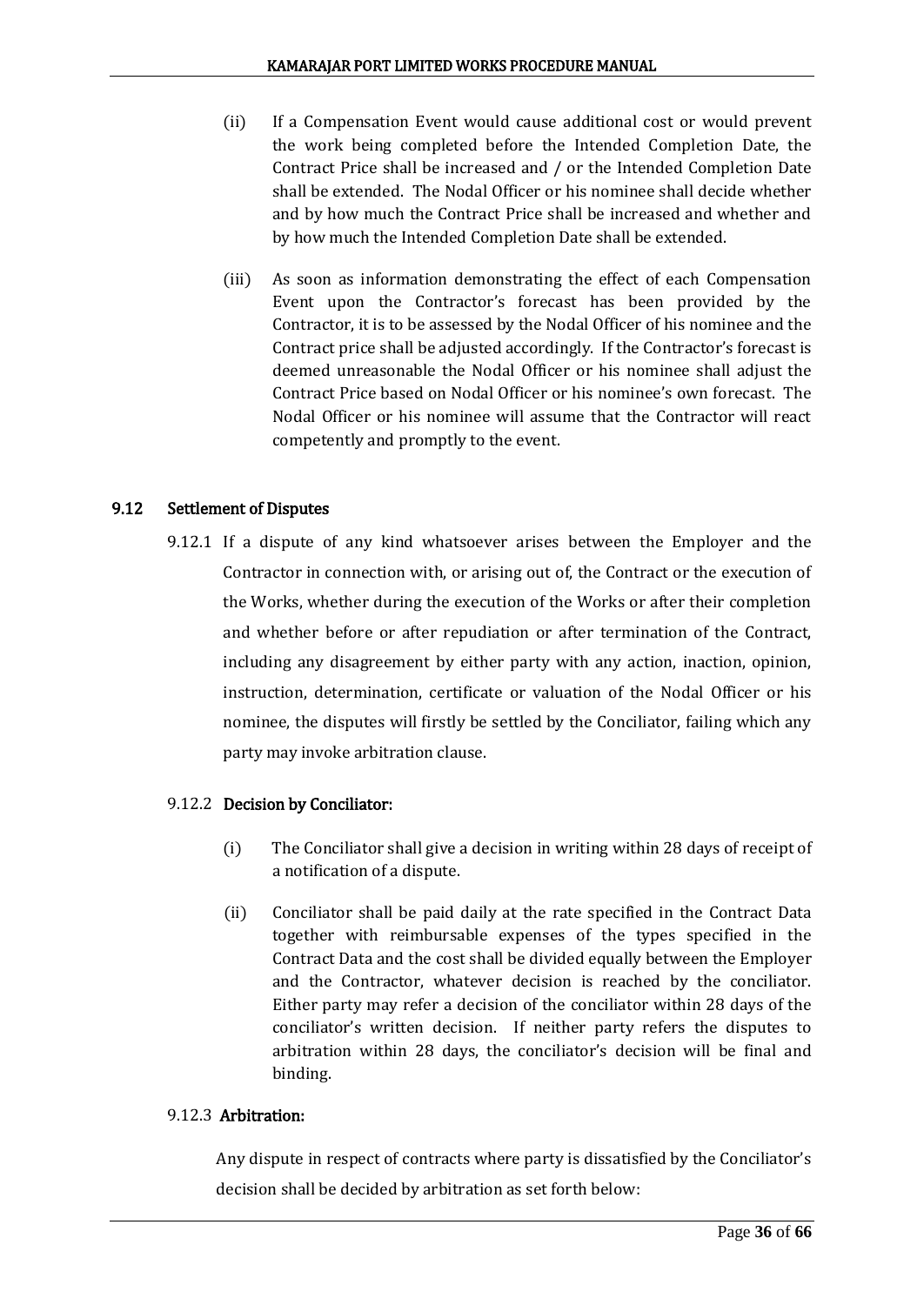- (i) A dispute with Dispute Review Expert shall be finally settled by arbitration in accordance with the Indian Arbitration and Conciliation Act, 1996, or any statutory amendment thereof. The arbitral tribunal shall consist of 3 arbitrators, one each to be appointed by the Employer and the Contractor, and the third to be appointed by the mutual consent of both the arbitrators, failing which by making a reference to CIDC-SIAC Arbitration Center from their panel.
- (ii) Neither party shall be limited in the proceedings before such arbitrators to the evidence or arguments already put before the Nodal Office or his nominee or the Board, as the case may be, for the purpose of obtaining said recommendations/decision. No such recommendations/decision shall disqualify the Nodal Officer or his nominee or any of the members of the Board, as the case may be from being called as a witness and giving evidence before the arbitrators or any matter whatsoever relevant to the dispute.
- (iii) The reference to arbitration shall proceed notwithstanding that the works shall not then be or be alleged to be complete, provided always that the obligations of the Employer, the Nodal Officer or his nominee and the Contractor shall not be altered by reason of the arbitration being conducted during the progress of the works. Neither party shall be entitled to suspend the works to which the dispute relates, and payment to the Contractor shall be continued to be made as provided by the contract.
- (iv) If one of the parties fail to appoint its arbitrators in pursuance of subclause [i], within 14 days after receipt of the notice of the appointment of its arbitrator by the other party, then Chairman of the nominated Institution shall appoint arbitrator within 14 days of the receipt of the request by the nominated institution. A certified copy of the Chairman's order, making such an appointment shall be furnished to both the parties.
- (v) Arbitration proceedings shall be held at, and the language of the arbitration proceedings and that of all documents and communications between the parties shall be 'English'.
- (vi) The decision of the majority of arbitrators shall be final and binding upon both parties. The expenses of the arbitrators as determined by the arbitrators shall be shared equally by the Employer and the Contractor. However, the expenses incurred by each party in connection with the preparation, presentation, etc., of its case prior to, during and after the arbitration proceedings shall be borne by each party itself.
- (vii) All arbitration awards shall be in writing and shall state the reasons for the award.
- (viii) Performance under the contract shall continue during the arbitration proceedings and payments due to the contractor by the Employer shall not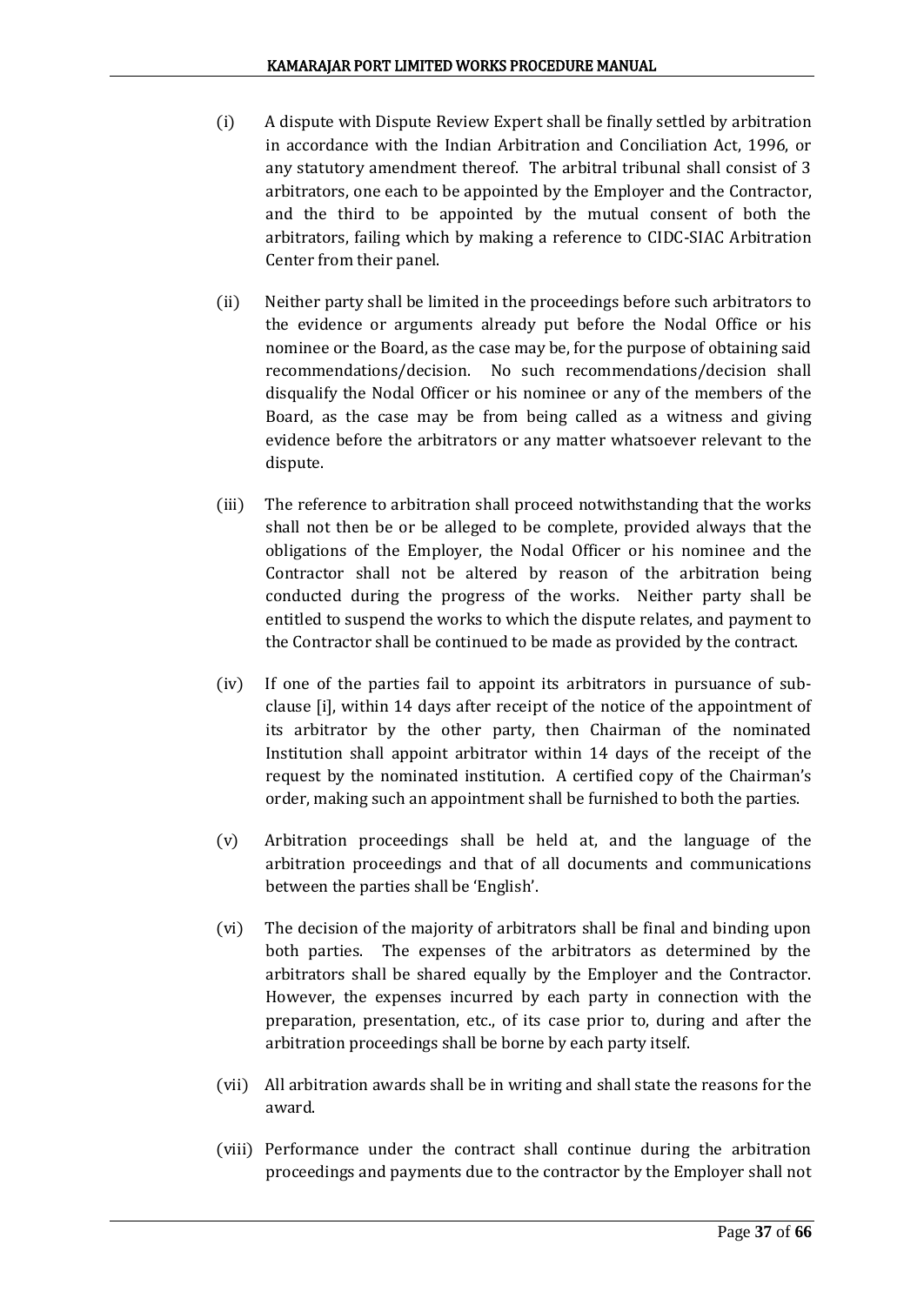be withheld, unless they are subject matter of the arbitration proceedings.

#### 9.13 Outside Expert Committee (OEC)

Provision for settlement of disputed claims through Outside Expert Committee shall be in accordance with Corporate Guidelines on the subject, issued from time to time. Major of those at present are:

- i. For the past cases involving disputes of more than Rs.1 Crore with the approval of competent authority.
- ii. However the cases in respect of which arbitration notice is given or actual arbitration proceedings has been held may continue under arbitration and only on the request from contractor such cases may be referred to OEC.
- iii. The cost of proceeding such as fees for expert, air fare, local transport, accommodation, cost towards conference facility etc., complete shall be borne by KPL & contractor in equal shares.
- iv. Proceeding of OEC will be in accordance with part III, conciliation of the arbitration and conciliation act 1996.
- v. The party shall freeze the claim of interest, if any and shall not claim the same for the period the proceedings are pending before OEC.
- vi. The OEC recommendations shall be submitted to CMD, KPL for consideration.
- vii. That recommendation of OEC shall be brought to the KPL Board through PAC of the board, where OEC members will make a presentation to elaborate on their recommendations and also to clarify queries.
- viii. After the approval, a contract will be signed between the parties for dispute resolution and the OEC will automatically stand terminated after 30 days from the date of settlement.

#### 9.14 Performance Appraisal of Contractors

- i. A system of performance appraisal of contractors should be started at each work.
- ii. A file for each contractor will be opened to keep record of his performance.
- iii. At the time of preparation of final bill / completion of work, Engineer Incharge should forward a copy of the performance report to the competent authority.
- iv. Action for issue of warning, black listing, banning or put on holiday or suspension as per the corporate policy / decision, will be processed by the Engineer-Incharge on the basis of adverse performance.
- v. The Engineer-Incharge shall submit a Close Report on conclusion of the contract stating his exerts/experience on contract with his recommendation.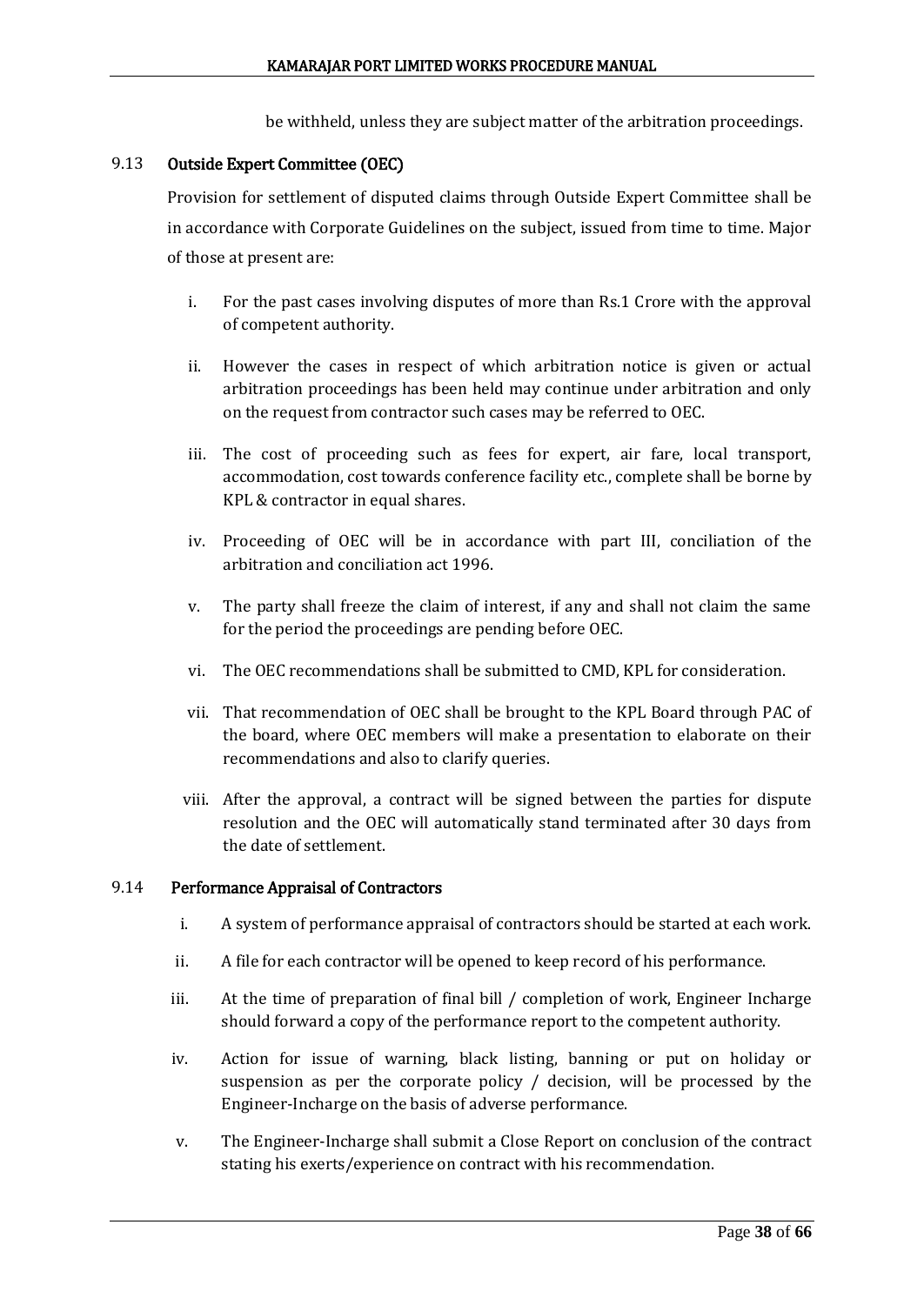#### 9.15 Files and Records:

The section shall maintain files and records covering the following subjects.

- i. Budget file.
- ii. Contract wise file, from proposal note to final bill/completion report.
- iii. Register of contractors.
- iv. Contract issue register.
- v. Measurement Sheets.
- vi. Progress Report File.
- vii. Tender Receipt Register.
- viii. Hindrance Register

#### 9.16 Force Majeure Clause:

A. If in the event, the agency to the contract is prevented from discharging its/their obligations under the contract by reason of one or more of the events such as arrest(s), restraint(s) by Government or people, blockade (s), revolution(s),  $incurrention(s)$ , mobilization(s), strike, block-out(s) blockade (s) civil  $common(s)$ ,  $riot(s)$ ,  $accident(s)$ ,  $scarcity/insufficientcy$  of supply of wagons by Railways, preventing or delaying the loading of ores, Govt. requisition, Govt. order or statutory action or natural calamity or  $act(s)$  of God or any cause of whatever nature or description beyond the control of the company, then the agency shall have no claim whatsoever, against the company for any loss, damage caused to the agency by such reason.

On the occurrence of any of the force Majeure condition, the party concern shall notify the company in writing of such occurrence within 10 days of occurrence stating their in the date of occurrence of Force Majeure disability, by registered letter duly certified by statutory authorities. The agency shall resume the work as soon as practicable after such eventuality has ceased to exist of which the company shall be the sole judge. In the event of delay lasting over one month, if arising out of Force Majeure, both parties shall discuss and agree upon an equitable solution for termination of the contract, or other course of action to be adopted mutually.

B) For delays arising out of Force Majeure, the bibber will not claim extension in completion due for a period exceeding the period of delay, attributable to the causes of Force Majeure and neither the Company nor the bidder shall be liable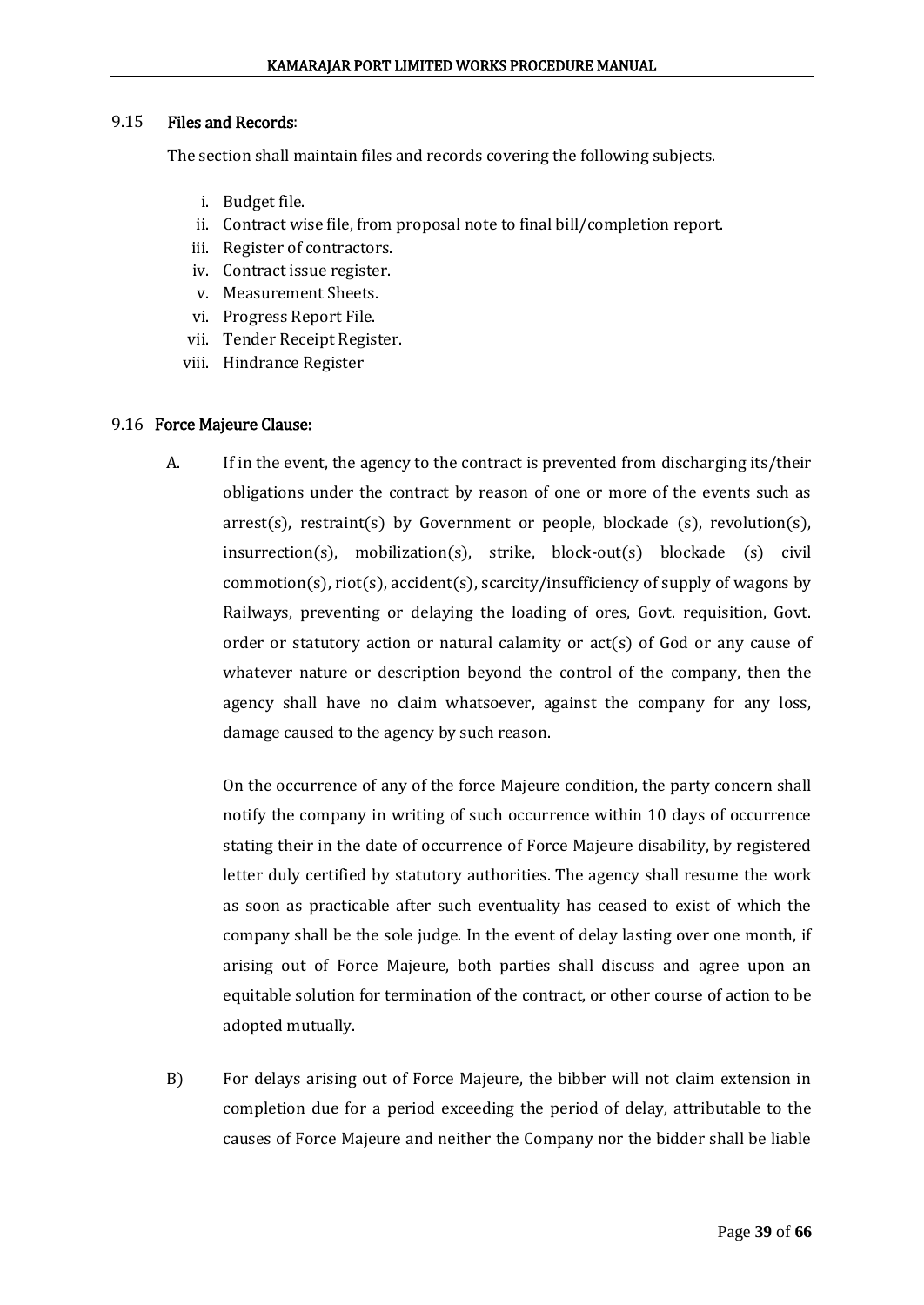to pay extra costs, provided it is mutually established that Force Majeure condition did actually exist.

The terms & conditions mentioned in this manual under heading (B) shall also the part of this contract manual.

## 9.17 Integrity Pact:

In compliance to guidelines of the Central Vigilance Commission, for contract works exceeding Rs. 15 (fifteen) crores, an Integrity pact shall be signed between the Contractor and KPL. The format of the pact is as under:

## INTEGRITY PACT

On this \_\_\_\_\_\_\_\_\_\_\_\_\_\_\_\_\_\_ day of \_\_\_\_\_\_\_\_\_\_\_\_\_2014, at Chennai , in presence of following two witnesses, this Integrity Pact is being executed between:

Kamarajar Port Limited .hereinafter referred to as "The Principal / KPL" and hereinafter referred to as "The Bidder/Contractor" (which expression shall include all its partners/directors, agent, representative, servants, sub contractors, (whatever permitted/permissible) & successor in interest etc. including all person claiming through it)

Whereas, it has been directed by the Ministry of shipping, New Delhi and Central Vigilance Commission, New Delhi that Government of India undertakings shall execute Integrity Pact with the Contracting Parties/bidders in all the forthcoming Contracts/Tender Processes above prescribed/specified value of Rs. 15 Crores, it is necessary to execute Integrity Pact between such parties. Pursuant thereto, the present Integrity Pact is being executed.

The terms and conditions of the Integrity Pact are as under:

## Commitment of KPL

Section – I

Being the Principal, KPL commits itself steps take all necessary steps to prevent corruption & unethical practices and bring transparency in all the processes through the following commitments:-

- A) No official of the Principal (KPL), personally or through family will accept or demand any gratification, for which he/she is not entitled from any of the counter/contracting parties.
- B) The Principal (KPL) during the tender process, will treat all the bidders/tenderer equally and provide level playing fields to all.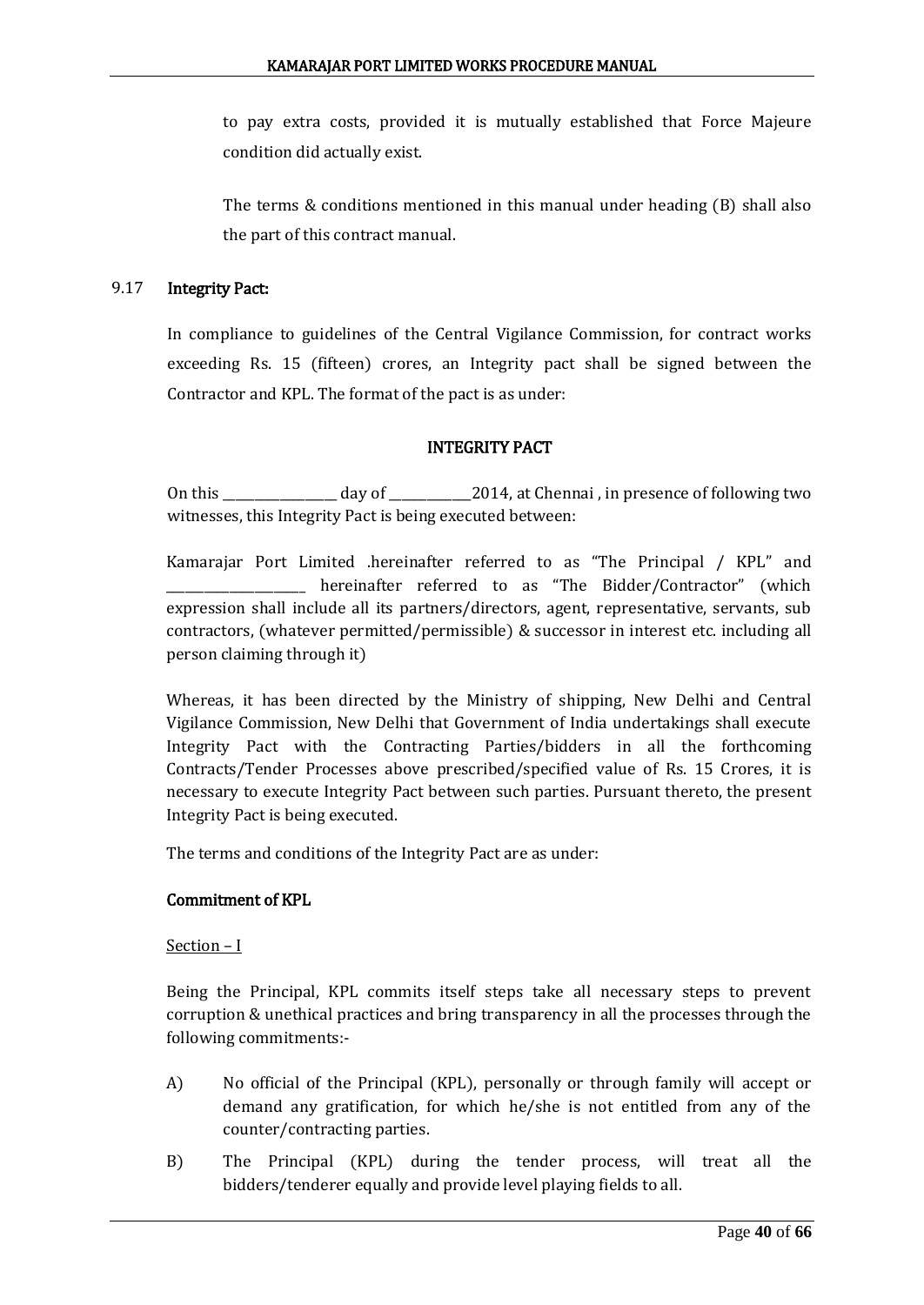- C) The Principal (KPL) commits to provide to all bidders the same information.
- D) The Principal (KPL) will not make available any confidential information to any of the bidder which will give him an edge over the others.
- E) The Principal (KPL) will make public the details of contract awarded.
- F) The Principal (KPL) will exclude any of the officials who is found prejudiced or have conflict of interest in dealing with the bidders.
- G) The Principal (KPL) will take appropriate disciplinary action, as per the prescribed Rules, against its officials if found guilty of breach of commitment. Commitment of Bidders.

#### Commitment of Bidders

#### Section – II

The Bidder/Contractor commits himself to take all necessary measures not to involve in any type of corrupt practice during the Tender Process as well as Execution of the Contract including the following :-

- A) The Bidder/Contractor will not offer or promise to offer to any of the KPL's employee the gratification/benefit for which he/she is not legally entitled to get undue favour/advantage or information related to Tender Process or during Execution of the Contract.
- B) The Bidder/Contractor will not enter into Agreement with other Contenders/Contractors to derail/disturb fair Tender Process like price fixing or other unethical understanding like Cartel Formation.
- C) The Bidder/Contractor will not pass on to others the Confidential Information provided by KPL as a part of Tender Documents/Contracts.
- D) The Bidder/Contractor will not disclose about all the payments made to the Agents/intermediaries, wherever such arrangement is permissible, in connection with the award of Contract/Tender Process.
- E) The Bidder/Contractor will immediately inform KPL, if asked to pay any illegal gratification or bribe, in violation of this Integrity Pact, by any of KPL's employee or comes to know any illegal payment made to any of the employee. The Bidder/Contractor will not do any Act, by way of commission or omission which may defeat the spirit behind the present Integrity Pact.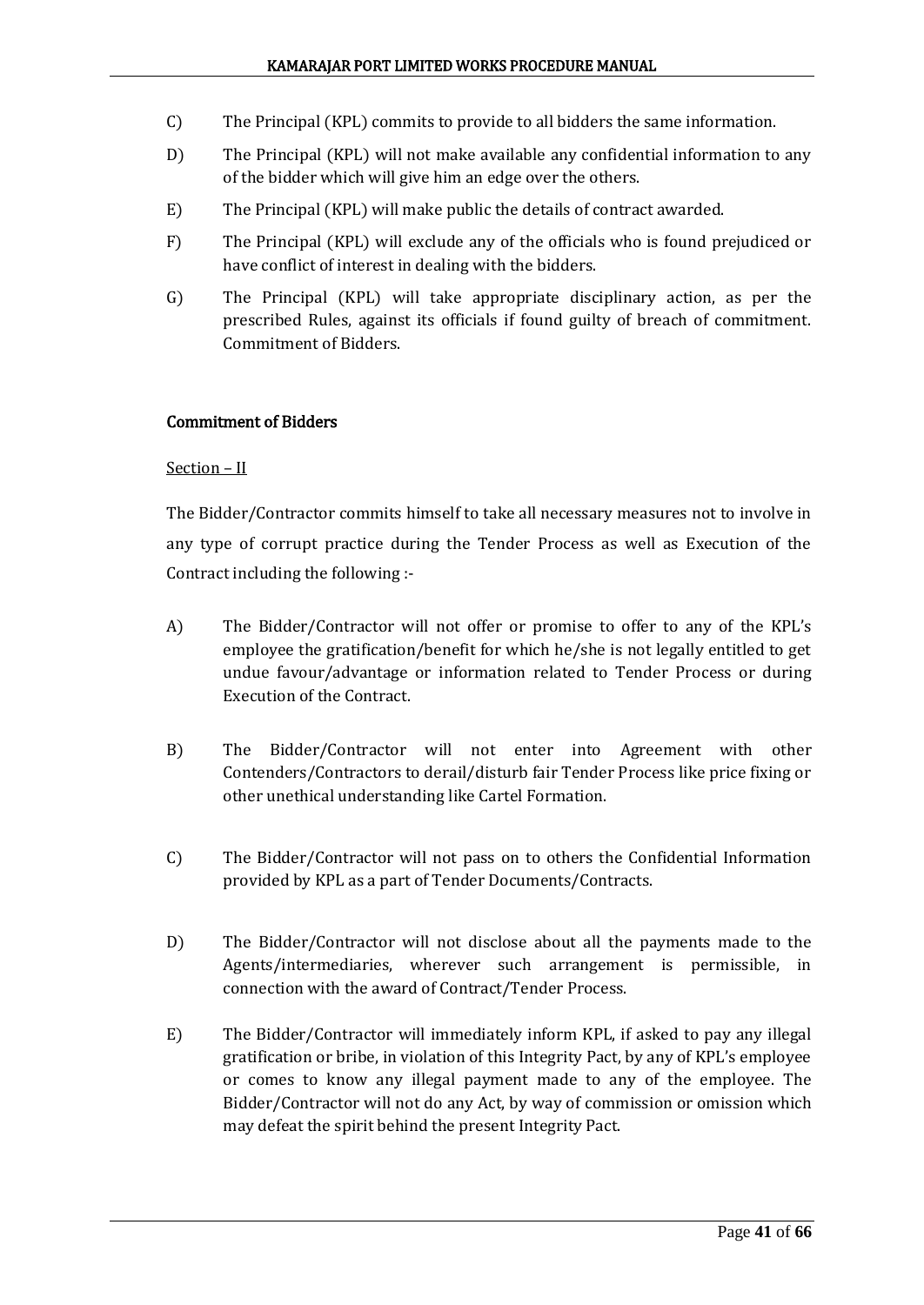## Violation and Penalties

## Section – III

The Bidder/Contractor, if found to violate the clauses of the Integrity Pact, will be liable to the following penalties:-

- A) KPL will be entitled to disqualify the Bidder/Contractor from the tender process.
- B) If after the award of contract, the bidder is found guilty of breach of the Integrity Pact, the KPL will be entitled to terminate the contract.
- C) The KPL will have right to disqualify the default Bidder/Contractor for participation in future contracts of the Principal (KPL) for a certain period or black list it permanently depending upon seriousness of offence.
- D) The KPL, if the contract is terminated due to violation of the Integrity Pact on part of Bidder/Contractor, will be entitled for material damages as decided by the KPL Management and will be binding to all. The Principal (KPL) will also have right to forfeit the Security deposit.
- E) The CMD of the Principal (KPL) will be the final authority in respect of the aforesaid clauses of Violation and Penalties. The decision taken by CMD of the Principal (KPL) shall be final and acceptable and would not be amendable to any challenge.

## Independent Monitor

## Section – IV

A) CMD, of the Principal (KPL ) may/will appoint Independent Monitor who are suitable qualified and experienced and are of impeccable integrity to oversee the implementation of the Integrity Pact in cases wherever he feels necessity to do so.

The decision taken in this behalf by CMD, KPL shall be final and conclusive and will be agreeable to both the parties. Such decision, about the appointment of Independent Monitor shall not be amendable to challenge on any ground whatsoever. The Independent Monitors will be non-salaried having voluntary status and will have benefits of Independent Directors.

B) The Independent Monitors will not have administrative or enforcement power and submit his non-binding suggestions or recommendations to the management of KPL when he observes violation or deviation of any of the conditions of the Integrity Pact.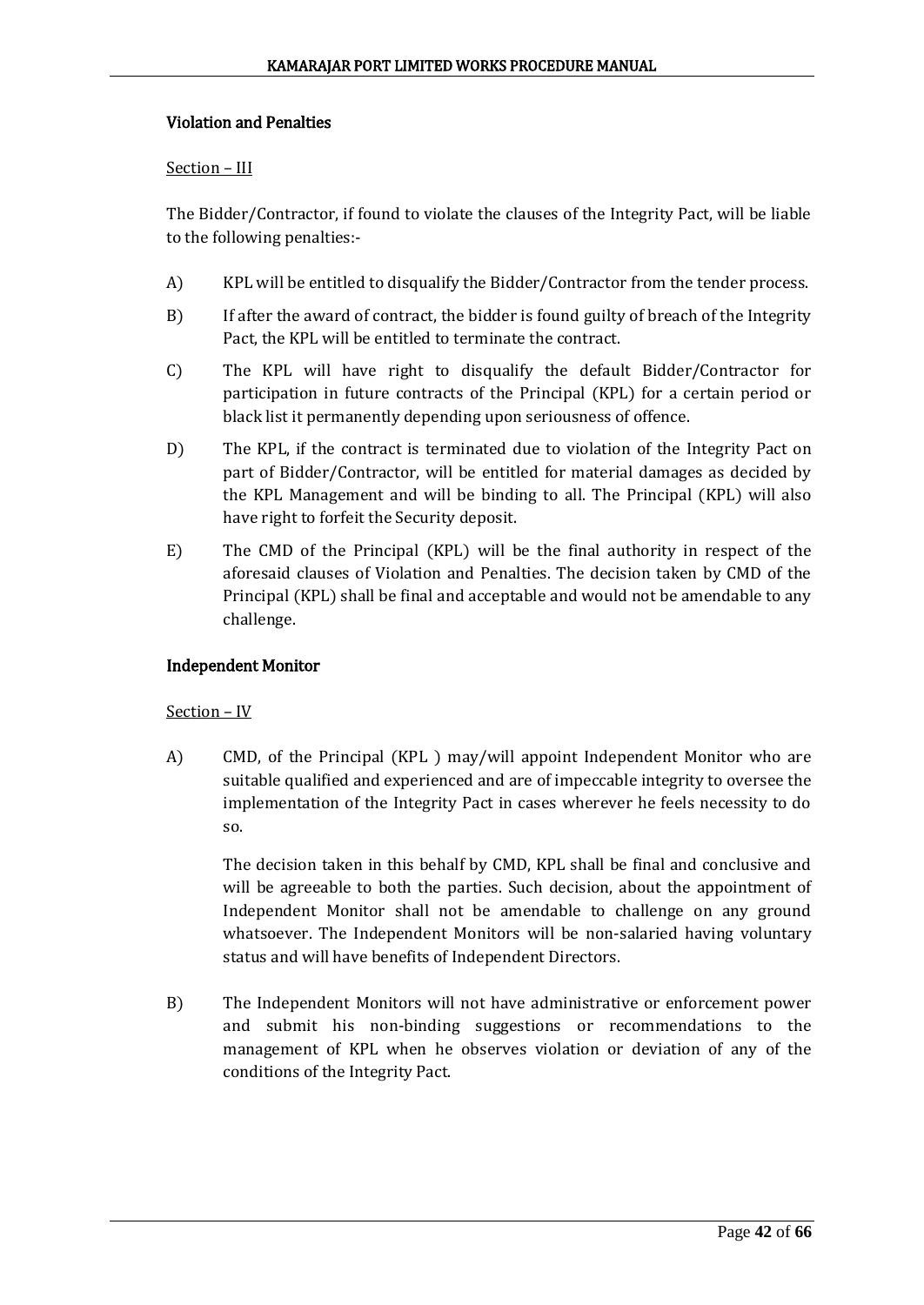## General Conditions

Section – V

- A) This Agreement is subject to Indian Laws. Place of execution & performance of this Integrity Pact shall be Chennai. Any dispute arising out of the Integrity Pact shall be subject to exclusive jurisdiction of the Courts at Chennai only.
- B) The Bidder/Contractor will get an undertaking from all subcontractors about the commitment to implement the Integrity Pact in letter & spirit and submit to KPL the said undertakings before sub-contracting the work wherever permitted.
- C) The Bidders/Contractors, who do not sign the Integrity Pact, will not be entitled to participate in the Tender Process or continue with the contract.
- D) The Agreement will commence into force when KPL & the Bidder/Contractor sign it and it will come to end twelve months after the last payment.
- E) If the Bidder/Contractor is a Partnership Firm or Association of Persons, the Agreement must be signed by all Partners or should be signed by his/their Authorised Representative.
- F) KPL will periodically review the effectiveness of the Integrity Pact by conducting 360 degree review with concerned executives & Bidder/Contractor.
- G) Should one or some of the Provisions of this Integrity Pact turn out to be invalid the reminder clauses of this Agreement shall remain valid.

--------------------------------------- --------------------------------------

On behalf of the Principal/KPL 0n behalf of Bidder/Contractor Place : Place : Place : Place : Place : Place : Place : Place : Place : Place : Place : Place : Place : Place : Place : Place : Place : Place : Place : Place : Place : Place : Place : Place : Place : Place : Place : Place Date: Date: Witness Witness Designation/Occupation Designation/Occupation Address : Address : Address : Address : Address : Address : Address : Address : Address : Address : Address :  $\sim$  Address : Address : Address : Address : Address : Address :  $\sim$  Address : Address :  $\sim$  Address :  $\sim$  Ad

## 9.18 Completion of Works

i. On completion of the Works, the Indenter / User should be informed by the concerned project execution group / service group for being associated with the pre-commissioning, commissioning and handing over acceptance tests from the Contractor. A formal handing over of the Project should thereafter be done in writing after drawing up a list of 'punches points', if any. The list of punch points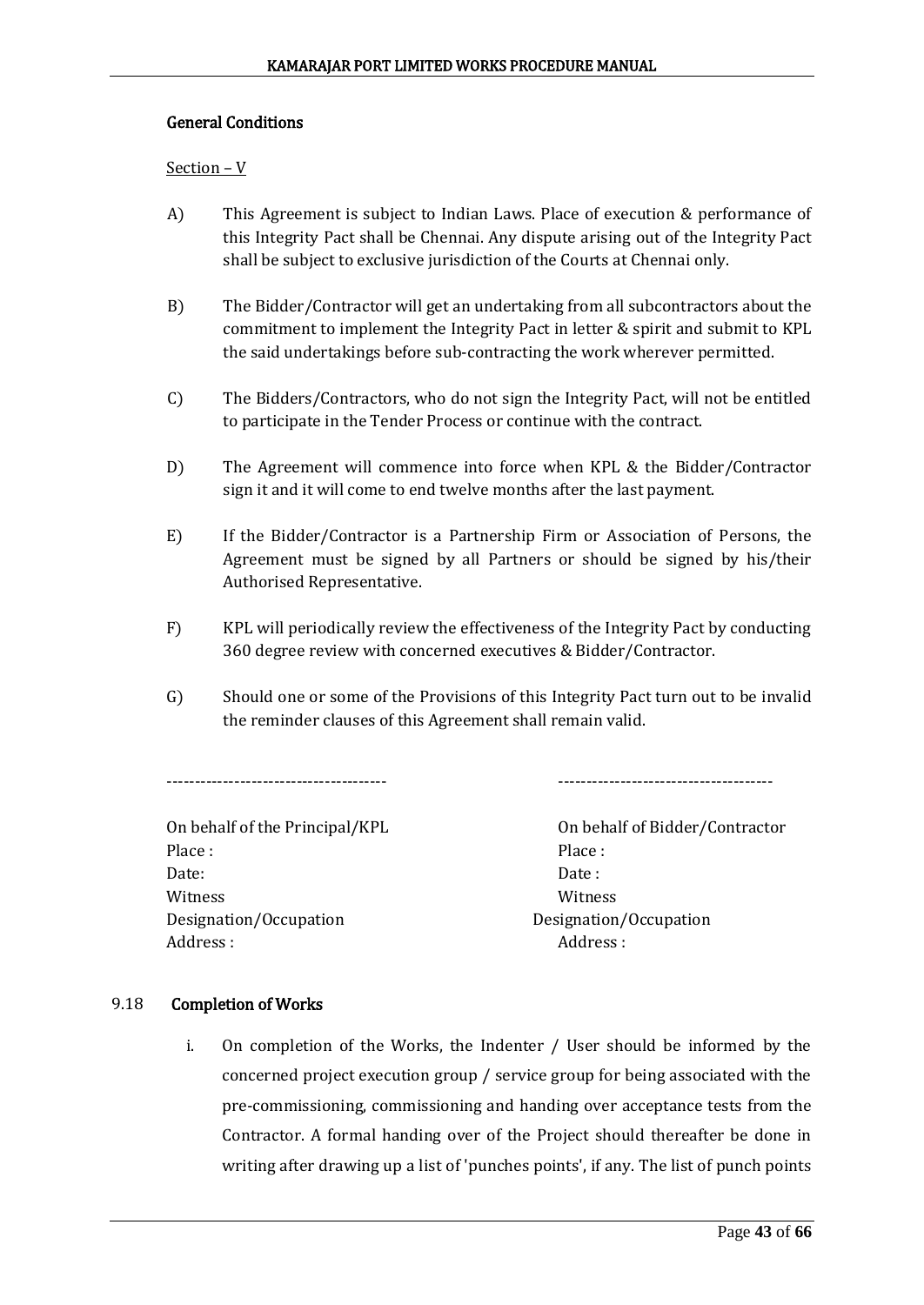shall be jointly signed by the Contractor, Engineer-Incharge and Indenter. Schedule for the liquidation of punch points should also be made in the handing over format.

ii. A built plan along with actual expenditure of the project should be prepared and submitted along with the completion report.

## 9.19 Rights of Owner to get Work Done at Contractor's Risk and Cost

- 9.19.1 As per the General Conditions of Contract, KPL has the right to get work done at contractor's risk and cost, or deploy necessary manpower, materials and equipment at the risk and cost of the contractor provided:
	- (i) Engineer-Incharge's or Site Engineer's instructions to increase labor strength, materials and equipment on progress schedule are not complied with by the contractor;
	- (ii) The Site Engineer on inspection or test is not satisfied with the quality of workmanship of any work and material, and the contractor fails to reperform the work to the satisfaction of Site Engineer;
	- (iii) There is any defect in the design or work done by the contractor and the contractor fails to re-perform, replace or otherwise rectify the defects as pointed out by Site Engineer to the satisfaction of Site Engineer, at the time of final tests.
	- (iv) Defects and imperfections in design or work done by the contractor are noticed during the defect liability period and the contractor fails to rectify the defects at his own cost.
	- (i) The contractor does not clear the site within 7 days of completion of final measurement after termination of contract.
	- (ii) Balance of work is left incomplete by the Contractor on termination of the contract.
- 9.19.2 When an alternative agency is lined up for the off-loaded job, a formal claim should be lodged in writing by the Engineer in Charge, at that time itself with the defaulting contractor and the contractor be asked to deposit the amount worked out on the basis of the work order value. This would facilitate the company in quicker recovery of the amounts from such defaulting contractors. In case there is any variation upon knowing the final bills of the second contractor, the same can be taken up separately.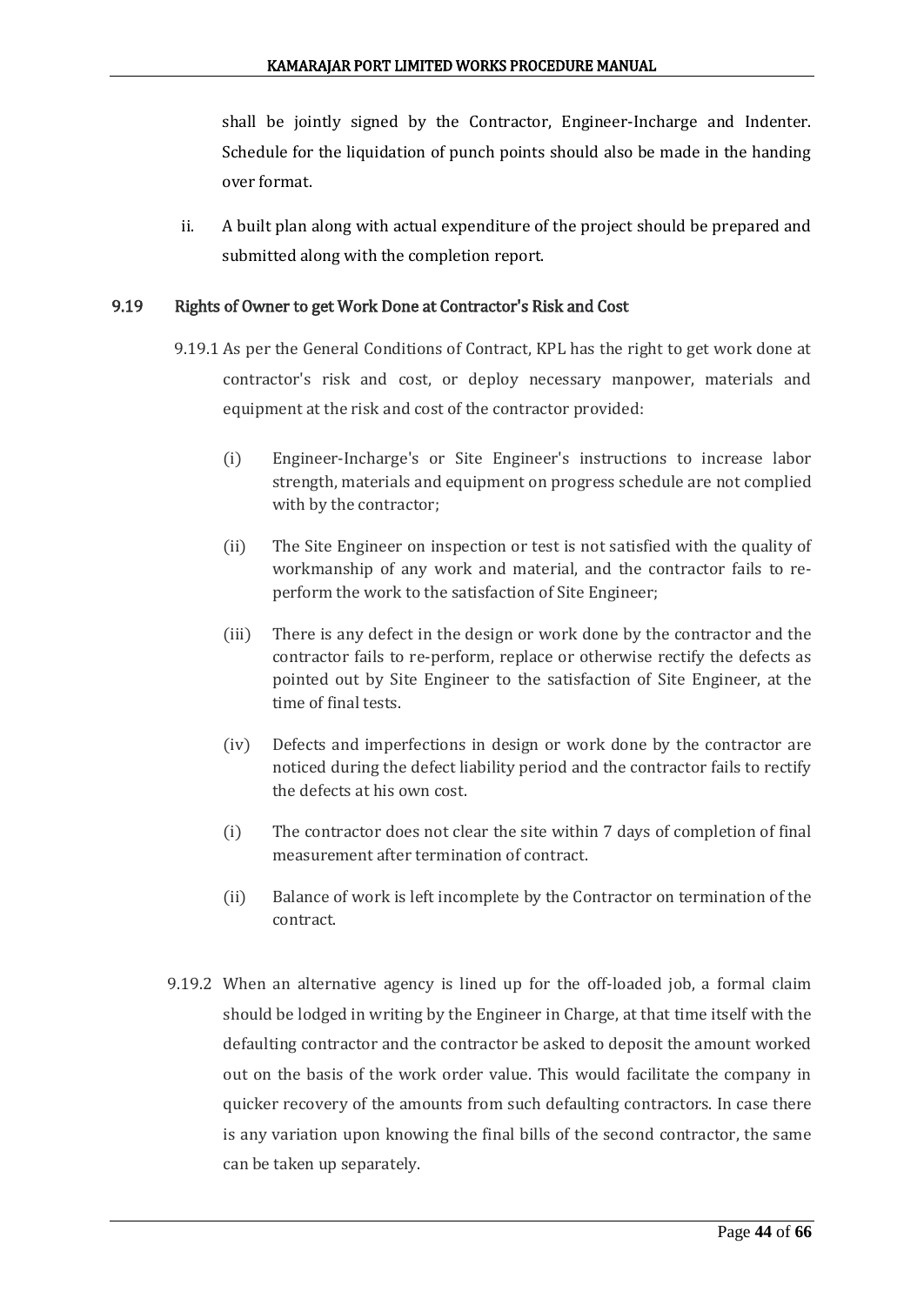#### 9.20 Meeting of Contractor's liabilities:

9.20.1 If there is any valid lien of claim for which KPL may become liable but which liability is that of the contractor under the contract, and if the contractor is disputing or is otherwise not meeting his liability, payment can be made by KPL on behalf of the Contractor and adjust the same from any dues from KPL to the Contractor. If this amount available with KPL is not adequate to meet the liability, the contractor shall pay the amount called for on demand, failing which interest at prime lending rate at that time plus one percent will be chargeable on the amount due to the Owner on this account.

#### 9.21 Claims of Contractor:

- 9.21.1 The procedure for dealing with claims of the contractor has been elaborated in the relevant clauses of the General Conditions of Contract. Claims of contractors are to be dealt with in different stages as under:
	- (i) First Stage:

The Contractor, within 10 days of the occurrence of the event; or issue of orders or instructions based on which the claim is conceived should give notice of claim to both 'Engineer-in-Charge' and 'Site Engineer' giving full particulars of the nature of claim, amount of claim and the grounds for the claim. Such claims become notified claims under the contract. If this notice is not received in writing within 10 days as stipulated by the 'Engineer-in-Charge' and 'Site Engineer' or does not give any of the details mentioned above, it shall not be deemed to be a notified claim and no claims other than notified claims are recognized under the contract and the owner has no liability for any claims which are not notified, as stipulated in the contract. It is not obligatory for "Engineerin- Charge" or "Site Engineer" to reply to any such notice or claims, though at least in clear-cut cases it may be advisable to reject claims giving reference to the relevant contract clauses.

- (ii) Second Stage: Along with the final bill, the contractor should attach a list of notified claims supported by copies of notices issued as contemplated in the first stage and giving full details of nature of claims, amounts claimed and grounds for the claims.
- (iii) These claims included in this list, in so far as they correspond in all material particulars with the notified claims, shall be treated as the final notified claims and if in any material details any particular claim in the list differs from the corresponding notified claim, the concerned claim in the final list will be treated, as an un notified claim and will, accordingly,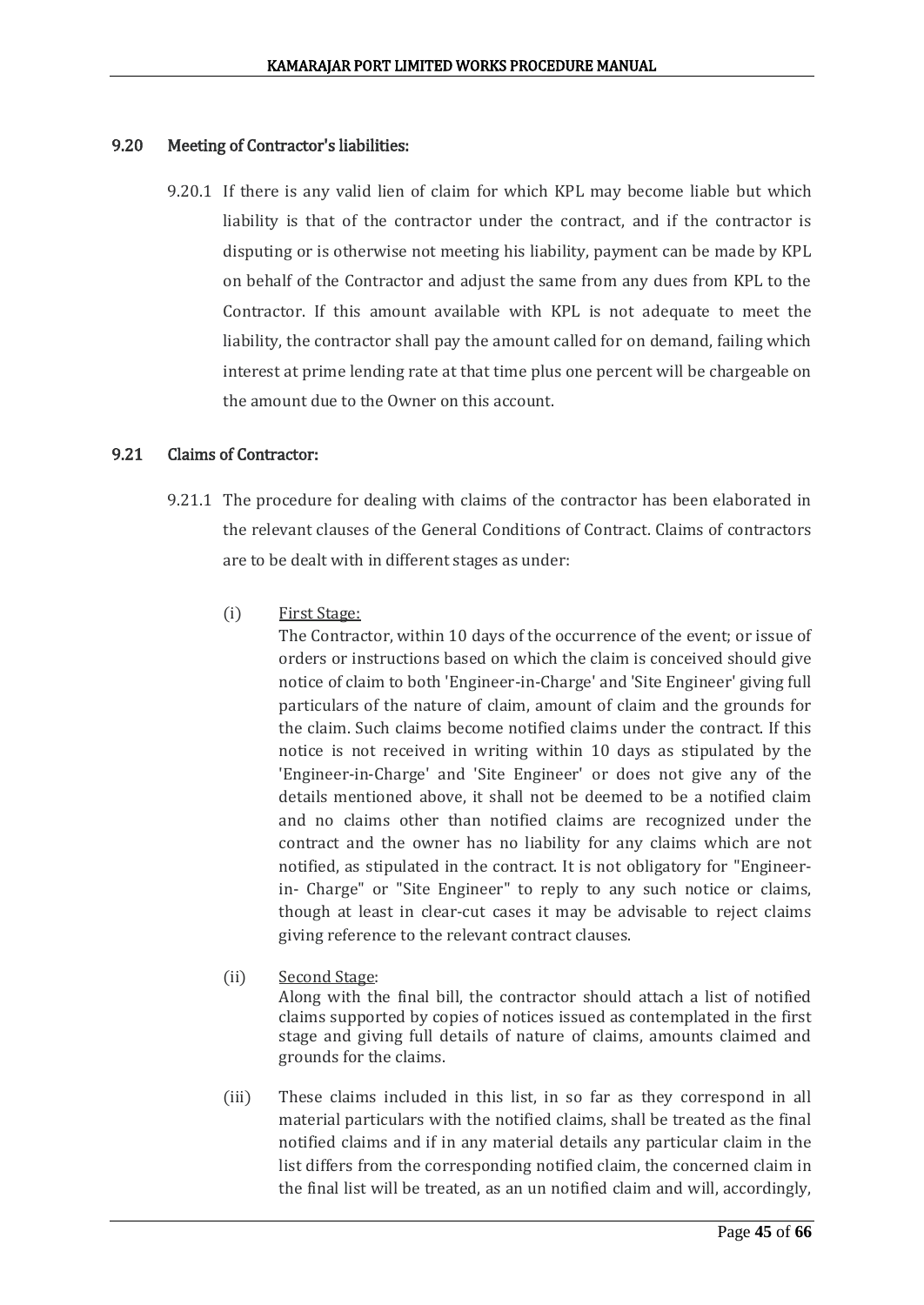be inadmissible. Further, any notified claim not included in the list of claims accompanying the final bill shall be deemed to have been dropped by the contractor and shall cease to be a notified claim and hence shall not be admissible.

- (iv) No claim shall be admissible after submission of the final bill.
- (v) The contractor can take payment in full and final settlement of all dues without prejudice to his final notified claims. However, if the contractor accepts any amount paid by Owner in full and final settlement of his final notified claims, such payment will be deemed to be in full and final satisfaction of all his final notified claims, even if the contractor accepts the payment under protest. The idea is that the contractor cannot accept payment against claims under protest and hereafter drag the Company into litigation or arbitration. In view of this, all payments made against final bills and final notified claims shall be made "in full and final settlement" after which no action including arbitration is permissible under the contract.

## 9.22 General:

- 9.22.1 To the extent possible, General Conditions of Contract should not be altered. Only such of those conditions, which do not find a -place in General Conditions of contract but which are nevertheless necessary for the requirement of the particular work should find a place in Special Conditions of Contract.
- 9.22.2 The Special Conditions of Contract may include inter alia:
	- (i) Stipulation regarding any special mode of payment of earnest money deposit.
	- (ii) Recovery rates for Water & Power if supplied by the company.
	- (iii) Modes of interim payments for special works;
	- (iv) Rates of hire charges of equipment & machinery.
	- (v) Any stipulation regarding mandatory or preferential employment of local labor or other adherence to local laws.
	- (vi) Special safety precautions to be observed in operating refineries, especially when hazardous work is involved.
	- (vii) Any stipulation regarding adjustment of rates for similar items but with different cement consumption etc.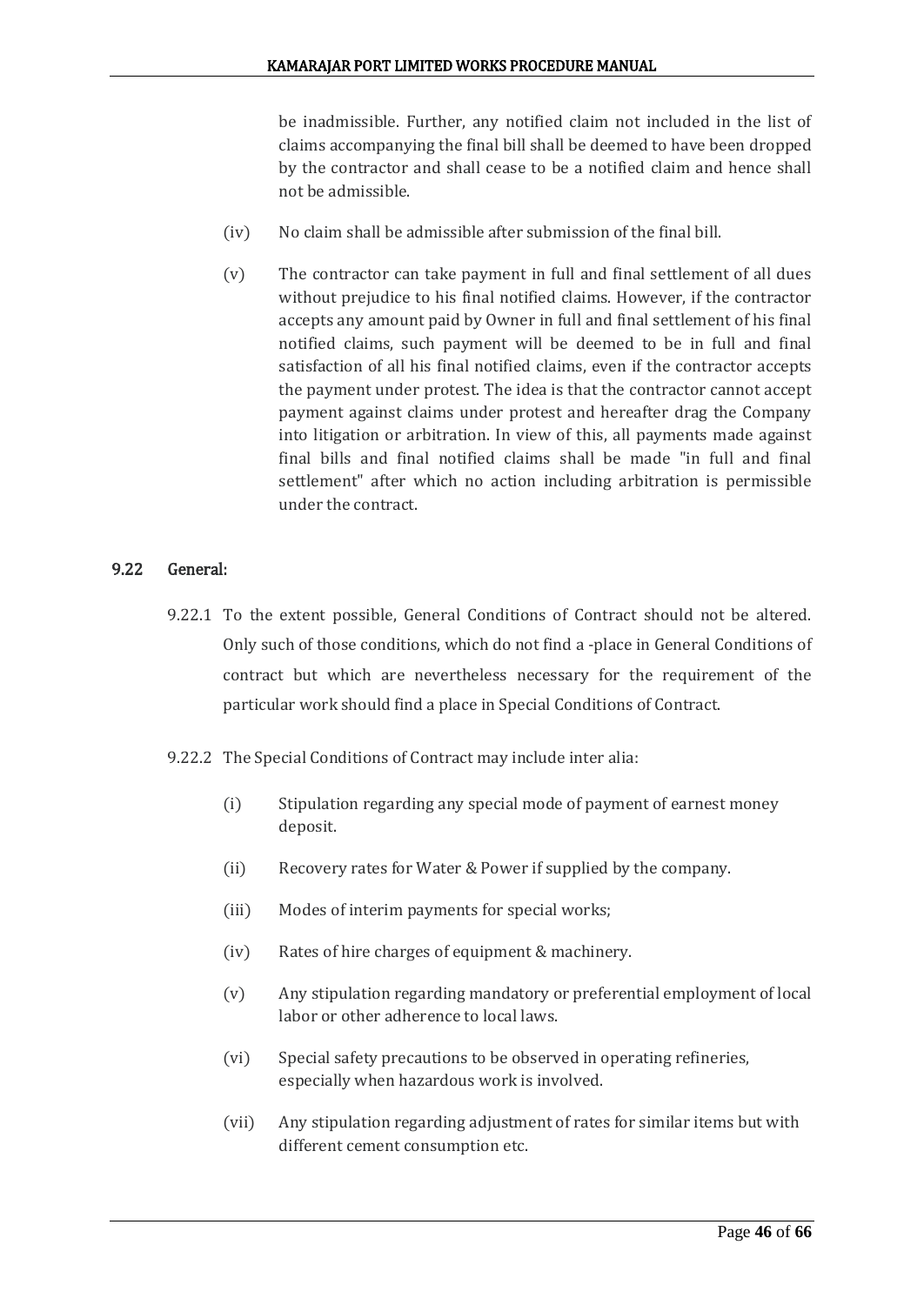- 9.22.3 Where for valid reasons, it is necessary to deliberately deviate from certain stipulations in general conditions of contract, special conditions can be included with the stipulation that the particular clause of general conditions of contract shall be deemed to be modified only to the extent to which the particular special condition is expressly contradictory or repugnant to its significance and effect.
- 9.22.4 The same remarks will apply for agreed variations, which have to be drafted as far as possible without affecting or compromising the spirit of General Conditions of Contract.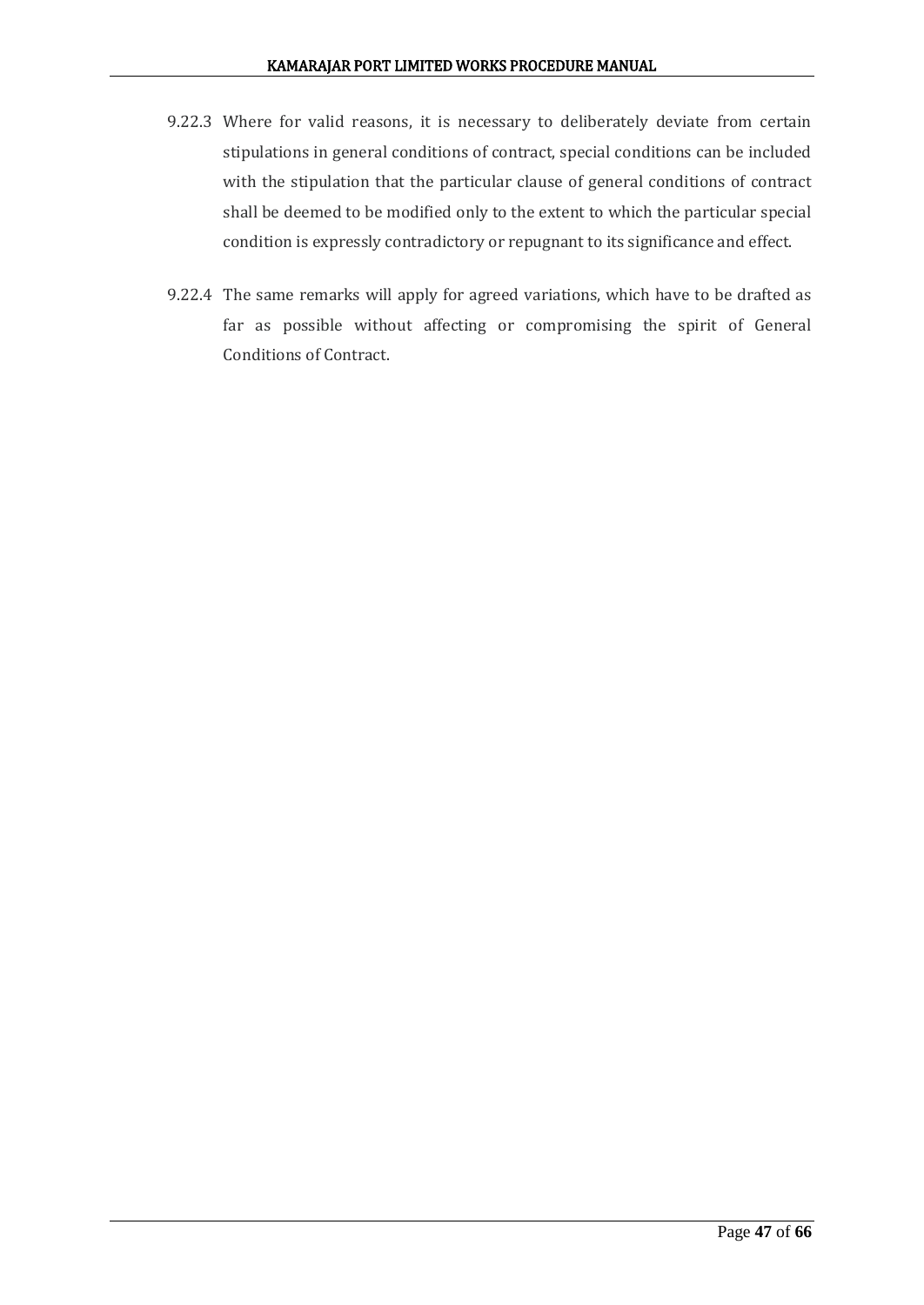## CHAPTER 10

## Other Instructions on Works Procedure

#### 10.1 Bank Guarantees:

- 10.1.1 Following instructions shall be followed in respect of bank/insurance guarantees:
	- i. The bank / insurance guarantee shall be strictly in the prescribed proforma.
	- ii. The bank guarantee shall be received directly from the Bank. In certain cases, when the time does not permit, Bank Guarantees may be received from the vendors / contractors but in such cases, letter / telegram / FAX shall be issued to the Bank seeking confirmation of the issuance of the Bank Guarantee.
	- iii. The Bank guarantee shall be checked initially by the concerned Execution Department/EIC to ensure that they are strictly as per the prescribed proforma. If there are any deviations, the same are considered as unacceptable, approval of the Head of the Tender Inviting Department shall be obtained along with finance concurrence/ legal opinion.
	- iv. All the Bank Guarantee shall be forwarded to he Finance Dept. for safe custody after keeping a photocopy in the concerned department for follow up action.
	- v. A register shall be maintained by the concerned Execution Dept/Engineerin-Charge for ensuring timely action for encashment, extension of validity etc.
	- vi. Finance Dept. shall keep the Bank Guarantee in safe custody and shall also maintain a register indicating the major details of the Bank Guarantee, expiry date, etc. to inform concerned Execution Dept before 30 days of expiry of BG for ensuring timely action for encashment, extension of validity etc.
	- vii. To ensure double check, the Finance Dept. shall issue a monthly report to the concerned Dept. listing those Bank Guarantees, which are to expire within a period of 60 days so that appropriate action on Bank Guarantee is taken in time. However, the responsibility for the timely extension/encashment of Bank Guarantee shall lie with the concerned Execution / Engineer-in-Charge.
	- viii. In case there is failure on the part of contractor/supplier and it is intended to encash (part/full) the Bank Guarantee or extension is otherwise necessary, the concerned Execution Dept./ Engineer-in-Charge shall write by registered post / speed post / courier to the Bank for extension of validity of the Bank Guarantee or encashment hereof as the case may be at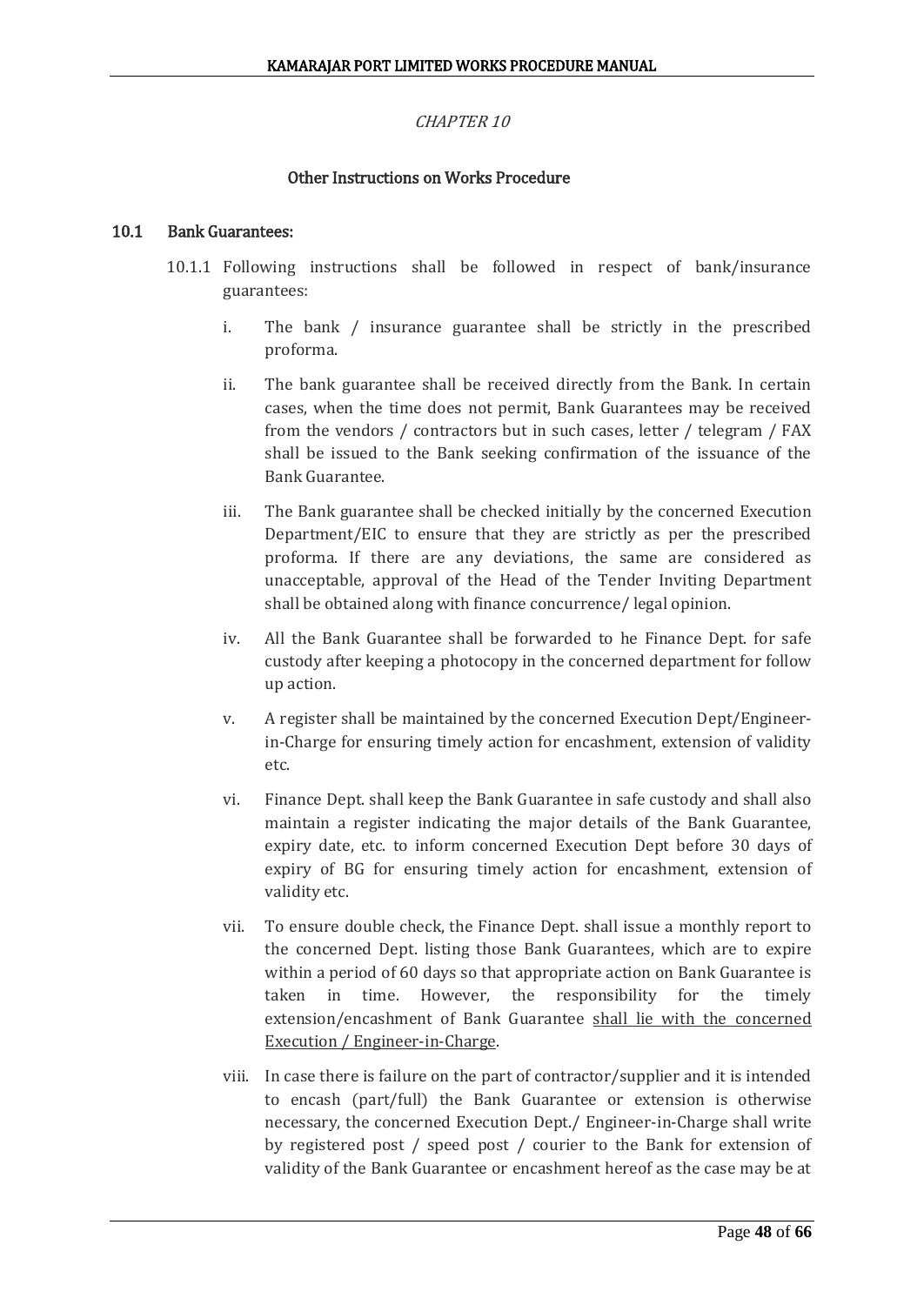least 30 days before the expiry date of the relevant Bank Guarantee. The Finance Dept. shall be consulted and kept informed.

- ix. In case a Bank Guarantee whose validity is to expire within 30 days, payment due to the contractor/supplier on any account for that contract shall not be released by the Finance Dept. unless the Bank Guarantee is extended/encashed (part/full) except with the approval of the Competent Authority, in exceptional cases, the reasons for which will be recorded by the concerned Execution Dept./Engineer-in-Charge for making such payment.
- x. When the Bank Guarantees are no more required in terms of contractual stipulation, the expired BG shall be returned within 30 days by Finance Dept to the Bank under intimation to the contractor/ Supplier on advise from concerned Execution Department/ EIC
- xi. RA bill should contain a list of BG and its validity.

## 10.2 Extra items

The term 'extra' is generally used in relation to the works which are not expressly or impliedly included in the original contract and, therefore, not included in the original contracted price, provided the work is done within the frame-work of the original contract.

As far as possible the execution of extra items shall be avoided and care shall be taken to include all possible items of work in the contract. However, where extra items cannot be avoided, the payments shall be regulated on the following lines:

- i. The circumstances under which the necessity for an extra item had arisen shall be clearly indicated and the orders for executing such extra items shall be authorized by the Head of the Execution Department concerned.
- ii. The rates for extra items shall be worked out in accordance with the basic guidelines given under the clause relating to extra items in the General Conditions of Contract. In case there are any agreed variations in the contract with reference to the computation of extra item rates, such rates shall be calculated in accordance with the terms of agreed variations.
- iii. In the absence of any specific provision in this regard, extra items shall be calculated in accordance with the relevant clause of the General Conditions of Contract.
- iv. Extra item rates can also be proposed on the basis of similar items appearing in any of the accepted tenders if in the opinion of the Execution Department such rates are reasonable.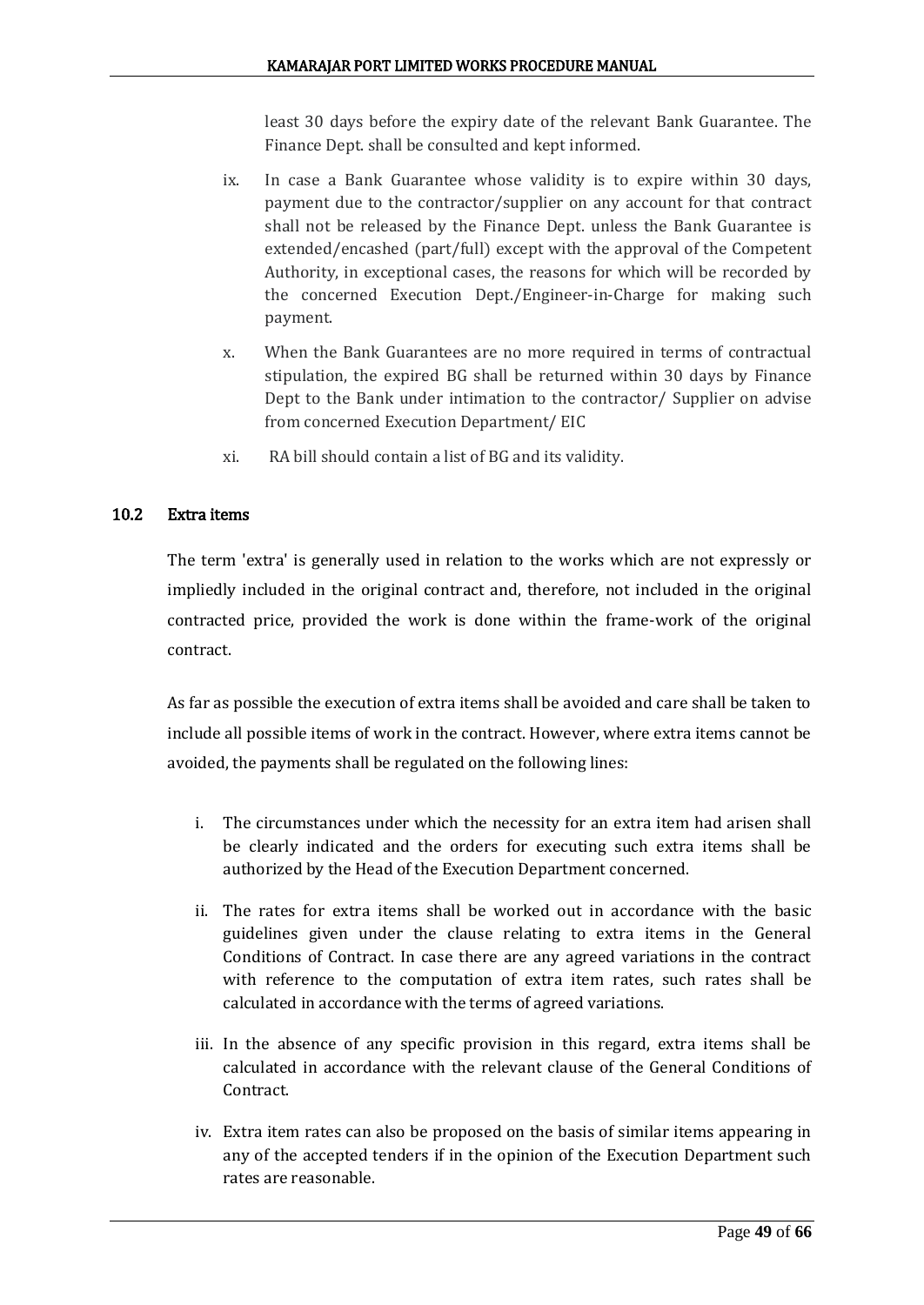v. The proposal for extra items shall be prepared in the prescribed form (Annexure (WP03.06)) and after obtaining the signature of the contractor, shall be sent for concurrence of Finance and the sanction of Competent Authority. Total cost of extra items sanctioned up-to-date along with anticipated value of work done under the contract under reference shall be given in the proposal before it is sent for sanction.

## 10.3 Deposit Works:

- 10.3.1 In certain cases it may be necessary to execute some work on behalf of other organizations at the specific request of such organizations. Such works are termed as "Deposit Works". Following are the guidelines in respect of deposit works:
	- i. Where work is executed on behalf of other organizations, all formalities required for execution of the work such as administrative approval, technical sanction, tendering etc. should be applicable as per rules and procedures relating to the Company's Work.
	- ii. Before the expenditure on any work is incurred or any commitments made, the estimates and designs etc. shall be supplied to the organization on whose behalf such work is to be carried out and their approval shall be obtained.
	- iii. The organization shall be asked to deposit the full amount of the estimates in advance and no interest shall be payable on such deposit. During execution, if it is noticed that at any stage the expenditure is likely to exceed the amount deposited, the organization shall be asked to deposit the excess amount forthwith. This condition shall be made clear to the organization at the initial stages.
	- iv. Provision shall be made in the estimate to cover up the departmental expenses and supervision charges at the rate 17-1/2 per cent and the consent from the organization for bearing such supervision charges shall be obtained. In case of Railways, the percentage of departmental supervision charges shall be levied on a reciprocal basis.
	- v. Normally no responsibility shall be undertaken for any increase in the cost or damages to work during its execution or compensation for noncompletion of work within the stipulated time.
	- vi. The terms and conditions under which such deposit work is undertaken shall be reduced to writing and wherever necessary a proper agreement may as well as be drawn up and executed under legal advice.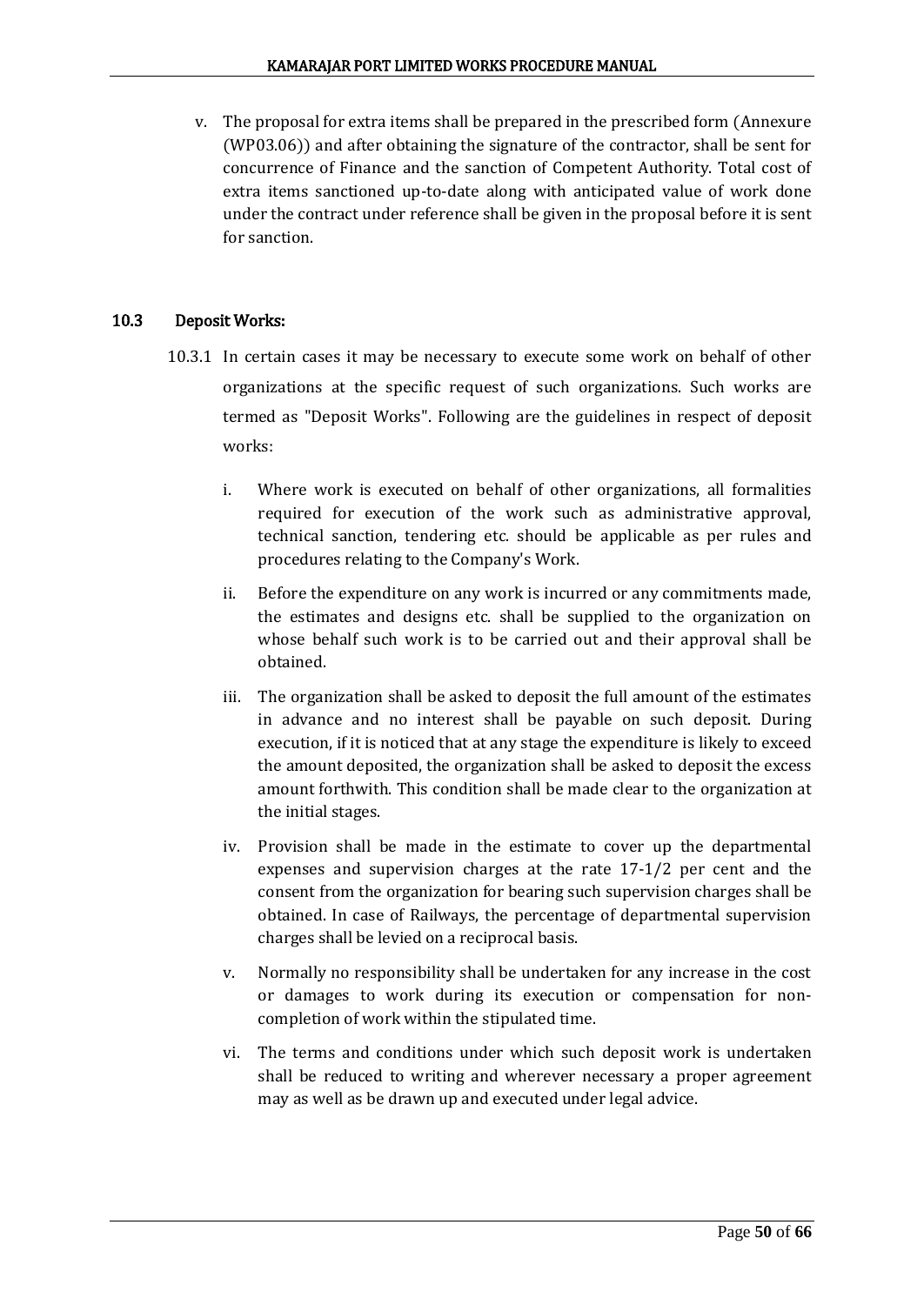## FACE SHEET OF MEASUREMENT BOOK

MB Number \_\_\_\_\_\_\_\_\_\_\_\_\_\_\_\_\_\_\_\_\_\_\_\_\_\_\_\_\_\_\_\_

**Issued to \_\_\_\_\_\_\_\_\_\_\_\_\_\_\_\_\_\_\_\_\_\_\_\_\_\_\_\_\_\_\_** 

Date of Issue \_\_\_\_\_\_\_\_\_\_\_\_\_\_\_\_\_\_\_\_\_\_\_\_\_\_\_\_\_\_\_\_

Section in Charge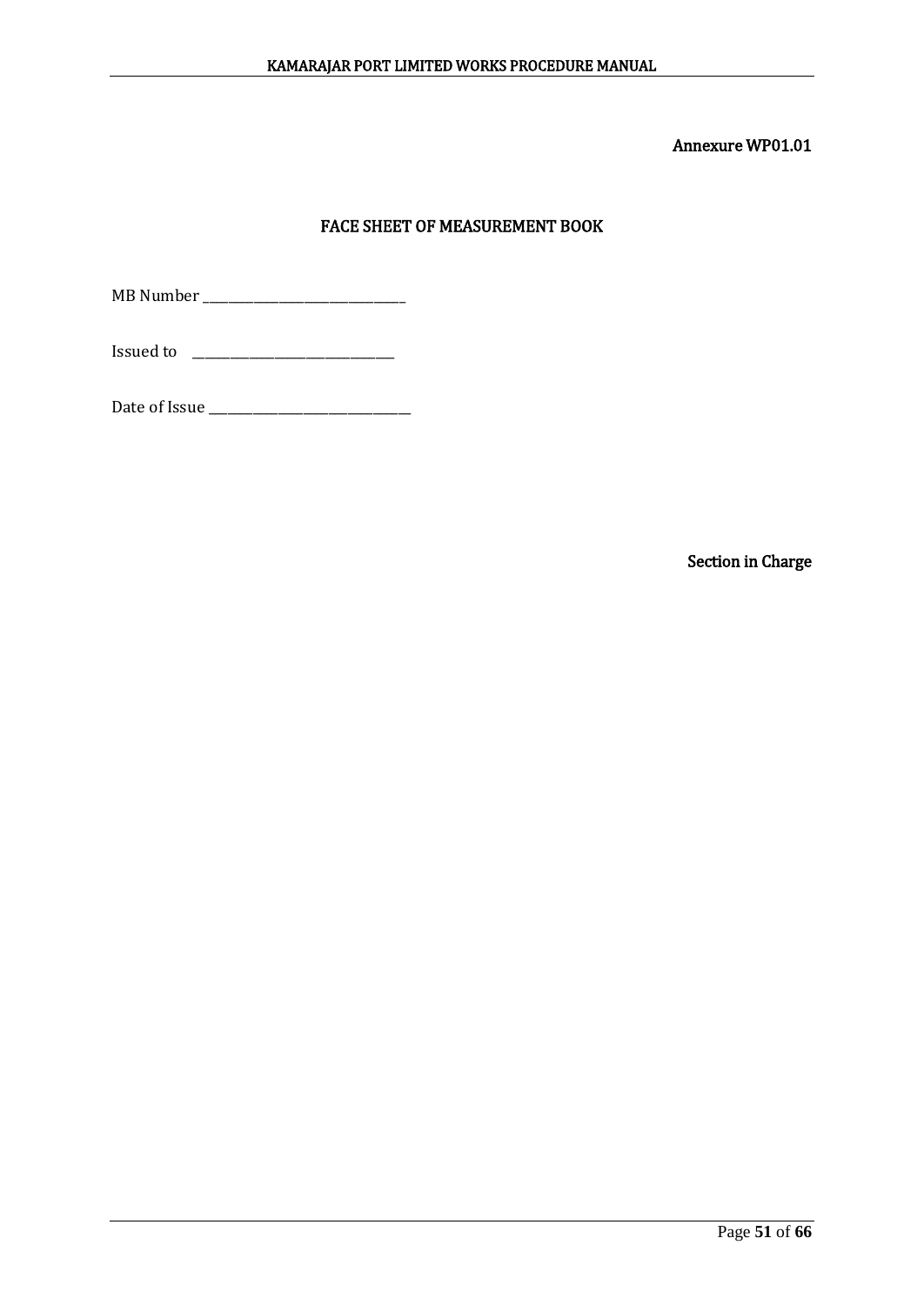#### INSTRUCTIONS FOR RECORDING THE MEASUREMENTS IN MB.

- 1. The measurements should be recorded by the authorized representative / person of the Execution Department.
- 2. Each set of measurements should commence with entries starting
	- (a) Full name of work as given in the Contract
	- (b) Location of work,
	- (c) Name of the Contractor,
	- (d) The No. And date of Agreement
	- (e) The date of commencement of the work and
	- (f) The date of measurement
- 3. Quantities entered in the measurement book should be clearly traceable into the R.A Bill/Final bill
- 4. Entries should be recorded continuously and no blank page left or torn out. Any page or space left blank inadvertently should be cancelled by diagonal lines, the cancellation being attested and dated.
- 5. After the payments are made entries in the Measurement Book should be crossed off by red lines drawn diagonally across the pages.
- 6. Copy of Measurement books should accompany the bills and accounts to which they refer.
- 7. All measurement of work or materials should be recorded in the measurement book at once, on the spot. The entries in the Measurement book should be made in ink. No erasures of any kind should be permitted; mistakes should be corrected by drawing the pen through the incorrect entry and inserting the correct figures between the lines.
- 8. When check measurements of a work are taken it is not necessary that this should be recorded in a separate measurement, but the checking officer should clearly indicate in the original measurement book the check made by him by entering the words "checked and found correct" above his dated signature against the items checked. Should there by any serious difference found, a note an explanation should be made in the measurement book.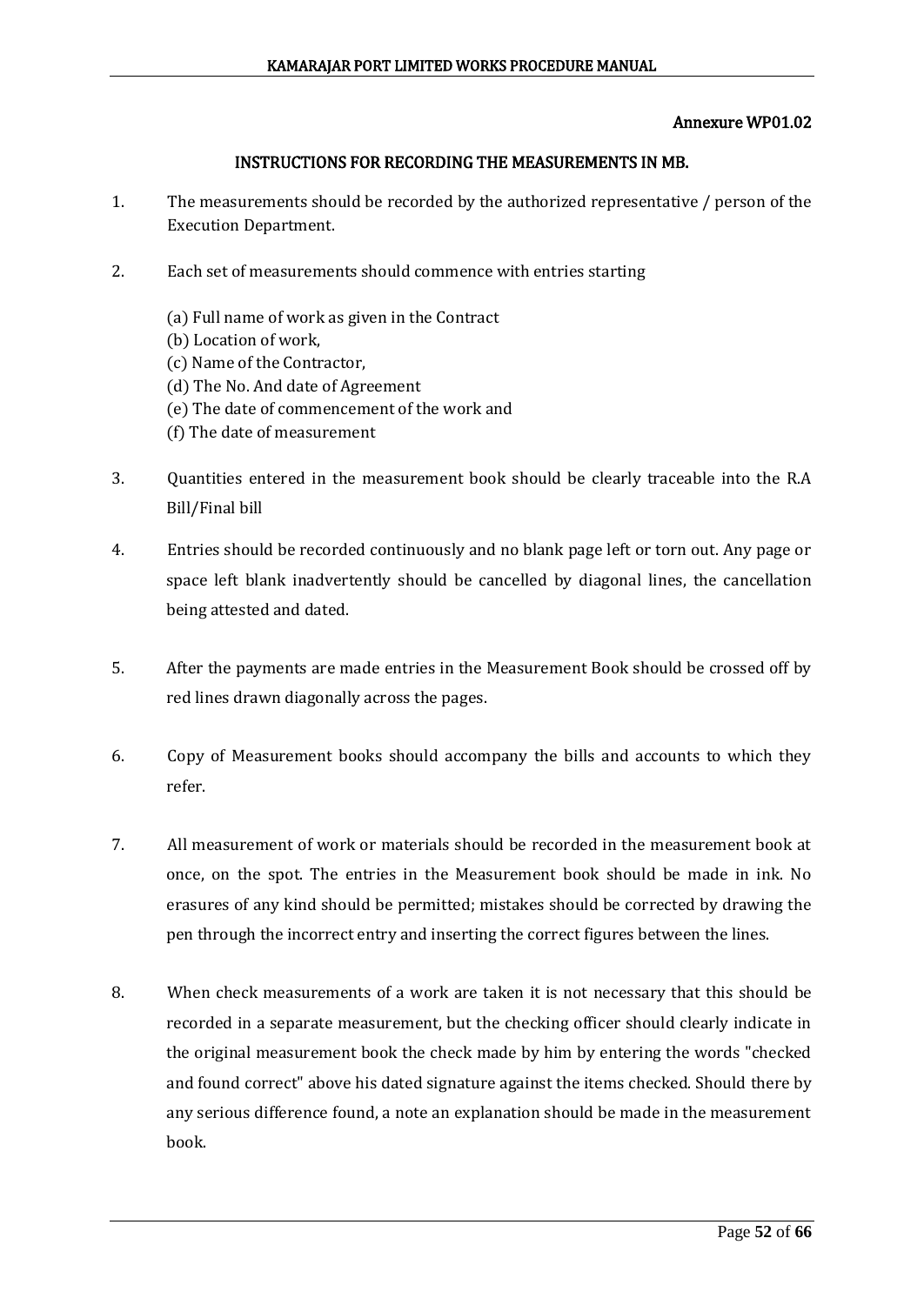- 9. In case of measurements for materials, these must be recorded from the result of actual measurement or count.
- 10. When any entry in a measurement book is cancelled the reasons for doing so should be recorded in the book over the dated signature of the officer canceling the measurement, whose designation should be clearly given.
- 11. Each set of measurement should be signed and dated by the officer by whom it is actually made and the signature of the contractor obtained in token of acceptance by him of the recorded measurement.
- 12. All corrections made in entries should be initialed by the person responsible.
- 13. No page should be removed from a measurement book and all blank pages should be checked before the measurement recorded.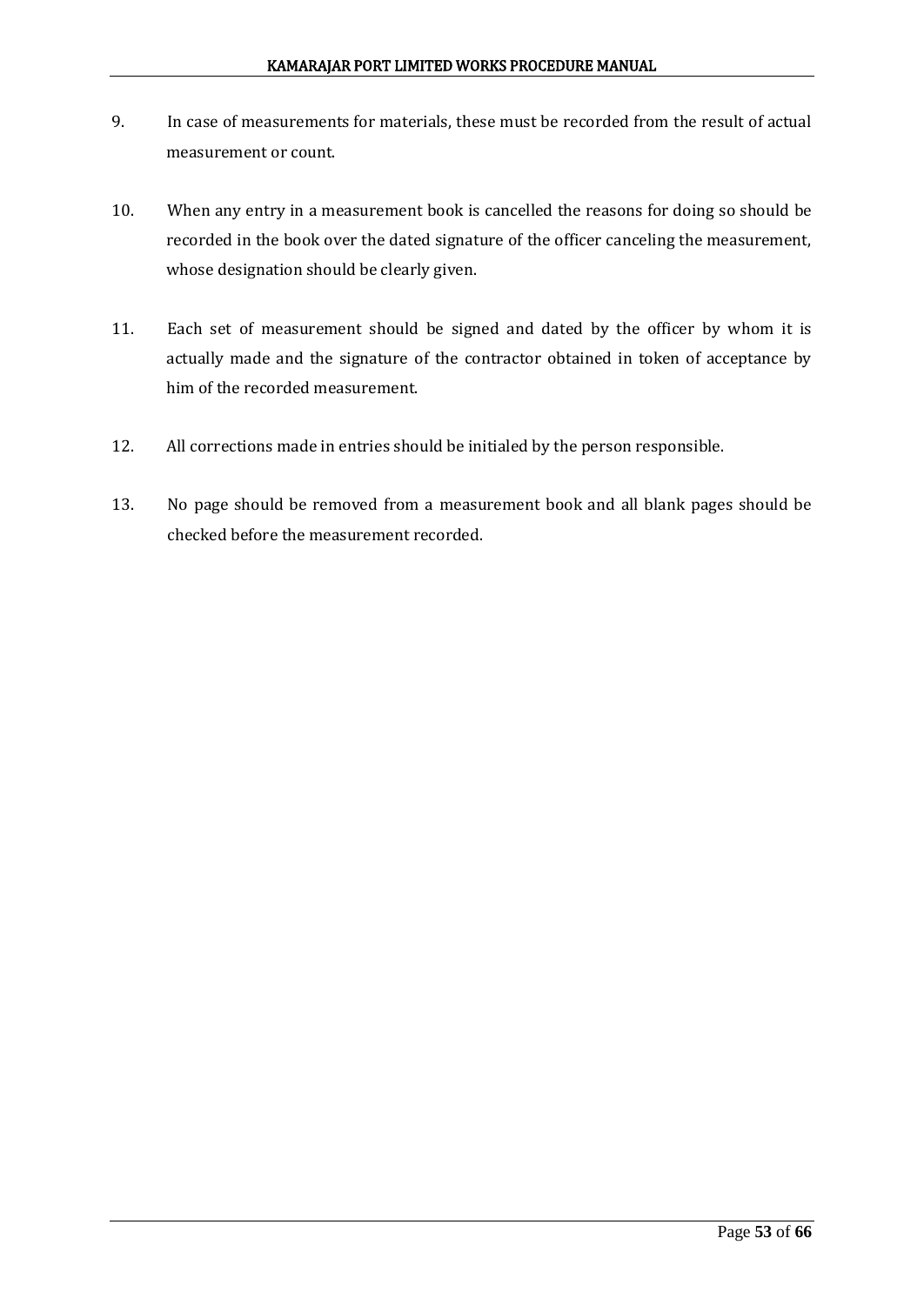## ABSTRACT M.B.

Name of the work \_\_\_\_\_\_\_\_\_\_\_\_

Name of Contractor \_\_\_\_\_\_\_\_\_\_

Bill No \_\_\_\_

| S.NO  | Item No | Particulars | Page No. of<br>M.B from<br>where<br>quantity<br>brought<br>forward | Qty | Rate | Amount | Remarks |
|-------|---------|-------------|--------------------------------------------------------------------|-----|------|--------|---------|
|       |         |             |                                                                    |     |      |        |         |
| Total |         |             |                                                                    |     |      |        |         |

Accepted

Contractor

Dated

Engineer-InCharge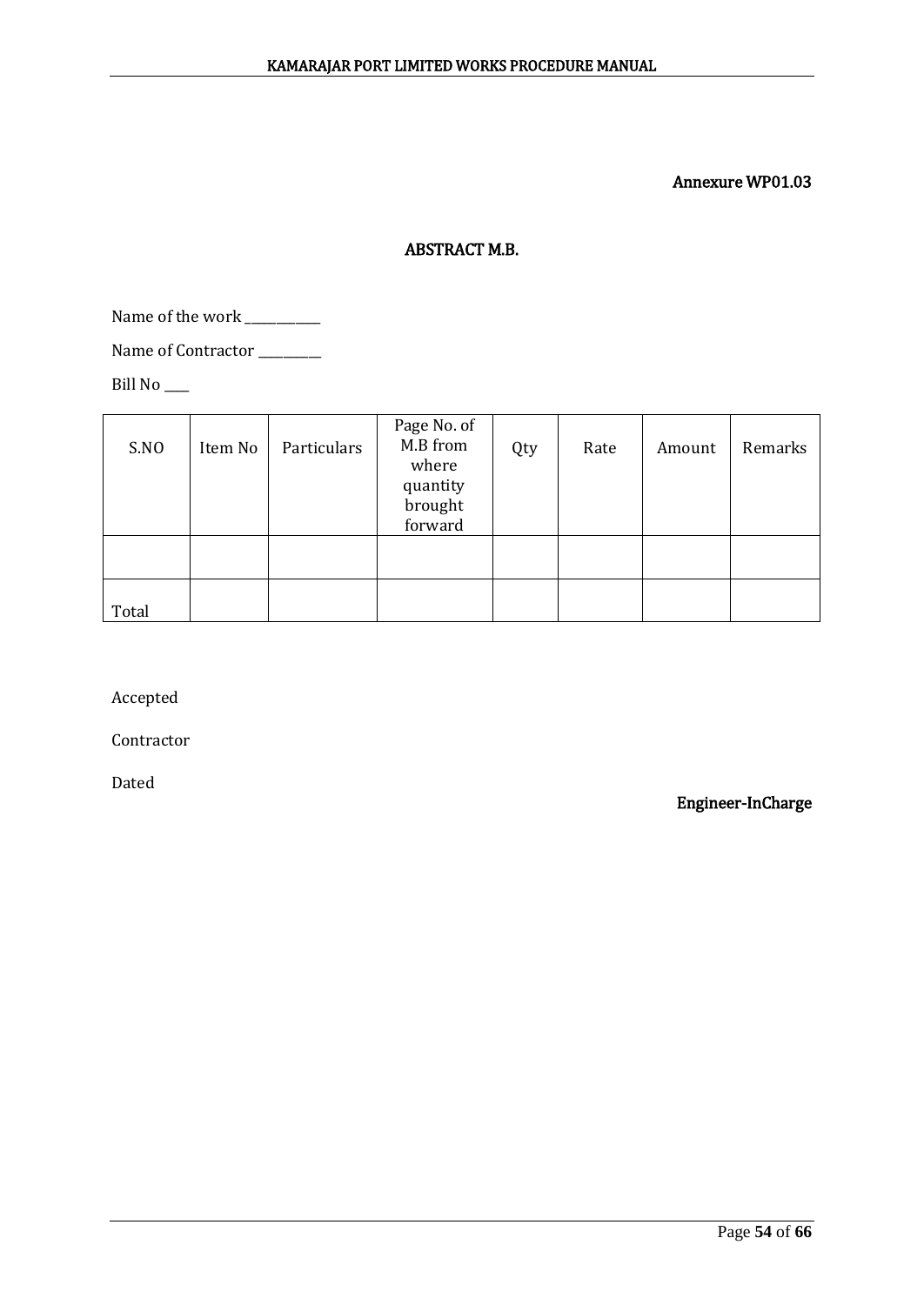## MEASUREMENT BOOK

| Date | Particulars |    | Contents/Area |  |  |
|------|-------------|----|---------------|--|--|
|      |             | No | B             |  |  |
|      |             |    |               |  |  |
|      |             |    |               |  |  |
|      |             |    |               |  |  |
|      |             |    |               |  |  |
|      |             |    |               |  |  |
|      |             |    |               |  |  |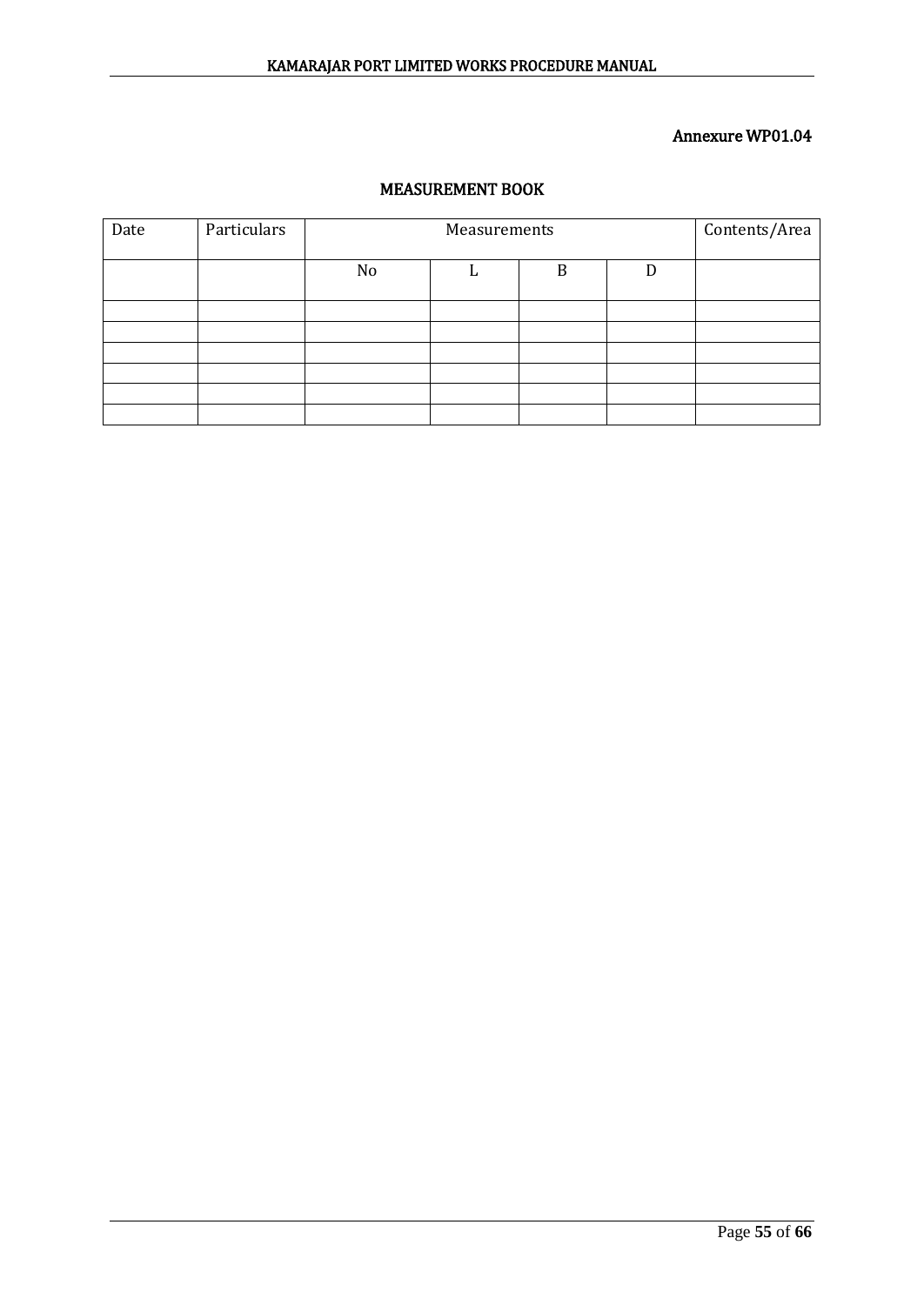## LOOSE-LEAF MEASUREMENT SHEET FACE SHEET OF MEASUREMENT BOOK

M.B No. /Sheet No.

Name of Work

Contract No.

Cost Centre No.

Name of Contractor

R.A.Bill No.

Date of Measurement

| S, No | Item No | Description | Sheet No. of | L | B | D/H | Contents/Area |
|-------|---------|-------------|--------------|---|---|-----|---------------|
|       |         | as per      | M.B from     |   |   |     |               |
|       |         | schedule    | where        |   |   |     |               |
|       |         |             | quantity     |   |   |     |               |
|       |         |             | brought      |   |   |     |               |
|       |         |             | forward      |   |   |     |               |
|       |         |             |              |   |   |     |               |
|       |         |             |              |   |   |     |               |

Signature of Contractor **Engineer** in Charge

-------------------------------- ---------------------------

Date------------- Date---------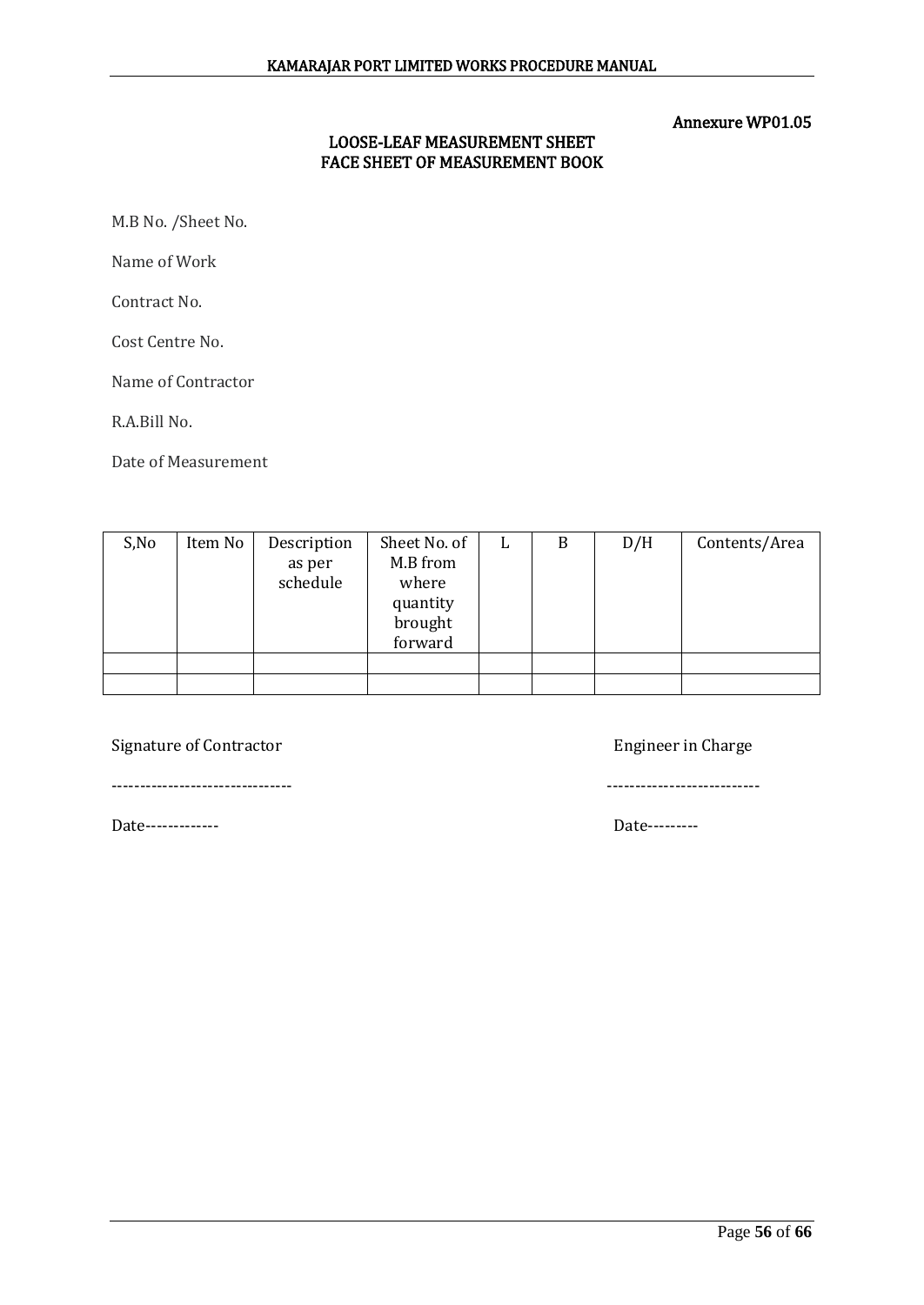## REGISTER OF ISSUE OF MEASUREMENT BOOKS

| Sl.No | <b>Book</b>    | Sheet No |    | Issued   | Name | Date  |         | Reference   Acknowled- | Initials |
|-------|----------------|----------|----|----------|------|-------|---------|------------------------|----------|
|       | N <sub>o</sub> |          |    | to       | of   | of    | ın      | gement                 |          |
|       |                |          |    | Engineer | work | Issue | request |                        |          |
|       |                | From     | To |          |      |       |         |                        |          |
|       |                |          |    |          |      |       |         |                        |          |
|       |                |          |    |          |      |       |         |                        |          |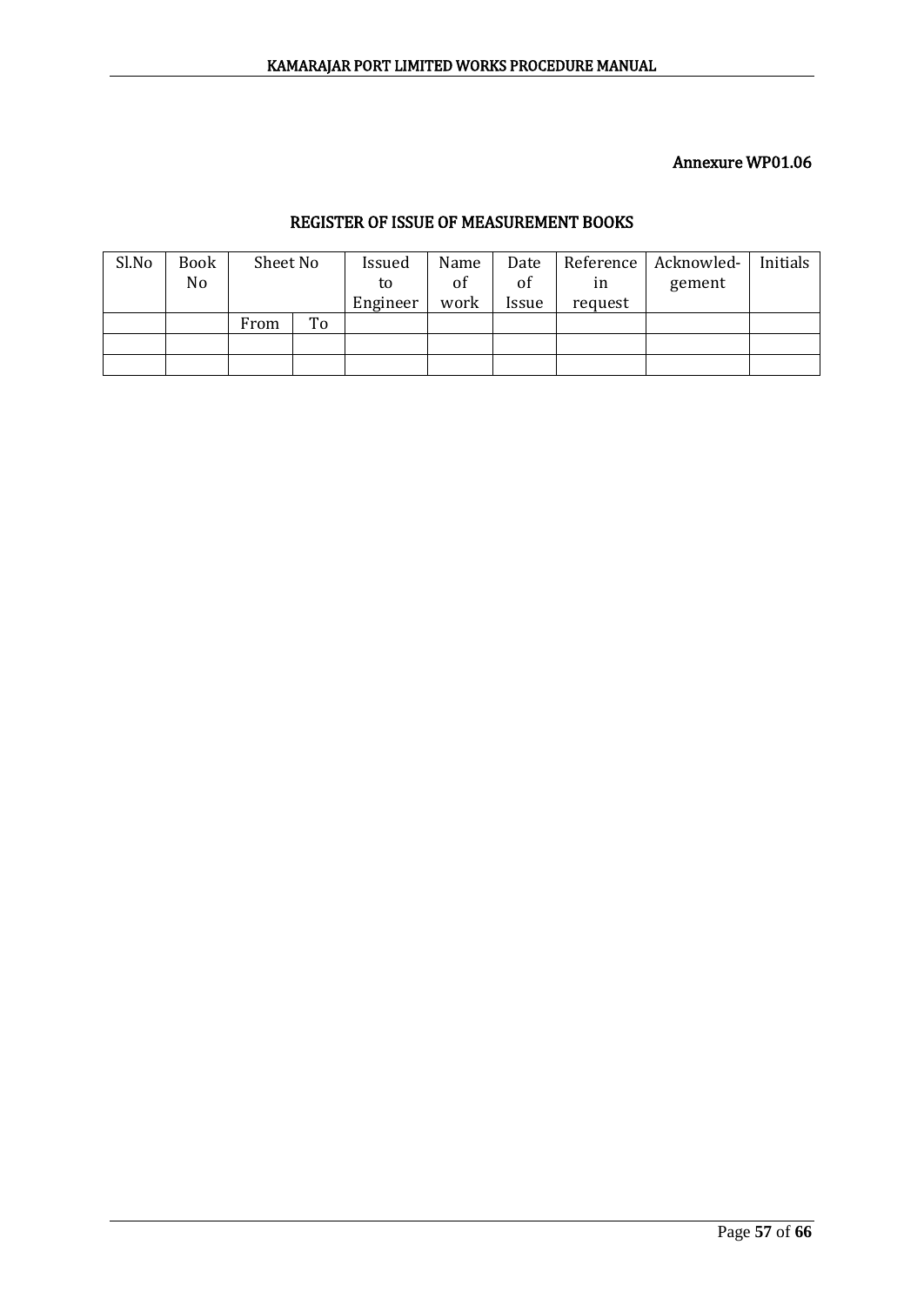#### INSTRUCTIONS FOR RECORDING THE MEASUREMENTS IN LOOSE LEAF MB SHEETS

- 1. The MB sheets should be used only for approved measurement after verification by Engineer.
- 2. Item number means serial number of the item in the schedule of rates attached with the Contract.
- 3. The measurement of work relating to each cost centre may be recorded separately.
- 4. Each page of the MB sheet shall be signed by the contractor's and Engineer-in-Charge and at the end of the measurement the following certificate shall be recorded: "Certified that the quantity of work as shown in the detailed measurement sheets from \_\_\_\_\_ to \_\_\_\_\_\_ pages have actually been done as per specification of the check measurements of the work.
- 5. The MB Sheets shall be used serially.
- 6. Each Site-in-charge of works should give his requirement of MB Sheets duly countersigned by the Engineer-in-charge of the work, at least one week in advance to the issuing authority, who will issue a set of loose leaf MB Sheets against acknowledgement and after making entries in the Register of issue of MB Sheets.
- 7. The measurement sheets will be typed in three copies (White, pink, and blue) and their distribution will be as follows:

Owner (KPL) -2 Copies-One for Finance Dept.& one for Execution Dept. Contractor -1 copy

- 8. Initially, the first 2 copies will be sent to Finance Department with the bills. The copy of the Execution Department of KPL will be returned after the bills have been passed.
- 9. The printed loose leaf MB Sheets will be serially numbered. The numbering will be done as follows:

Book No.& Sheet No. E.g. 1/1, 1/2, 2/1, 2/2 .............., 100 sheets will be put in one pad and machine numbered serially. After the 100 sheets of each book have been used, these will be again bound together & kept as permanent record. All the MBS relating to one work will also be bound together and kept for permanent record.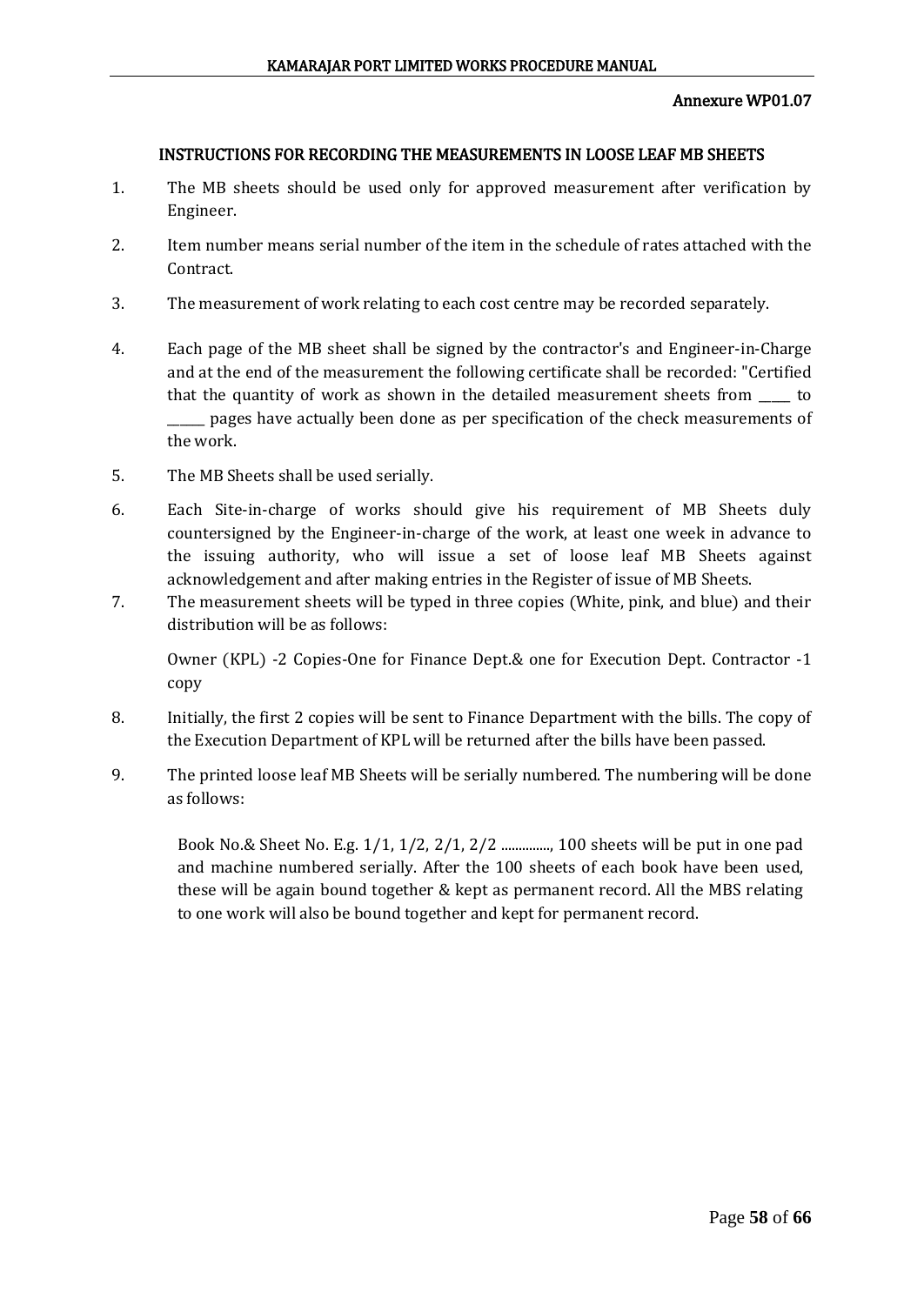#### Annexure WP 02.01

#### MEASUREMENT BOOK –CUM –BILL FORM

| 1.     | Name of the work         |                           |
|--------|--------------------------|---------------------------|
| 2.     | Name of the Contractor   |                           |
| 3.     | A.A Number of dates      | ------------------------- |
| 4.     | Tech.Sanction No.& date  |                           |
| -5.    | Date of Commencement     |                           |
| 6.     | Date of Completion       |                           |
| 7.     | Total value of work done |                           |
| 8.     | Recoveries               |                           |
| 9.     | Net amount payable       |                           |
| $\sim$ |                          |                           |

(1)

| S.No             | Item<br>No | Description of<br>the item | Measurements |  |   |   | Qty | Rate | Amount |
|------------------|------------|----------------------------|--------------|--|---|---|-----|------|--------|
|                  |            |                            | No           |  | B | D |     |      |        |
|                  |            |                            |              |  |   |   |     |      |        |
|                  |            |                            |              |  |   |   |     |      |        |
|                  |            |                            |              |  |   |   |     |      |        |
|                  |            |                            |              |  |   |   |     |      |        |
|                  |            |                            |              |  |   |   |     |      |        |
| Gross Amount (A) |            |                            |              |  |   |   |     |      |        |

(2)

| S.No | Particulars of Recoveries      | Amount |
|------|--------------------------------|--------|
|      |                                |        |
|      | Total Amount of recoveries (B) |        |
|      | Net Amount Payable (A) –(B)    |        |

- 1 Certified that the work has been completed as per specifications.
- 2 Certified that no further dues other than those mentioned above are recoverable from the contractor.
- 3 Certified that the contractor has cleared the site.
- 4 Certified that the gate passes have been returned

Accepted in full and final settlement

Engineer-in-Charge Contractor \_\_\_\_\_\_\_\_\_\_\_\_

Passed for payment of Rs. \_\_\_\_\_\_\_\_\_\_ (Rupees \_\_\_\_\_\_\_\_\_\_\_ only)

#### Signature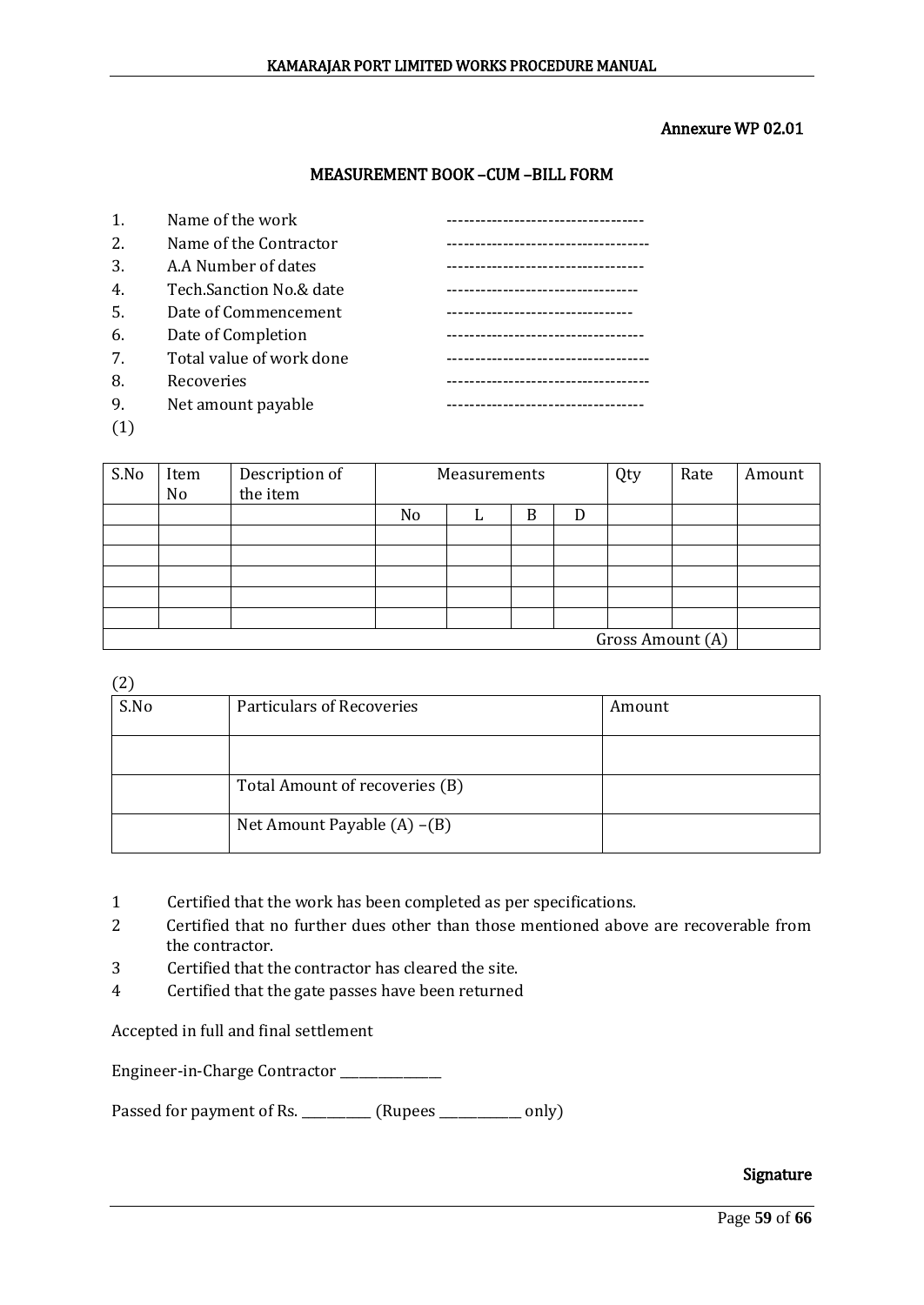#### ANNEXURE WP02.02

#### FIRST AND FINAL BILL FORM

#### PART -I

- 1. Name of the Department
- 2. Name of the Work
- 3. Name of the Contractor
- 4. Date of Commencement
- 5. Date of Complication

Certified that the work has been completed as per specifications and drawings. No further dues other than those mentioned in the Recovery statement are recoverable from the contractor. The Contractor has cleared the site and returned the gate passes.

Engineer-in- Charge

#### PART II

| Item No | Description of the<br>items | Qty | Unit | Rate | Amount |
|---------|-----------------------------|-----|------|------|--------|
|         |                             |     |      |      |        |
|         |                             |     |      |      |        |
|         |                             |     |      |      |        |
|         |                             |     |      |      |        |
|         |                             |     |      |      |        |

PART III Memorandum of Payments

| Total value of work done as per II |  |
|------------------------------------|--|
| Deduction:                         |  |
|                                    |  |
|                                    |  |
| Net Amount payable                 |  |

| M.B.No. | Page No. | Recorded by | Date of Measurement |
|---------|----------|-------------|---------------------|
|         |          |             |                     |

\_\_\_\_\_\_\_\_\_\_\_ Checked by \_\_\_\_\_\_\_\_\_\_\_\_

Accepted in full and final settlement

Contractor Engineer-in-Charge

| Passed for payment of Rs. | ( Rupees |
|---------------------------|----------|
| only)                     |          |

Finance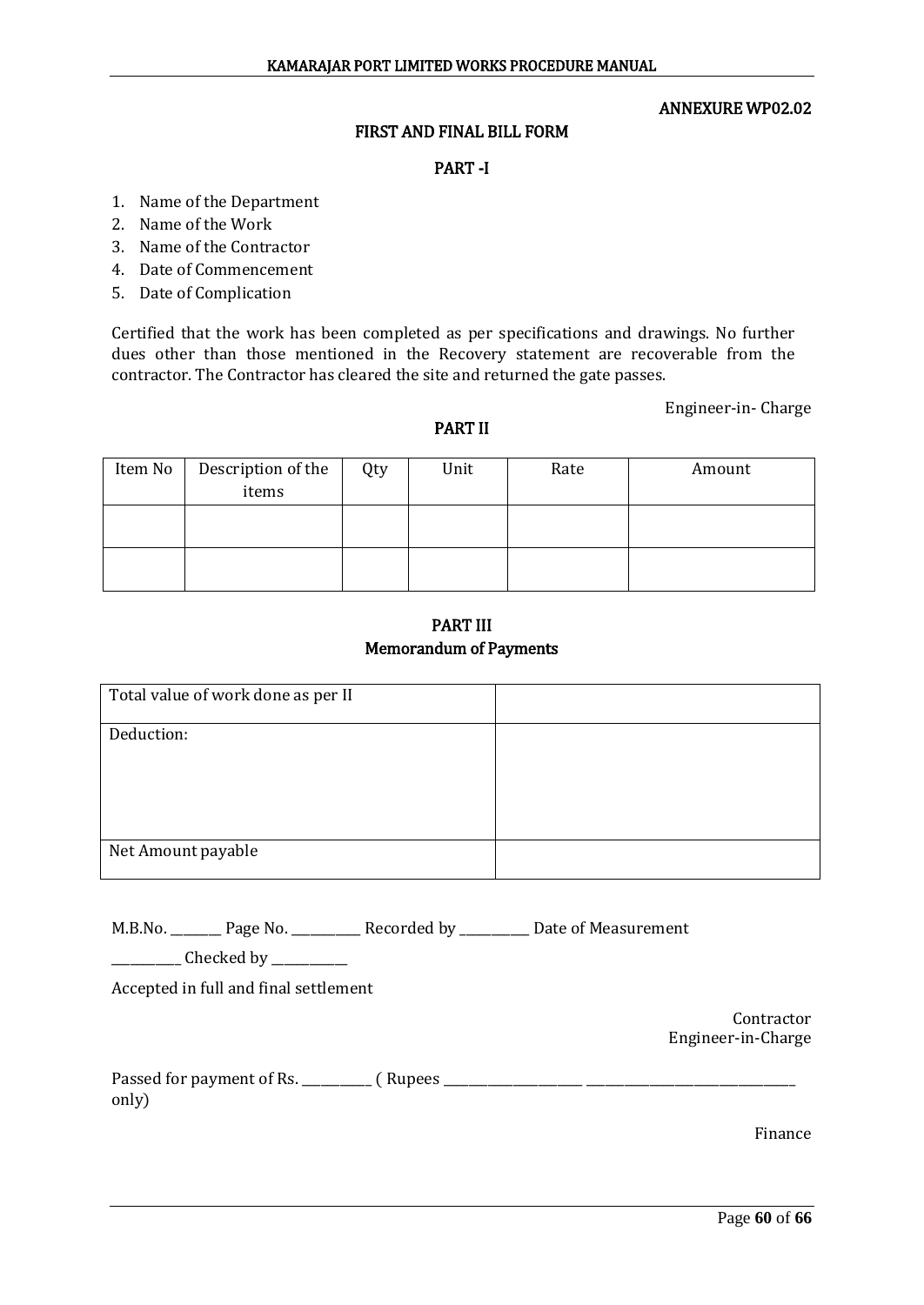## R.A. BILL AND FINAL BILL

## PART I

- 1. Name of the Department
- 2. Name of the work
- 3. Name of the Contractor
- 4. Date of Commencement
- 5. Date of Completion
- 6. Sl.No. of this Bill
- 7. No. and date of last Bill

## PART II

| Advance for work done but<br>not measured |                           |                       |                 |                    |      |      |                                      | Remarks                   |                    |
|-------------------------------------------|---------------------------|-----------------------|-----------------|--------------------|------|------|--------------------------------------|---------------------------|--------------------|
| Total as<br>per<br>previous<br>bill       | Since<br>previous<br>bill | Total<br>upto<br>date | Qty<br>executed | Item<br>of<br>work | Rate | Unit | Total as<br>per<br>previou<br>s bill | Since<br>previous<br>bill | Total<br>upto date |
|                                           |                           |                       |                 |                    |      |      |                                      |                           |                    |

## Total value of work done (A)

|  | Less value of work as per previous bill   |
|--|-------------------------------------------|
|  | Net value of work since previous bill (F) |

#### Part III - SECURED ADVANCE

| Quantity out standing as per Description | unit                                             | Total                       |         |  |
|------------------------------------------|--------------------------------------------------|-----------------------------|---------|--|
|                                          |                                                  |                             |         |  |
|                                          |                                                  |                             |         |  |
|                                          |                                                  |                             |         |  |
|                                          | previous bill approximate of<br>the<br>materials | Reduced<br>Rate<br>proposed | advance |  |

| Certified that the quantity of materials against $\vert$ Less -amount as per $(c)$ of previous bill-------                                                        |                                                  |
|-------------------------------------------------------------------------------------------------------------------------------------------------------------------|--------------------------------------------------|
| which the advance is paid have been actually<br>brought to site and the contractor has not<br>received any advance previously on the<br>security of the materials | Net amount since previous bill (E) ------------- |
|                                                                                                                                                                   |                                                  |

**Contractor** Engineer –InCharge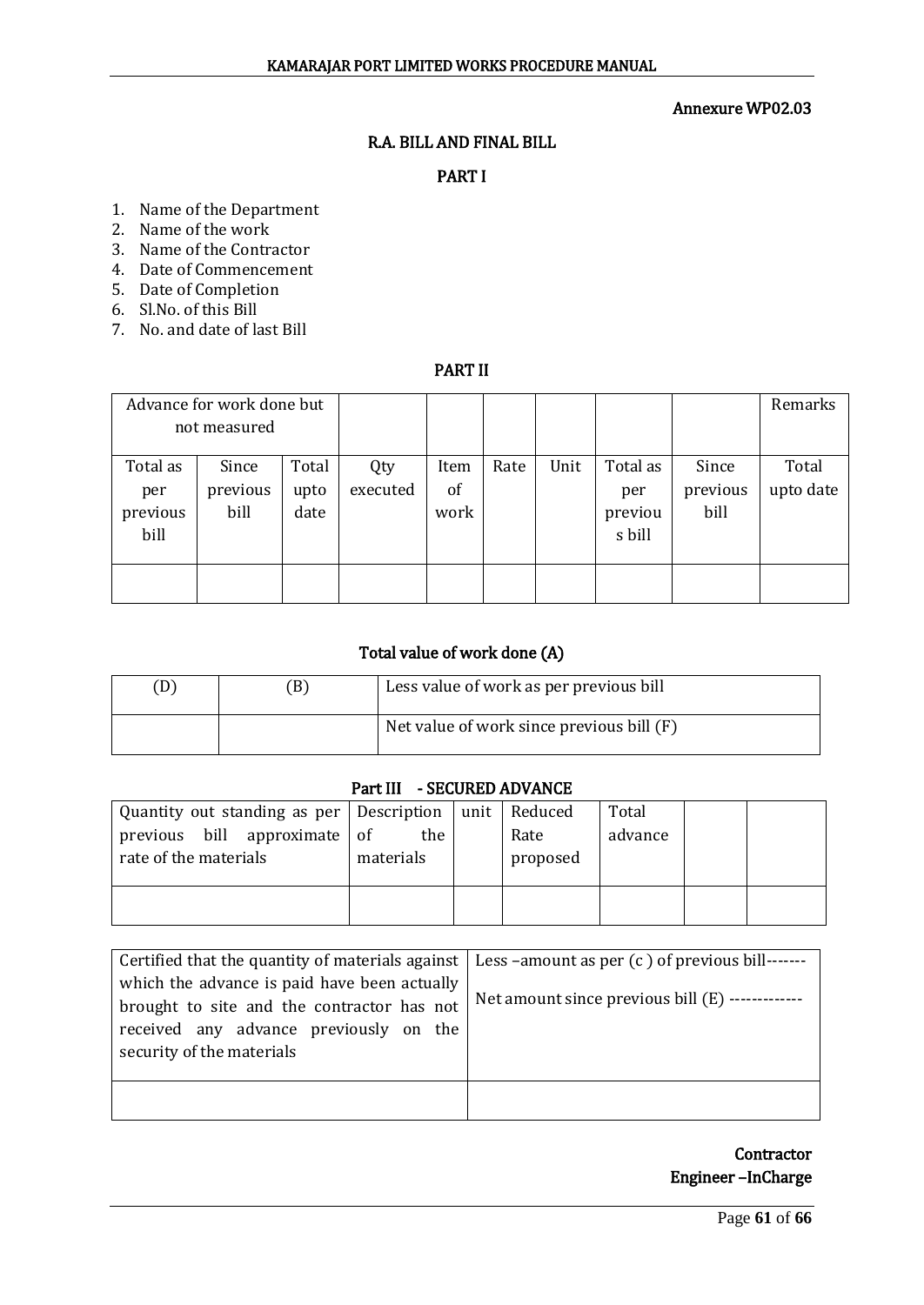## PART IV

## MEMORANDUM OF PAYMENTS

| SlNo | Description                                     | Amount    |   |
|------|-------------------------------------------------|-----------|---|
|      |                                                 | <b>Rs</b> | p |
|      | Total Value of work done as per (A) of Part II. |           |   |
|      | Total 'advance payment' as per (B) of part II   |           |   |
|      | Total secured advance as per (C) of Part III.   |           |   |
|      | Total of $1$ to $3. (K)$                        |           |   |
|      | Less amount paid as per (K) of previous Bill    |           |   |
|      | <b>Balance Payment</b>                          |           |   |
|      | Deductions 1.2.                                 |           |   |
|      | <b>Total Recoveries</b>                         |           |   |
|      | Net Amount payable                              |           |   |

Passed for payment of Rs. \_\_\_\_\_\_\_\_\_ (Rupees \_\_\_\_\_\_\_\_\_\_\_\_\_\_\_\_\_\_ only)

Finance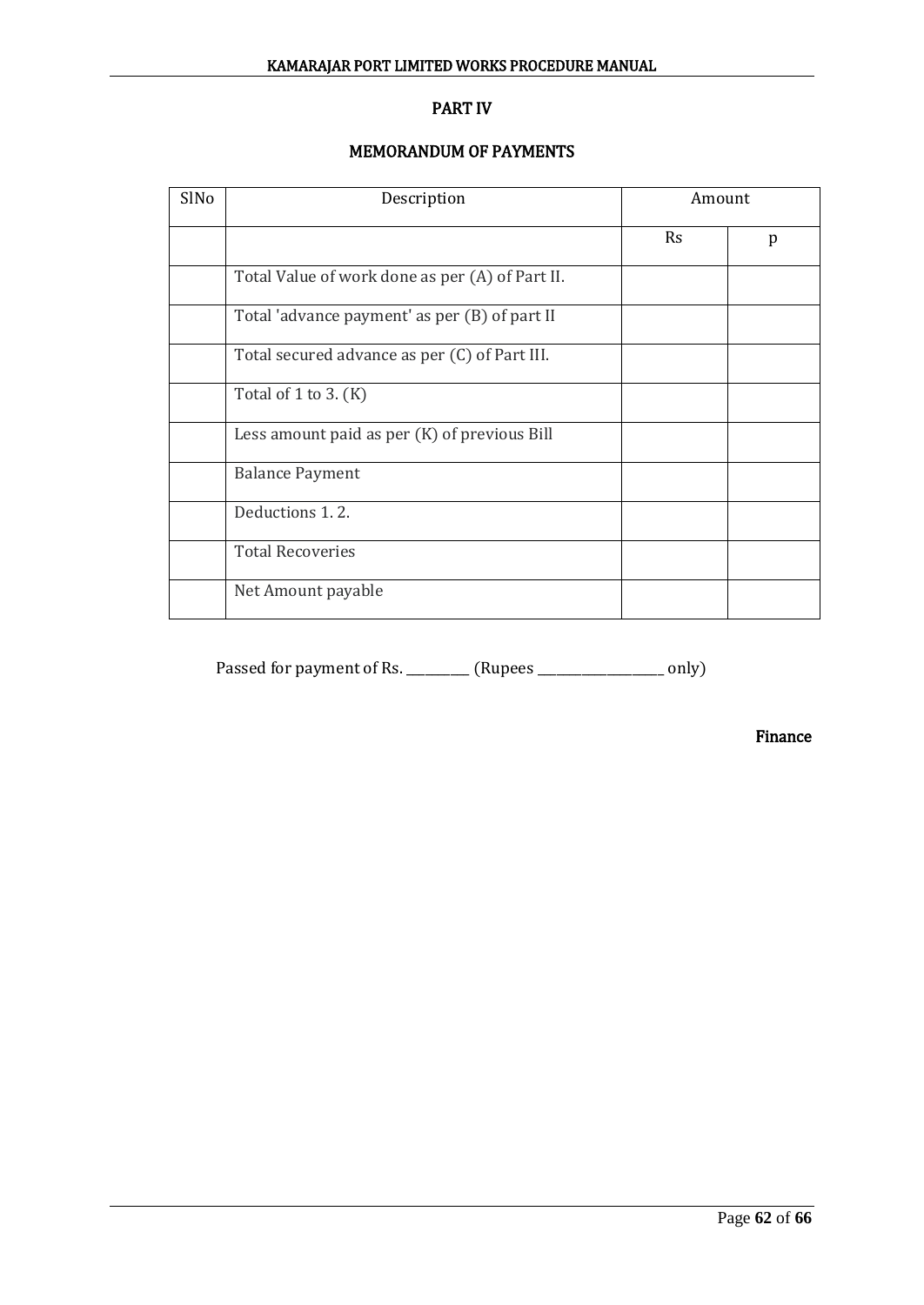## LUMP SUM R A BILL

## PART I

- 1. Name of the Department
- 2. Name of the Work
- 3. Name of the Contractor
- 4. Sl.No. of the Bill
- 5. Sl.No. Of the last Bill
- 6. Date of Commencement

## Part II

|                                                          | Amount    |   |  |
|----------------------------------------------------------|-----------|---|--|
|                                                          | <b>Rs</b> | P |  |
| Approximate value of work done upto date excluding the   |           |   |  |
| measured up additions & alternation                      |           |   |  |
| Value of measured up additions and alterations as per MB |           |   |  |
| No                                                       |           |   |  |
| Amount of Secured Advance as per (C) of part III         |           |   |  |
| Total(1to3)(K)                                           |           |   |  |
| Less Payment made as per (K) of previous bill no         |           |   |  |
| Balance payment to be made                               |           |   |  |
| Deductions                                               |           |   |  |
|                                                          |           |   |  |
| 2.                                                       |           |   |  |
| 3.                                                       |           |   |  |
| Total recoveries                                         |           |   |  |
| Net Amount payable                                       |           |   |  |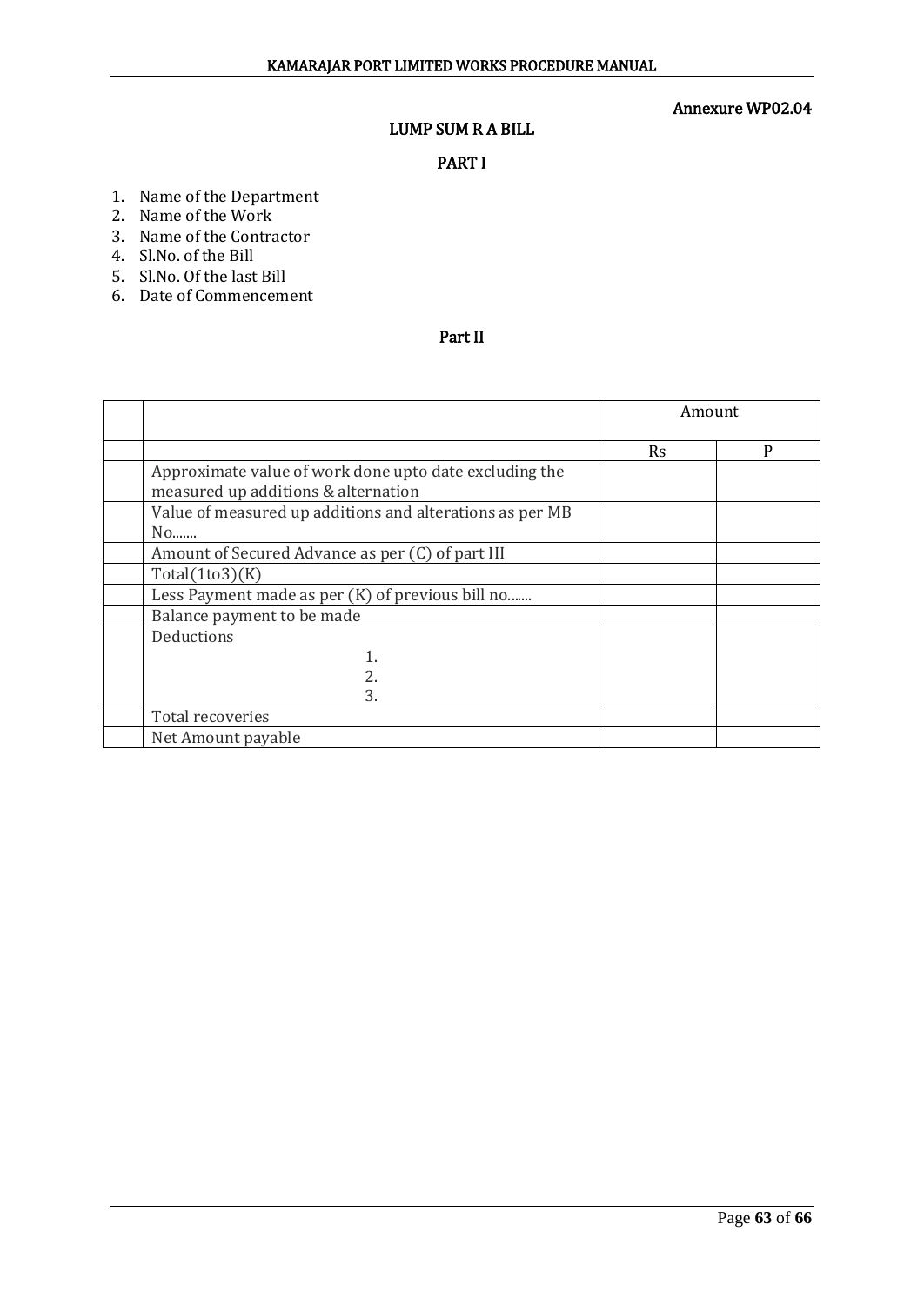| Qty out         | Deduction | Qty.        | Approximate | Approximate | Unit | Rate | Amount |
|-----------------|-----------|-------------|-------------|-------------|------|------|--------|
| standing        | qty.      | outstanding | rate        | rate        |      |      |        |
| from            | utilised  | including   |             |             |      |      |        |
| previous        | since     | qty.        |             |             |      |      |        |
| bill            |           | brought     |             |             |      |      |        |
|                 |           | since       |             |             |      |      |        |
|                 |           | previous    |             |             |      |      |        |
|                 |           | bill        |             |             |      |      |        |
| Total           |           |             |             |             |      |      |        |
| Amount          |           |             |             |             |      |      |        |
| outstanding     |           |             |             |             |      |      |        |
| as per this     |           |             |             |             |      |      |        |
| bill $(C)$      |           |             |             |             |      |      |        |
| Deduct          |           |             |             |             |      |      |        |
| amount          |           |             |             |             |      |      |        |
| outstanding     |           |             |             |             |      |      |        |
| as per $(C)$ of |           |             |             |             |      |      |        |
| previous        |           |             |             |             |      |      |        |
| bill            |           |             |             |             |      |      |        |
| Net amount      |           |             |             |             |      |      |        |
| outstanding     |           |             |             |             |      |      |        |
| as per this     |           |             |             |             |      |      |        |
| bill            |           |             |             |             |      |      |        |
|                 |           |             |             |             |      |      |        |
|                 |           |             |             |             |      |      |        |

## PART III -SECURED ADVANCE

Certified that the quantity of materials against which the advance is paid has been actually brought to the site and the contractor has not received any advance previously on the security of the same materials and all materials are required by the Contractor for use in the work. Certified that the materials are of imperishable nature.

- 1 Certified that the value of work done upto date excluding the measured up additions and alternations is not less than Rs.
- 2 The details measurement for additions and alternations were made by \_\_\_\_\_ on \_\_\_\_\_\_\_\_\_\_\_\_\_\_ and are recorded at page \_\_\_\_\_\_\_\_\_\_\_\_\_\_\_ of MB No. \_\_\_\_\_\_\_\_\_\_\_\_\_ Checked by

Accepted

**Contractor** Engineer-in-Charge

Passed for payment of Rs. \_\_\_\_\_\_\_\_\_ (Rupees \_\_\_\_\_\_\_\_\_\_\_\_\_\_\_\_\_\_ only)

Finance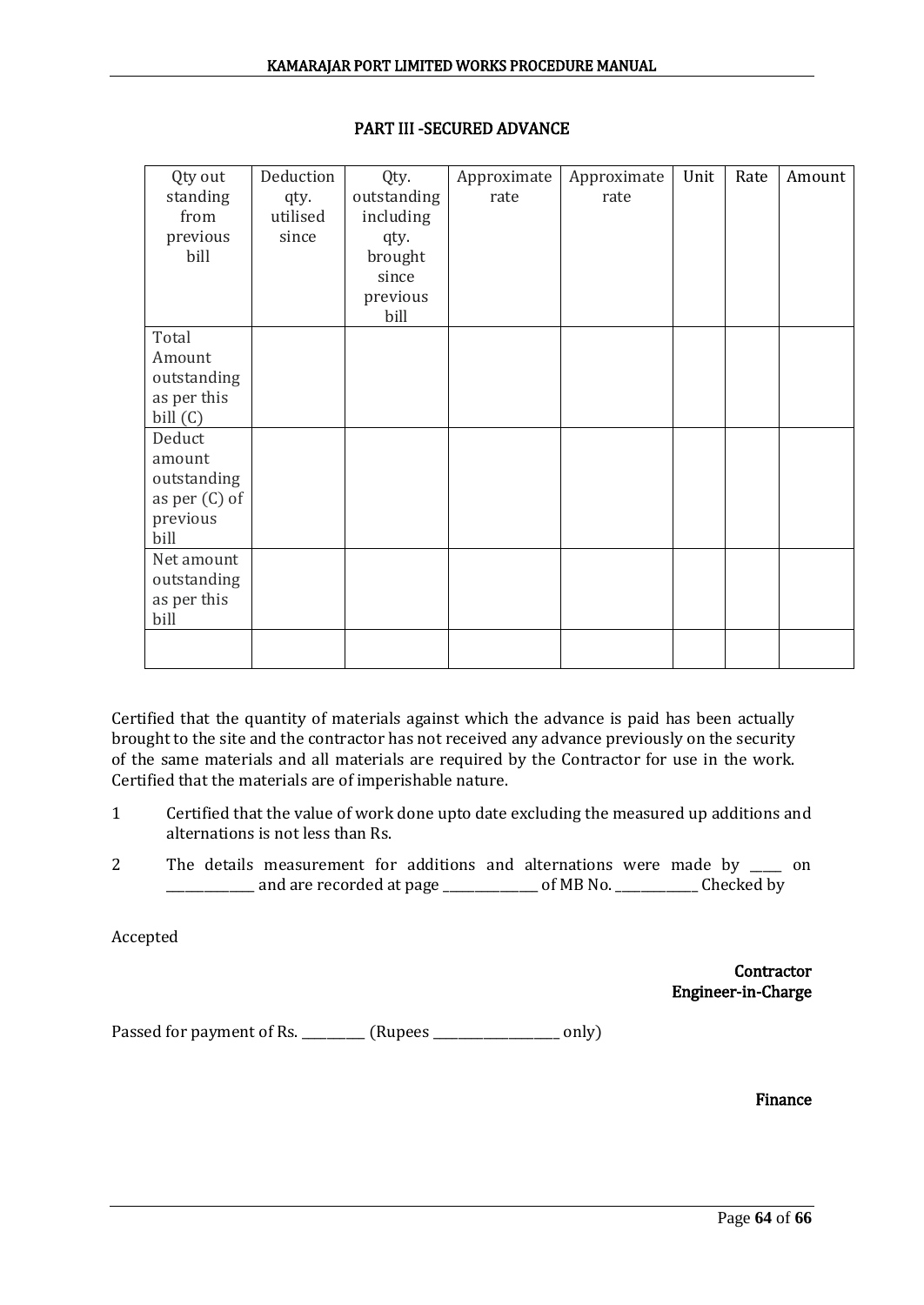## LUMP SUM FINAL BILL

- 1. Name of the Department
- 2. Name of the work
- 3. Name of the Contractor \_\_\_\_\_\_\_\_\_\_\_\_\_\_\_\_\_\_\_\_\_\_\_
- 4. Sl.No. of this Bill \_\_\_\_\_\_\_\_\_\_\_\_\_\_\_\_\_\_\_\_\_\_\_
- 5. No.& date of last bill
- 6. Date of commencement \_\_\_\_\_\_\_\_\_\_\_\_\_\_\_\_\_\_\_\_\_\_\_
- 7. Date of completion

## PART II

| Description of work           | Quantity | Rate | Unit | Amount |
|-------------------------------|----------|------|------|--------|
| Total                         |          |      |      |        |
| Additions<br>&<br>Alterations |          |      |      |        |
| Total value of work<br>done   |          |      |      |        |

## PART III

- 1 Certified that work has been completed as per specifications and drawings
- 2 There is nothing due from the Contractor
- 3 The contractor has cleared the site.
- 4 The detailed measurement of additions and alterations were recorded by Shri \_\_\_\_\_\_\_\_\_\_\_\_\_\_\_\_\_\_on \_\_\_\_\_\_\_\_\_\_\_\_\_\_\_\_ at page No. \_\_\_\_\_\_\_\_of MB No.

Checked by \_\_\_\_\_\_\_\_\_\_\_\_\_\_\_\_\_\_\_\_\_\_\_\_\_\_\_\_\_\_\_\_\_\_\_\_\_\_\_\_\_\_\_\_

Accepted in full and final settlement. Contractor

# Engineer-in-Charge

#### PART IV – MEMORANDUM OF PAYMENTS

|   | Total value of work done as per Part II A       |  |
|---|-------------------------------------------------|--|
| 2 | Less payment made as per $(K)$ of previous bill |  |
|   | Balance payment to be made                      |  |
| 4 | Recoveries                                      |  |
|   | Net amount payable                              |  |

Passed for payment of Rs. \_\_\_\_\_\_\_\_\_\_\_\_\_\_\_ (Rupees \_\_\_\_\_\_\_\_\_\_\_\_ only)

#### Finance